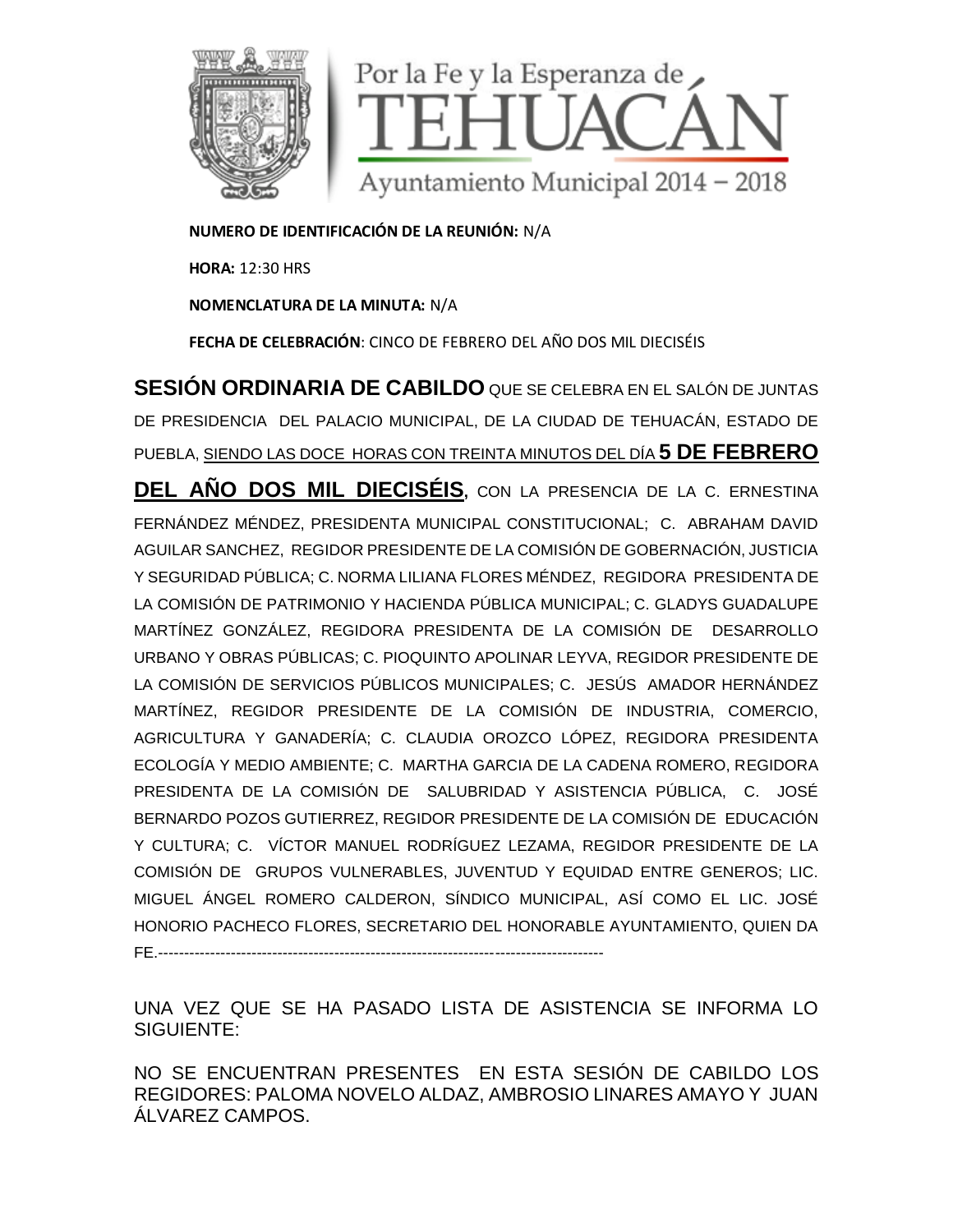SEÑORA PRESIDENTA LE COMUNICO QUE SE ENCUENTRAN 11 DE LOS MIEMBROS DEL CABILDO, POR LO ANTERIOR SE DECLARA EL QUÓRUM LEGAL PARA CONTINUAR CON LA PRESENTE SESIÓN DE CABILDO.

EL LIC. JOSÉ HONORIO PACHECO FLORES, PROCEDE A DAR LECTURA AL ORDEN DEL DÍA, MISMA QUE CONTIENE LOS SIGUIENTES PUNTOS:

#### **1.- APERTURA DE LA SESIÓN**

- **2.- LISTA DE ASISTENCIA**
- **3.- DECLARATORIA DEL QUÓRUM**
- **4.- LECTURA DEL ACTA ANTERIOR**

#### **5.- COMISIÓN DE DESARROLLO URBANO Y OBRAS PÚBLICAS.**

- 1. ANÁLISIS, DISCUSIÓN Y EN SU CASO APROBACIÓN DEL DICTAMEN PARA **EL LISTADO DE OBRAS QUE FUERON EJECUTADOS EN EL EJERCICIO FISCAL 2015, ASÍ COMO EL COSTO DE CADA UNA DE ELLAS, OBRAS Y ACCIONES QUE FUERON FINANCIADOS CON RECURSOS PROVENIENTES DEL RAMO 33 EN LOS PROGRAMAS DEL FONDO DE APORTACIONES PARA EL FORTALECIMIENTO DE LOS MUNICIPIOS 2015 CON UN MONTO DE \$147,454,467.19 (CIENTO CUARENTA Y SIETE MILLONES CUATROCIENTOS CINCUENTA Y CUATRO MIL CUATROCIENTOS SESENTA Y SIETE PESOS 19/100 M.N); FONDO DE APORTACIONES PARA LA INFRAESTRUCTURA SOCIAL MUNICIPAL CON UN MONTO DE \$78,297,653.10 (SETENTA Y OCHO MILLONES DOSCIENTOS NOVENTA Y SIETE MIL SEISCIENTOS CINCUENTA Y TRES PESOS 10/100 M.N); RECURSOS DEL RAMO 20 INSERTADAS EN EL PROGRAMA HÁBITAT CON UN MONTO DE \$20,677,818.02 (VEINTE MILLONES SEISCIENTOS SETENTA Y SIETE MIL OCHOCIENTOS DIECIOCHO PESOS 02/100 M.N); RECURSOS DEL RAMO 23 INSERTADAS EN EL PROGRAMA DE CONTINGENCIAS ECONÓMICAS CON UN MONTO DE \$5,952,496.41 (CINCO MILLONES NOVECIENTOS CINCUENTA Y DOS MIL CUATROCIENTOS NOVENTA Y SEIS PESOS 41/100 M.N); FONDO DE PAVIMENTACIÓN Y DESARROLLO MUNICIPAL MONTO EJECUTADO \$999,990.00 (NOVECIENTOS NOVENTA Y NUEVE MIL NOVECIENTOS NOVENTA PESOS 00/100 M.N); FONDO DE INFRAESTRUCTURA DEPORTIVA MONTO EJECUTADO \$5,123,442.43 (CINCO MILLONES CIENTO VEINTITRÉS MIL CUATROCIENTOS CUARENTA Y DOS PESOS 43/100 M.N); Y RECURSOS PROPIOS POR UN MONTO DE \$1,810,117.61 (UN MILLÓN OCHOCIENTOS DIEZ MIL CIENTO DIECISIETE PESOS 61/100 M.N)**, **TODOS ELLOS DEL PRESUPUESTO DE EGRESOS DE LA FEDERACIÓN PARA EL EJERCICIO FISCAL DE 2015 Y DEL PROGRAMA DIRECTO 2015;** CONSTITUIDOS A FAVOR DE ESTE MUNICIPIO DE TEHUACÁN PUEBLA;
- 2. AUTORIZACIÓN Y APROBACIÓN DE LA FE DE ERRATAS;
- AUTORIZACIÓN Y APROBACIÓN DE LA UTILIZACIÓN DE LOS RECURSOS DEL **FONDO DE APORTACIONES PARA LA INFRAESTRUCTURA SOCIAL Y MUNICIPAL (**FISMDF 2015) POR LA CANTIDAD DE \$1,114,681.88 (UN MILLÓN CIENTO CATORCE MIL SEISCIENTOS OCHENTA Y UN PESOS 88/100 M.N), PARA LA EJECUCIÓN DE LAS OBRAS DENOMINADAS 1) **AMPLIACIÓN DE ALCANTARILLADO SANITARIO DEL CIRCUITO INTERIOR EN LA COLONIA LA PURÍSIMA Y 2) AMPLIACIÓN DE ALCANTARILLADO SANITARIO EN VARIAS CALLES DE LA JUNTA AUXILIAR DE SAN MARCOS NECOXTLA**;

## **6.- ASUNTOS GENERALES.**

#### **CLAUSURA.**

EL LIC. JOSÉ HONORIO PACHECO FLORES, DA CUENTA AL CABILDO DEL MEMORÁNDUM No. 06/2016 DIRIGIDO AL HONORABLE CABILDO, POR MEDIO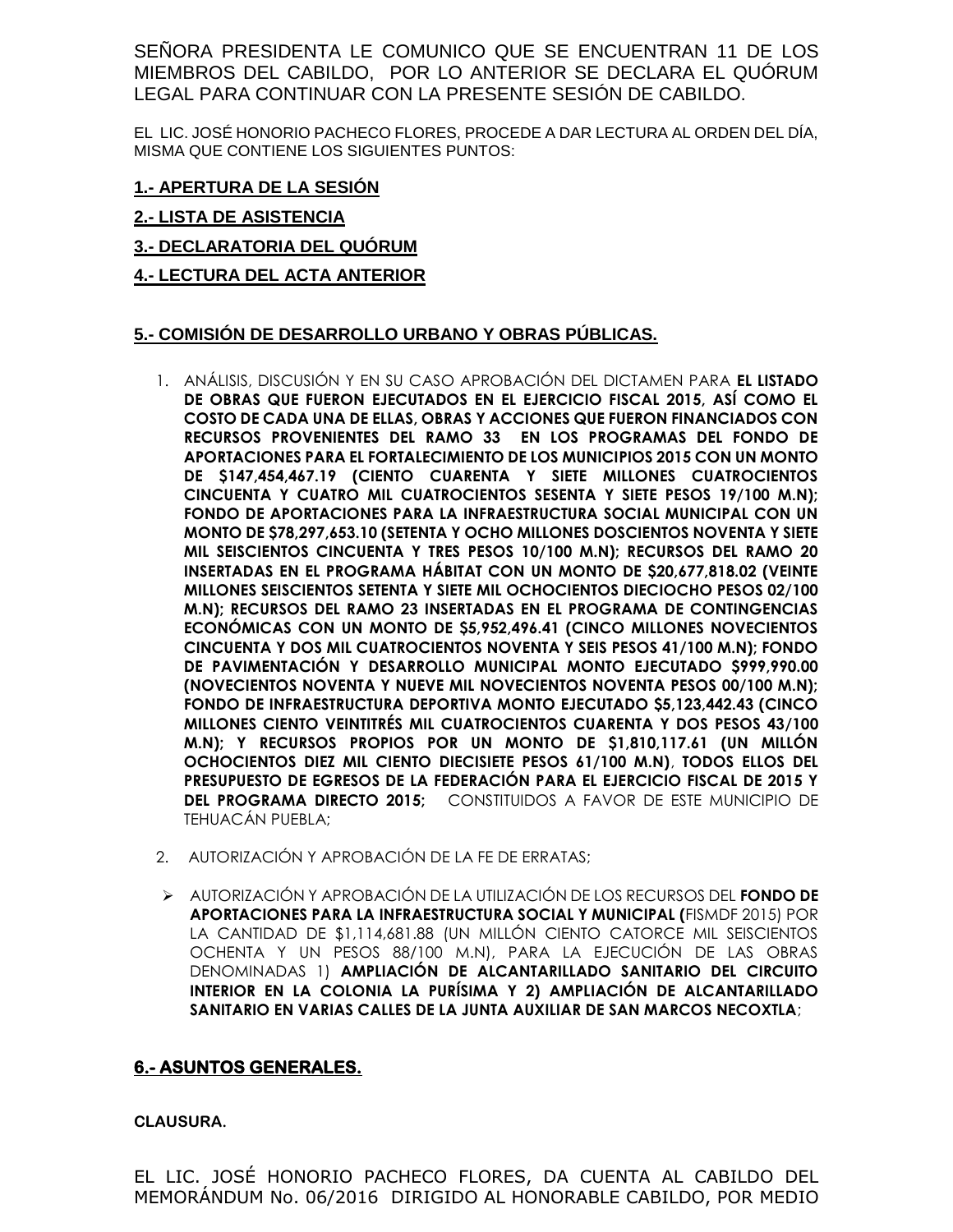DEL CUAL LA REGIDORA PALOMA NOVELO ALDAZ, INFORMA QUE POR MOTIVOS DE UN COMPROMISO YA ADQUIRIDO NO PODRÁ ASISTIR A LA SESIÓN ORDINARIA DE CABILDO A LA CUAL ESTA CONVOCADA EL DÍA 5 DE FEBRERO DEL PRESENTE A LAS 12.OO HORAS, POR LO ANTERIOR SOLICITA SE CONSIDERE LA CAUSA DE SU AUSENCIA.

ASIMISMO EL REGIDOR JUAN ALVAREZ CAMPOS, EN ESCRITO DIRIGIDO AL HONORABLE CABILDO, INFORMA QUE POR MOTIVOS DE SALUD NO PODRÁ ASISTIR A LA SESIÓN ORDINARIA DE CABILDO A LA CUAL ESTA CONVOCADO EL DÍA DE HOY 5 DE FEBRERO, POR LO ANTERIOR SOLICITA SE CONSIDERE LA CAUSA DE SU AUSENCIA.

EL REGIDOR AMBROSIO LINARES AMAYO NO PRESENTO JUSTIFICANTE DE INASISTENCIA.

## **EL CABILDO SE DA POR ENTERADO.**

HACE USO DE LA PALABRA EL REGIDOR JESÚS AMADOR HERNÁNDEZ MARTÍNEZ, INFORMA A LOS INTEGRANTES DEL CABILDO QUE SE RETIRA DE LA SESIÓN POR CUESTIONES DE TRABAJO, DEJANDO SU VOTO A FAVOR EN LOS PUNTOS A TRATAR EN LA MISMA.

**COMISIÓN DE DESARROLLO URBANO Y OBRAS PÚBLICAS.** ANÁLISIS, DISCUSIÓN Y EN SU CASO APROBACIÓN DEL DICTAMEN PARA **EL LISTADO DE OBRAS QUE FUERON EJECUTADOS EN EL EJERCICIO FISCAL 2015, ASÍ COMO EL COSTO DE CADA UNA DE ELLAS, OBRAS Y ACCIONES QUE FUERON FINANCIADOS CON RECURSOS PROVENIENTES DEL RAMO 33 EN LOS PROGRAMAS DEL FONDO DE APORTACIONES PARA EL FORTALECIMIENTO DE LOS MUNICIPIOS 2015 CON UN MONTO DE \$147,454,467.19 (CIENTO CUARENTA Y SIETE MILLONES CUATROCIENTOS CINCUENTA Y CUATRO MIL CUATROCIENTOS SESENTA Y SIETE PESOS 19/100 M.N); FONDO DE APORTACIONES PARA LA INFRAESTRUCTURA SOCIAL MUNICIPAL CON UN MONTO DE \$78,297,653.10 (SETENTA Y OCHO MILLONES DOSCIENTOS NOVENTA Y SIETE MIL SEISCIENTOS CINCUENTA Y TRES PESOS 10/100 M.N); RECURSOS DEL RAMO 20 INSERTADAS EN EL PROGRAMA HÁBITAT CON UN MONTO DE \$20,677,818.02 (VEINTE MILLONES SEISCIENTOS SETENTA Y SIETE MIL OCHOCIENTOS DIECIOCHO PESOS 02/100 M.N); RECURSOS DEL RAMO 23 INSERTADAS EN EL PROGRAMA DE CONTINGENCIAS ECONÓMICAS CON UN MONTO DE \$5,952,496.41 (CINCO MILLONES NOVECIENTOS CINCUENTA Y DOS MIL CUATROCIENTOS NOVENTA Y SEIS PESOS 41/100 M.N); FONDO DE PAVIMENTACIÓN Y DESARROLLO MUNICIPAL MONTO EJECUTADO \$999,990.00 (NOVECIENTOS NOVENTA Y NUEVE MIL NOVECIENTOS NOVENTA PESOS 00/100 M.N); FONDO DE INFRAESTRUCTURA DEPORTIVA MONTO EJECUTADO \$5,123,442.43 (CINCO MILLONES CIENTO VEINTITRÉS MIL CUATROCIENTOS CUARENTA Y DOS PESOS 43/100 M.N); Y RECURSOS PROPIOS POR UN MONTO DE \$1,810,117.61 (UN MILLÓN OCHOCIENTOS DIEZ MIL CIENTO DIECISIETE PESOS 61/100 M.N)**, **TODOS ELLOS DEL PRESUPUESTO DE EGRESOS DE LA FEDERACIÓN PARA EL EJERCICIO FISCAL DE 2015 Y DEL PROGRAMA DIRECTO 2015;**  CONSTITUIDOS A FAVOR DE ESTE MUNICIPIO DE TEHUACÁN PUEBLA; AUTORIZACIÓN Y APROBACIÓN DE LA FE DE ERRATAS; Y AUTORIZACIÓN Y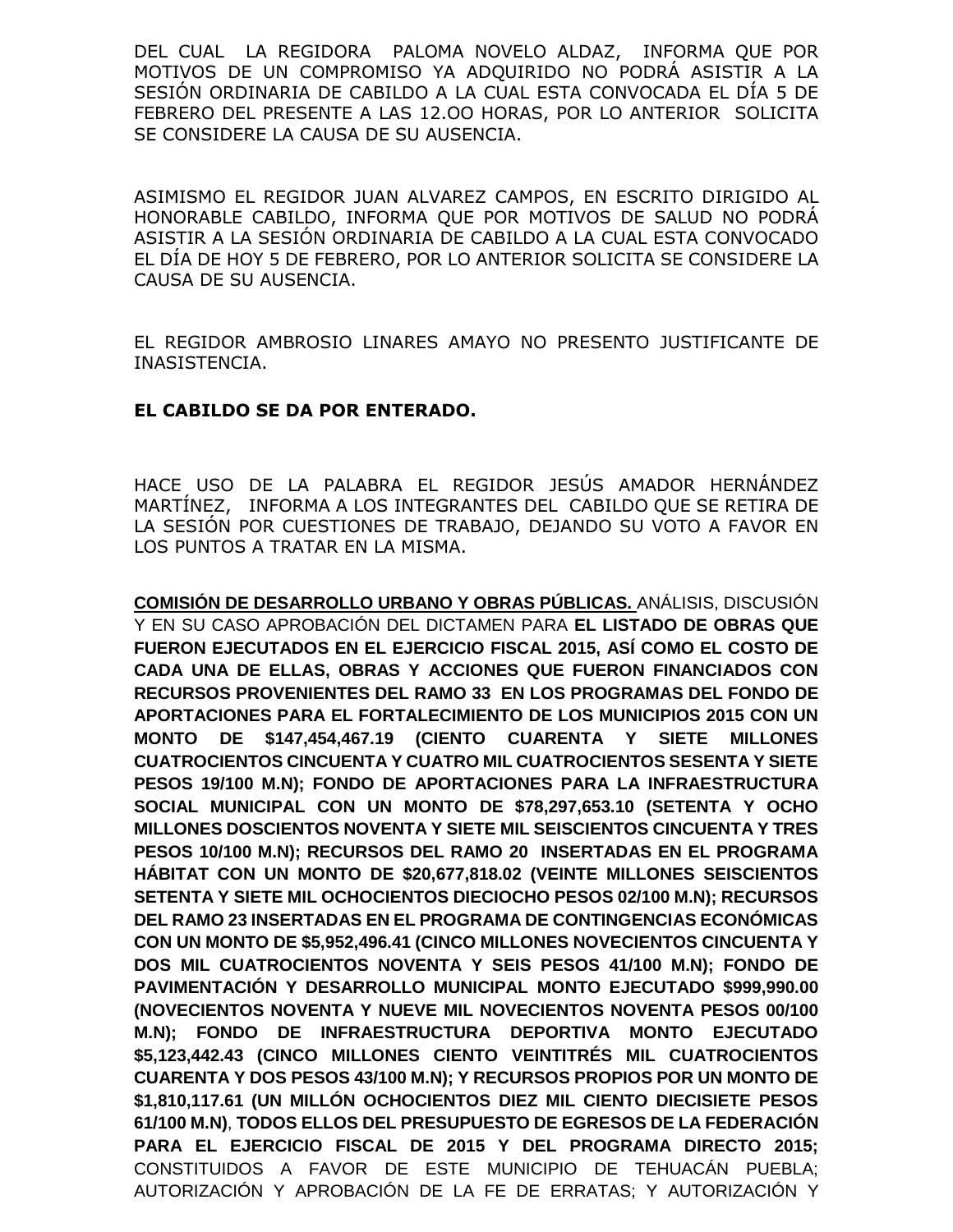APROBACIÓN DE LA UTILIZACIÓN DE LOS RECURSOS DEL **FONDO DE APORTACIONES PARA LA INFRAESTRUCTURA SOCIAL Y MUNICIPAL (**FISMDF 2015) POR LA CANTIDAD DE \$1,114,681.88 (UN MILLÓN CIENTO CATORCE MIL SEISCIENTOS OCHENTA Y UN PESOS 88/100 M.N), PARA LA EJECUCIÓN DE LAS OBRAS DENOMINADAS 1) **AMPLIACIÓN DE ALCANTARILLADO SANITARIO DEL CIRCUITO INTERIOR EN LA COLONIA LA PURÍSIMA Y 2) AMPLIACIÓN DE ALCANTARILLADO SANITARIO EN VARIAS CALLES DE LA JUNTA AUXILIAR DE SAN MARCOS NECOXTLA**.

SEÑORA REGIDORA TIENE USTED EL USO DE LA PALABRA.

LA REGIDORA GLADYS GUADALUPE MARTÍNEZ GONZÁLEZ, PROCEDE A DAR LECTURA AL DICTAMEN CORRESPONDIENTE, MISMO QUE A LA LETRA DICE:

"… TEHUACÁN, PUEBLA; A 12 DE ENERO DE 2016.

#### **HONORABLE CABILDO:**

LOS SUSCRITOS C. GLADYS GUADALUPE MARTÍNEZ GONZÁLEZ, PRESIDENTE DE LA COMISIÓN; C. NORMA LILIANA FLORES MÉNDEZ, JESÚS AMADOR HERNÁNDEZ MARTÍNEZ, CLAUDIA OROZCO LÓPEZ Y PIOQUINTO APOLINAR LEYVA, MIEMBROS INTEGRANTES DE LA **COMISIÓN DE DESARROLLO URBANO Y OBRAS PUBLICAS**; DEL HONORABLE AYUNTAMIENTO DEL MUNICIPIO DE TEHUACÁN, PUEBLA; EN USO DE LAS FACULTADES QUE NOS CONFIERE EL ARTÍCULO 78 DE LA LEY ORGÁNICA MUNICIPAL, SOMETEMOS A LA CONSIDERACIÓN DE ESTE HONORABLE CUERPO COLEGIADO EL PRESENTE DICTAMEN MEDIANTE EL CUAL SE DA A CONOCER:

1. **EL LISTADO DE OBRAS QUE FUERON EJECUTADOS EN EL EJERCICIO FISCAL 2015, ASÍ COMO EL COSTO DE CADA UNA DE ELLAS, OBRAS Y ACCIONES QUE FUERON FINANCIADOS CON RECURSOS PROVENIENTES DEL RAMO 33 EN LOS PROGRAMAS DEL FONDO DE APORTACIONES PARA EL FORTALECIMIENTO DE LOS MUNICIPIOS 2015 CON UN MONTO DE \$147,454,467.19 (CIENTO CUARENTA Y SIETE MILLONES CUATROCIENTOS CINCUENTA Y CUATRO MIL CUATROCIENTOS SESENTA Y SIETE PESOS 19/100 M.N); FONDO DE APORTACIONES PARA LA INFRAESTRUCTURA SOCIAL MUNICIPAL CON UN MONTO DE \$78,297,653.10 (SETENTA Y OCHO MILLONES DOSCIENTOS NOVENTA Y SIETE MIL SEISCIENTOS CINCUENTA Y TRES PESOS 10/100 M.N); RECURSOS DEL RAMO 20 INSERTADAS EN EL PROGRAMA HÁBITAT CON UN MONTO DE \$20,677,818.02 (VEINTE MILLONES SEISCIENTOS SETENTA Y SIETE MIL OCHOCIENTOS DIECIOCHO PESOS 02/100 M.N); RECURSOS DEL RAMO 23 INSERTADAS EN EL PROGRAMA DE CONTINGENCIAS ECONÓMICAS CON UN MONTO DE \$5,952,496.41 (CINCO MILLONES NOVECIENTOS CINCUENTA Y DOS MIL CUATROCIENTOS NOVENTA Y SEIS PESOS 41/100 M.N); FONDO DE PAVIMENTACIÓN Y DESARROLLO MUNICIPAL MONTO EJECUTADO \$999,990.00 (NOVECIENTOS NOVENTA Y NUEVE MIL NOVECIENTOS NOVENTA PESOS 00/100 M.N); FONDO DE INFRAESTRUCTURA DEPORTIVA MONTO EJECUTADO \$5,123,442.43 (CINCO MILLONES CIENTO VEINTITRÉS MIL CUATROCIENTOS CUARENTA Y DOS PESOS 43/100 M.N); Y RECURSOS PROPIOS POR UN MONTO DE \$1,810,117.61 (UN MILLÓN OCHOCIENTOS DIEZ MIL CIENTO DIECISIETE PESOS 61/100 M.N)**, **TODOS ELLOS DEL PRESUPUESTO DE EGRESOS DE LA FEDERACIÓN PARA EL EJERCICIO FISCAL DE 2015 Y DEL PROGRAMA DIRECTO 2015;** CONSTITUIDOS A FAVOR DE ESTE MUNICIPIO DE TEHUACÁN PUEBLA;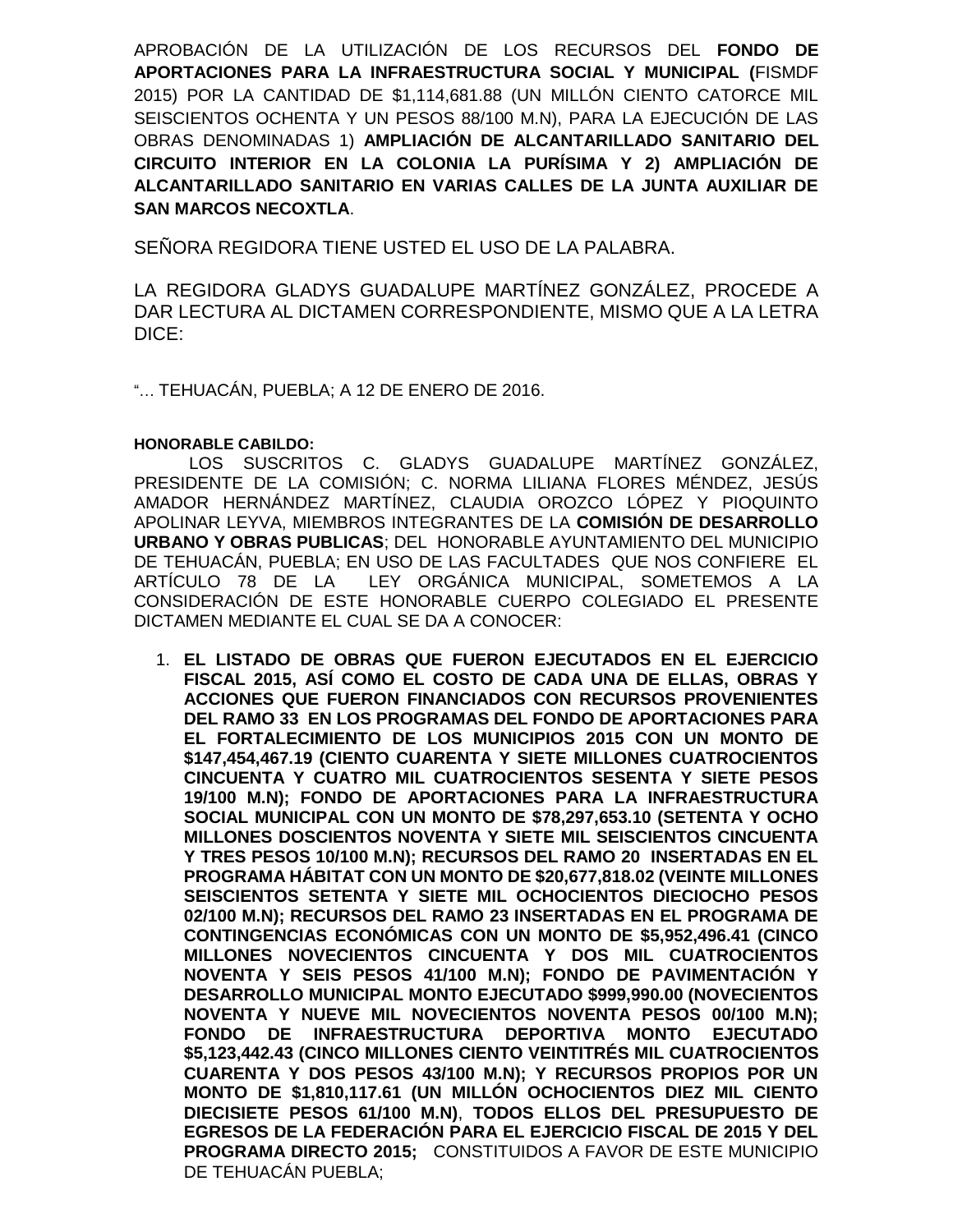- 2. AUTORIZACIÓN Y APROBACIÓN DE LA FE DE ERRATAS;
- 3. AUTORIZACIÓN Y APROBACIÓN DE LA UTILIZACIÓN DE LOS RECURSOS DEL **FONDO DE APORTACIONES PARA LA INFRAESTRUCTURA SOCIAL Y MUNICIPAL (**FISMDF 2015) POR LA CANTIDAD DE \$1,114,681.88 (UN MILLÓN CIENTO CATORCE MIL SEISCIENTOS OCHENTA Y UN PESOS 88/100 M.N), PARA LA EJECUCIÓN DE LAS OBRAS DENOMINADAS 1) **AMPLIACIÓN DE ALCANTARILLADO SANITARIO DEL CIRCUITO INTERIOR EN LA COLONIA LA PURÍSIMA Y 2) AMPLIACIÓN DE ALCANTARILLADO SANITARIO EN VARIAS CALLES DE LA JUNTA AUXILIAR DE SAN MARCOS NECOXTLA**; POR LO QUE:

## **C O N S I D E R A N D O**

- I. QUE EL PÁRRAFO PRIMERO DE LA FRACCIÓN II DEL ARTÍCULO 115, DE LA CONSTITUCIÓN POLÍTICA DE LOS ESTADOS UNIDOS MEXICANOS, DETERMINA QUE LOS AYUNTAMIENTOS TENDRÁN FACULTADES PARA APROBAR, DE ACUERDO CON LAS LEYES EN MATERIA MUNICIPAL QUE DEBERÁN EXPEDIR LAS LEGISLATURAS DE LOS ESTADOS, LOS BANDOS DE POLICÍA Y GOBIERNO, LOS REGLAMENTOS, CIRCULARES Y DISPOSICIONES ADMINISTRATIVAS DE OBSERVANCIA GENERAL DENTRO DE SUS RESPECTIVAS JURISDICCIONES, QUE ORGANICEN LA ADMINISTRACIÓN PÚBLICA MUNICIPAL, REGULEN LAS MATERIAS, PROCEDIMIENTOS, FUNCIONES Y SERVICIOS PÚBLICOS DE SU COMPETENCIA Y ASEGUREN LA PARTICIPACIÓN CIUDADANA Y VECINAL; MISMA DISPOSICIÓN QUE ES TRASLADADA A LA FRACCIÓN III DEL ARTÍCULO 105 DE LA CONSTITUCIÓN POLÍTICA DEL ESTADO LIBRE Y SOBERANO DE PUEBLA;
- II. QUE LA FRACCIÓN IV DEL ARTÍCULO 78, DE LA LEY ORGÁNICA MUNICIPAL, DETERMINA QUE SON ATRIBUCIONES DEL AYUNTAMIENTO EXPEDIR BANDOS DE POLICÍAS Y GOBIERNO, REGLAMENTOS, CIRCULARES Y DISPOSICIONES ADMINISTRATIVAS DE OBSERVANCIA GENERAL, REFERENTE A SU ORGANIZACIÓN, FUNCIONAMIENTO, SERVICIOS PÚBLICOS QUE DEBAN PRESTAR Y DEMÁS ASUNTOS DE SU COMPETENCIA, SUJETÁNDOSE A LAS BASES NORMATIVAS ESTABLECIDAS POR LA CONSTITUCIÓN POLÍTICA DEL ESTADO LIBRE Y SOBERANO DE PUEBLA , VIGILANDO SU OBSERVANCIA Y APLICACIÓN.
- III. QUE LA FRACCIÓN XVIII DEL ARTÍCULO REFERIDO EN EL CONSIDERANDO ANTERIOR DISPONE QUE SON ATRIBUCIONES DEL AYUNTAMIENTO PROMOVER CUANTO ESTIME CONVENIENTE PARA EL PROGRESO ECONÓMICO, SOCIAL Y CULTURAL DEL MUNICIPIO Y ACORDAR LA REALIZACIÓN DE OBRAS PÚBLICAS QUE FUEREN NECESARIAS.
- IV. QUE EL ARTÍCULO 94, DE LA LEY ORGÁNICA MUNICIPAL ESTABLECE QUE EL AYUNTAMIENTO, PARA FACILITAR EL DESEMPEÑO DE LOS ASUNTOS QUE LE COMPETEN, NOMBRARÁ COMISIONES PERMANENTES O TRANSITORIAS, QUE EXAMINEN E INSTRUYAN HASTA PONERLOS EN ESTADO DE RESOLUCIÓN.
- V. QUE EL ARTÍCULO 92 FRACCIÓN V, DE LA LEY ANTERIORMENTE CITADA, FACULTA Y OBLIGA A LOS REGIDORES A DICTAMINAR E INFORMAR SOBRE LOS ASUNTOS QUE LES ENCOMIENDE EL AYUNTAMIENTO, LAS COMISIONES SUSCRITAS CONSIDERAMOS REALIZAR EL ESTUDIO CONJUNTO Y SE DICTAMINE SOBRE EL LISTADO DE OBRAS QUE FUERON EJECUTADOS EN EL EJERCICIO FISCAL 2015, ASÍ COMO EL COSTO DE CADA UNA DE ELLAS OBRAS Y ACCIONES QUE FUERON FINANCIADOS CON RECURSOS PROVENIENTES DEL RAMO 33 EN LOS PROGRAMAS DEL FONDO DE APORTACIONES PARA EL FORTALECIMIENTO DE LOS MUNICIPIOS Y DEL FONDO DE INFRAESTRUCTURA SOCIAL MUNICIPAL ; RECURSOS DEL RAMO 20 INSERTADAS EN EL PROGRAMA HÁBITAT Y RECURSOS DEL RAMO 23 INSERTADAS EN EL PROGRAMA DE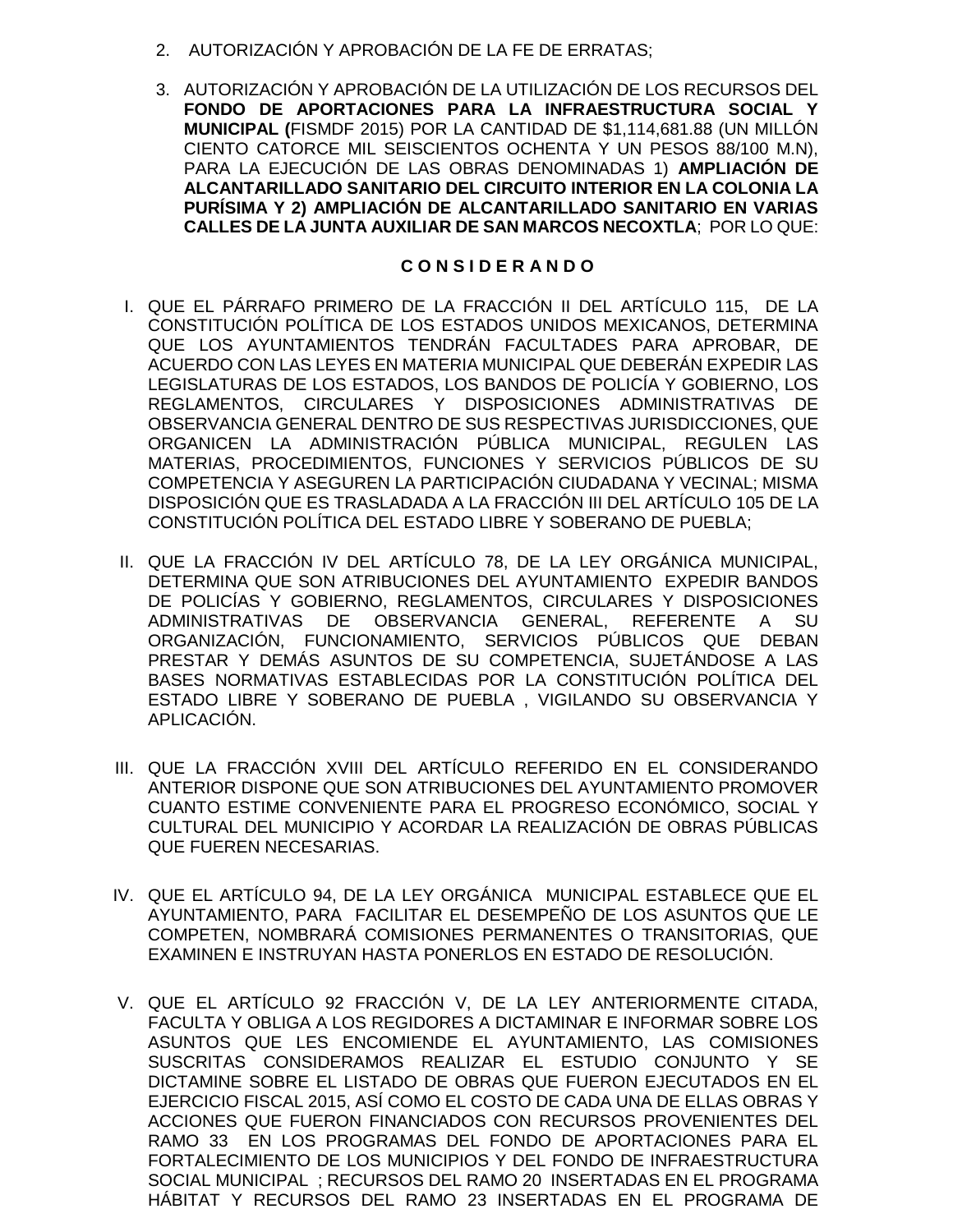CONTINGENCIAS ECONÓMICAS; FONDO DE PAVIMENTACIÓN Y DESARROLLO MUNICIPAL; FONDO DE INFRAESTRUCTURA DEPORTIVA; Y RECURSOS PROPIOS; TODOS ELLOS DEL PRESUPUESTO DE EGRESOS DE LA FEDERACIÓN PARA EL EJERCICIO FISCAL DE 2015 Y DEL PROGRAMA DIRECTO 2015**;** CONSTITUIDOS A FAVOR DE ESTE MUNICIPIO DE TEHUACÁN, PUEBLA; LA APROBACIÓN DE LA FE DE ERRATAS QUE SE PRESENTA, Y LA APROBACIÓN DE LA UTILIZACIÓN DE LOS RECURSOS DEL **FONDO DE APORTACIONES PARA LA INFRAESTRUCTURA SOCIAL Y MUNICIPAL (**FISMDF 2015) POR LA CANTIDAD DE \$1,114,681.88 (UN MILLÓN CIENTO CATORCE MIL SEISCIENTOS OCHENTA Y UN PESOS 88/100 M.N).

VI. QUE EL ARTÍCULO 25, DE LA LEY DE COORDINACIÓN FISCAL ESTABLECE QUE CON INDEPENDENCIA DE LO ESTABLECIDO EN LOS CAPÍTULOS I A IV DE ESTA LEY, RESPECTO DE LA PARTICIPACIÓN DE LOS ESTADOS, MUNICIPIOS Y EL DISTRITO FEDERAL EN LA RECAUDACIÓN FEDERAL PARTICIPABLE, SE ESTABLECEN LAS APORTACIONES FEDERALES, COMO RECURSOS QUE LA FEDERACIÓN TRANSFIERE A LAS HACIENDAS PÚBLICAS DE LOS ESTADOS, DISTRITO FEDERAL, Y EN SU CASO, DE LOS MUNICIPIOS, CONDICIONANDO SU GASTO A LA CONSECUCIÓN Y CUMPLIMIENTO DE LOS OBJETIVOS QUE PARA CADA TIPO DE APORTACIÓN ESTABLECE ESTA LEY, PARA LOS FONDOS SIGUIENTES:

> **I.** FONDO DE APORTACIONES PARA LA NÓMINA EDUCATIVA Y GASTO OPERATIVO;

**II. FONDO DE APORTACIONES PARA LOS SERVICIOS DE SALUD;** 

**III.** FONDO DE APORTACIONES PARA LA INFRAESTRUCTURA SOCIAL;

**IV.** FONDO DE APORTACIONES PARA EL FORTALECIMIENTO DE LOS MUNICIPIOS Y DE LAS DEMARCACIONES TERRITORIALES DEL DISTRITO FEDERAL;

**V.** FONDO DE APORTACIONES MÚLTIPLES.

**VI.-** FONDO DE APORTACIONES PARA LA EDUCACIÓN TECNOLÓGICA Y DE ADULTOS, Y

**VII.-** FONDO DE APORTACIONES PARA LA SEGURIDAD PÚBLICA DE LOS ESTADOS Y DEL DISTRITO FEDERAL.

**VIII.-** FONDO DE APORTACIONES PARA EL FORTALECIMIENTO DE LAS ENTIDADES FEDERATIVAS.

DICHOS FONDOS SE INTEGRARÁN, DISTRIBUIRÁN, ADMINISTRARÁN, EJERCERÁN Y SUPERVISARÁN, DE ACUERDO A LO DISPUESTO EN EL PRESENTE CAPÍTULO.

- VII. ASÍ MISMO, ES MENESTER MANIFESTAR QUE LAS OBRAS EJECUTADAS CON RECURSOS DEL FONDO DE APORTACIONES PARA LA INFRAESTRUCTURA SOCIAL FUERON REALIZADAS CONFORME LO ESTABLECE EL ARTÍCULO 33 DE LA CITADA LEY, RECURSOS QUE SE DESTINARON EXCLUSIVAMENTE AL FINANCIAMIENTO DE OBRAS, ACCIONES SOCIALES BÁSICAS Y A INVERSIONES QUE BENEFICIEN DIRECTAMENTE A POBLACIÓN EN POBREZA EXTREMA, LOCALIDADES CON ALTO O MUY ALTO NIVEL DE REZAGO SOCIAL CONFORME A LO PREVISTO EN LA LEY GENERAL DE DESARROLLO SOCIAL, Y EN LAS ZONAS DE ATENCIÓN PRIORITARIA.:
	- a) FONDO DE APORTACIONES PARA LA INFRAESTRUCTURA SOCIAL MUNICIPAL: AGUA POTABLE, ALCANTARILLADO, DRENAJE Y LETRINAS, URBANIZACIÓN MUNICIPAL, ELECTRIFICACIÓN RURAL Y DE LAS COLONIAS POBRES, INFRAESTRUCTURA BÁSICA EDUCATIVAS, MEJORAMIENTO DE VIVIENDA, CAMINOS RURALES E INFRAESTRUCTURA PRODUCTIVA RURAL;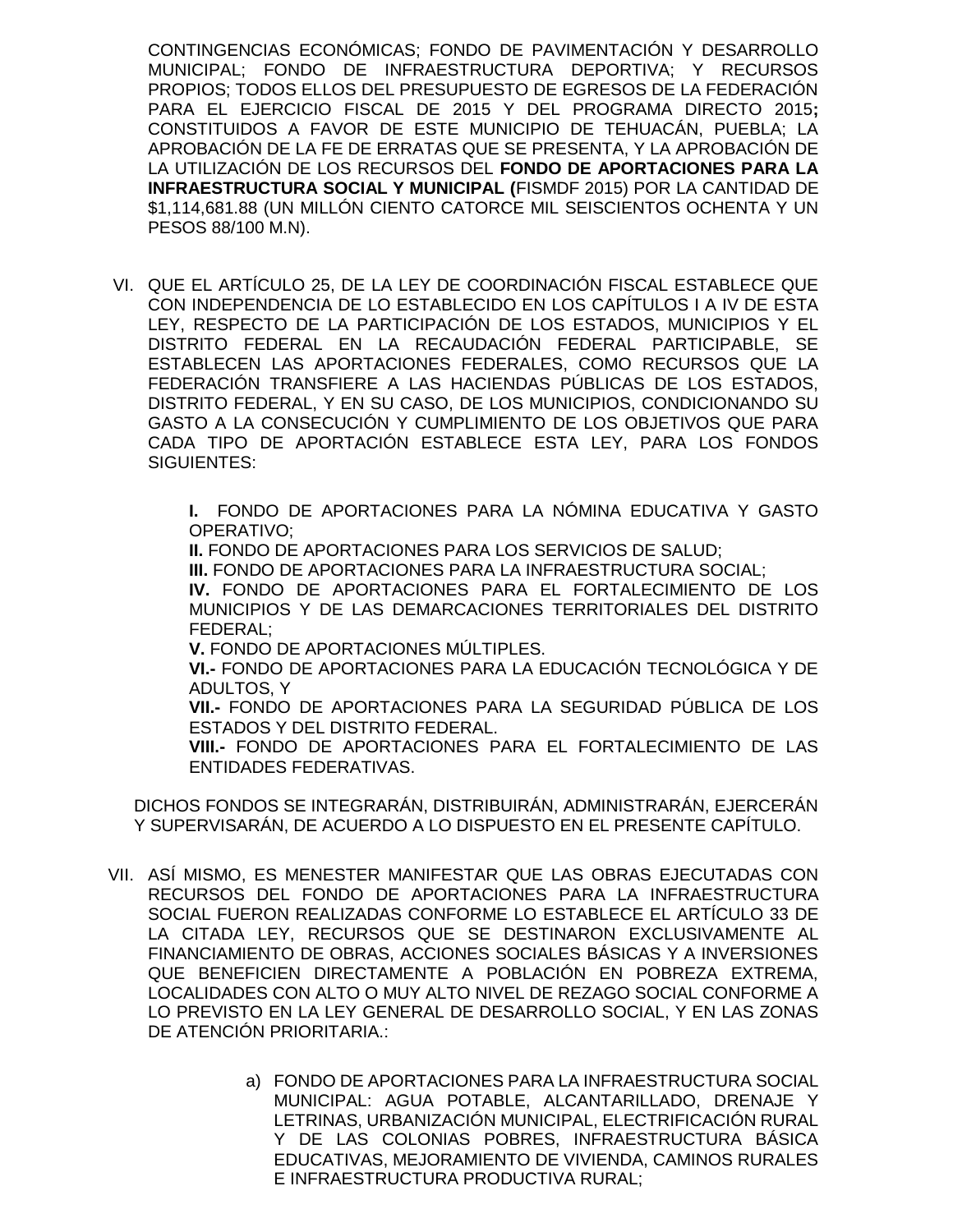- VIII. QUE EL ARTÍCULO 37, DE LA LEY REFERIDA INDICA QUE LAS APORTACIONES FEDERALES QUE CON CARGO AL FONDO DE APORTACIONES PARA EL FORTALECIMIENTO DE LOS MUNICIPIOS Y DE LAS DEMARCACIONES TERRITORIALES DEL DISTRITO FEDERAL, RECIBAN LOS MUNICIPIOS A TRAVÉS DE LAS ENTIDADES Y LAS DEMARCACIONES TERRITORIALES POR CONDUCTO DEL DISTRITO FEDERAL, SE DESTINARÁN A LA SATISFACCIÓN DE SUS REQUERIMIENTOS, DANDO PRIORIDAD AL CUMPLIMIENTO DE SUS OBLIGACIONES FINANCIERAS, AL PAGO DE DERECHOS Y APROVECHAMIENTOS POR CONCEPTO DE AGUA, DESCARGAS DE AGUAS RESIDUALES, A LA MODERNIZACIÓN DE LOS SISTEMAS DE RECAUDACIÓN LOCALES, MANTENIMIENTO DE INFRAESTRUCTURA, Y A LA ATENCIÓN DE LAS NECESIDADES DIRECTAMENTE VINCULADAS CON LA SEGURIDAD PÚBLICA DE SUS HABITANTES. RESPECTO DE LAS APORTACIONES QUE RECIBAN CON CARGO AL FONDO A QUE SE REFIERE ESTE ARTÍCULO, LOS MUNICIPIOS Y LAS DEMARCACIONES TERRITORIALES DEL DISTRITO FEDERAL TENDRÁN LAS MISMAS OBLIGACIONES A QUE SE REFIERE EL ARTÍCULO 33, APARTADO B, FRACCIÓN II, INCISOS A) Y C), DE ESTA LEY.
- IX. QUE EL ARTÍCULO 49, DE LA LEY DE COORDINACIÓN FISCAL EN SU SEGUNDO PÁRRAFO MANIFIESTA QUE LAS APORTACIONES FEDERALES SERÁN ADMINISTRADAS Y EJERCIDAS POR LOS GOBIERNOS DE LAS ENTIDADES FEDERATIVAS Y, EN SU CASO, DE LOS MUNICIPIOS Y LAS DEMARCACIONES TERRITORIALES DEL DISTRITO FEDERAL QUE LAS RECIBAN, CONFORME A SUS PROPIAS LEYES, SALVO EN EL CASO DE LOS RECURSOS PARA EL PAGO DE SERVICIOS PERSONALES PREVISTO EN EL FONDO DE APORTACIONES PARA LA NÓMINA EDUCATIVA Y GASTO OPERATIVO, EN EL CUAL SE OBSERVARÁ LO DISPUESTO EN EL ARTÍCULO 26 DE ESTA LEY. EN TODOS LOS CASOS DEBERÁN REGISTRARLAS COMO INGRESOS PROPIOS QUE DEBERÁN DESTINARSE ESPECÍFICAMENTE A LOS FINES ESTABLECIDOS EN LOS ARTÍCULOS CITADOS EN EL PÁRRAFO ANTERIOR.
- X. QUE EL ARTÍCULO 143, DE LA LEY ORGÁNICA MUNICIPAL, DETERMINA QUE LOS AYUNTAMIENTOS, DE CONFORMIDAD CON LA LEY, ADMINISTRARÁN LIBREMENTE LA HACIENDA PÚBLICA MUNICIPAL Y DEBERÁN, DENTRO DE LOS LÍMITES LEGALES CORRESPONDIENTES Y DE ACUERDO CON EL PRESUPUESTO DE EGRESOS Y EL PLAN DE DESARROLLO MUNICIPAL VIGENTES, ATENDER EFICAZMENTE LOS DIFERENTES RAMOS DE LA ADMINISTRACIÓN PÚBLICA MUNICIPAL;
- XI. QUE EL ARTÍCULO 150, DE LA LEY ORGÁNICA MUNICIPAL, EN SUS DIVERSAS FRACCIONES ESTABLECE QUE EL GASTO MUNICIPAL SE EJERCERÁ DE ACUERDO A LO QUE DETERMINE EL AYUNTAMIENTO, PERO COMO MÍNIMO DEBERÁ PROVEERSE PARA LO SIGUIENTE:

I.- EDUCACIÓN PÚBLICA;

- II.- SEGURIDAD PÚBLICA;
- III.- CENTROS DE SALUD PÚBLICA Y CENTROS DE READAPTACIÓN SOCIAL;
- IV.- GASTOS DE CONSERVACIÓN DE EDIFICIOS PÚBLICOS;
- V.- OBRAS PÚBLICAS DE UTILIDAD COLECTIVA;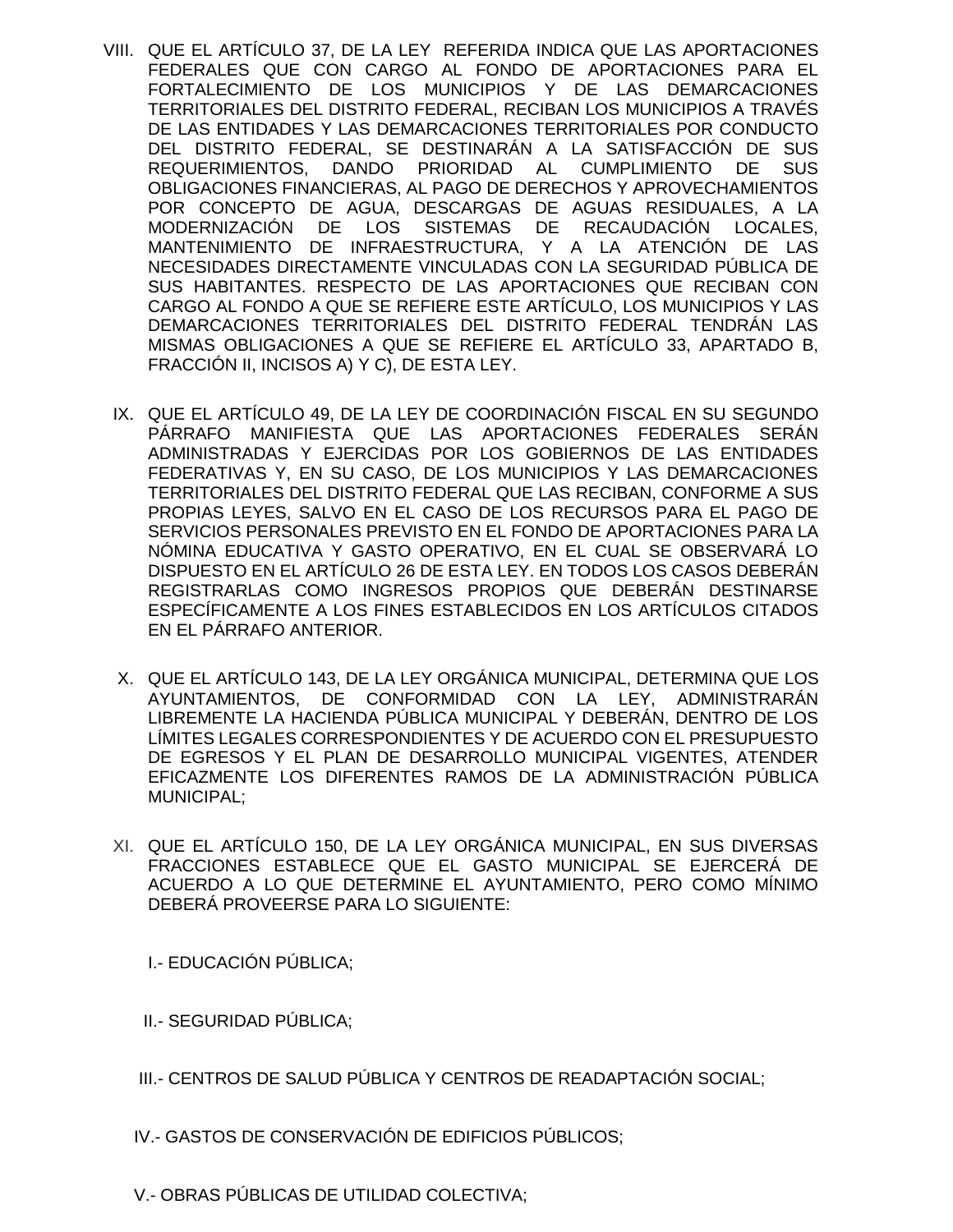VI.- SERVICIOS PÚBLICOS;

VII.- SUELDOS DE SERVIDORES PÚBLICOS DEL AYUNTAMIENTO;

VIII.- APORTACIONES A PLANES DE DESARROLLO ESTATAL, REGIONAL O MUNICIPAL;

IX.- JUNTAS AUXILIARES;

X.- CONSERVACIÓN Y PROTECCIÓN DEL MEDIO AMBIENTE Y EL EQUILIBRIO ECOLÓGICO;

XI.- CONTROL DE LA FAUNA NOCIVA; Y

XII.- CONSERVACIÓN Y PROMOCIÓN DE LA IDENTIDAD Y CULTURA DE LOS PUEBLOS Y POBLACIONES INDÍGENAS

- XII. QUE PARA CUBRIR Y MEJORAR LAS NECESIDADES DE LA POBLACIÓN, ASÍ COMO ACRECENTAR LA IGUALDAD Y EQUIDAD DE OPORTUNIDADES, LA ADMINISTRACIÓN PÚBLICA SE VIO BENEFICIADA MEDIANTE PROGRAMAS DE GOBIERNO, LOS CUALES SURGEN DE ACUERDO CON REQUERIMIENTOS ESPECÍFICOS DE LA POBLACIÓN QUE BUSCAN IMPULSAR EL DESARROLLO SOCIAL Y HUMANO DE LOS MEXICANOS Y FACILITAR LA REALIZACIÓN DE ACCIONES Y METAS ORIENTADAS A LA EVALUACIÓN, EL SEGUIMIENTO Y LA RESOLUCIÓN DE DICHOS PROYECTOS, IMPLANTADOS EN LOS PROGRAMAS DEL **RAMO 20 Y RAMO 23** COMO SON:
	- PROGRAMA HÁBITAT
	- PROGRAMA CONTINGENCIAS ECONÓMICAS.
	- FONDO DE INFRAESTRUCTURA DEPORTIVA.
	- FONDO DE PAVIMENTACIÓN Y DESARROLLO MUNICIPAL
- XIII. QUE EL **PROGRAMA HÁBITAT**, ESTÁ DIRIGIDO A ENFRENTAR LOS DESAFÍOS DE LA POBREZA Y EL DESARROLLO URBANO MEDIANTE LA INSTRUMENTACIÓN DE UN CONJUNTO DE ACCIONES QUE COMBINAN ENTRE OTROS ASPECTOS, EL MEJORAMIENTO DE LA INFRAESTRUCTURA Y EQUIPAMIENTO DE LAS ZONAS URBANO-MARGINADAS SELECCIONADAS CON LA ENTREGA DE SERVICIOS SOCIALES Y ACCIONES DE DESARROLLO COMUNITARIO.
- XIV. QUE MEDIANTE EL PROGRAMA HÁBITAT SE BUSCO ASEGURAR LA CONCURRENCIA Y LA INTEGRIDAD DE LOS ESFUERZOS DIRIGIDOS A APOYAR A LA POBLACIÓN EN SITUACIÓN DE POBREZA PATRIMONIAL QUE RESIDE EN LA CIUDAD.
- XV. QUE DURANTE LA REALIZACIÓN DE LOS DIVERSOS TALLERES DE LA OBRA SOCIAL QUE FUE EJECUTADA EN EL MUNICIPIO DE TEHUACÁN, Y DEBIDO A LOS CAMBIOS CONSTANTES QUE ERAN SOLICITADOS POR LA SECRETARÍA DE DESARROLLO AGRARIO TERRITORIAL Y URBANO EN LA CIUDAD DE PUEBLA, ES MENESTER HACER DEL CONOCIMIENTO QUE ALGUNAS OBRAS NO COINCIDEN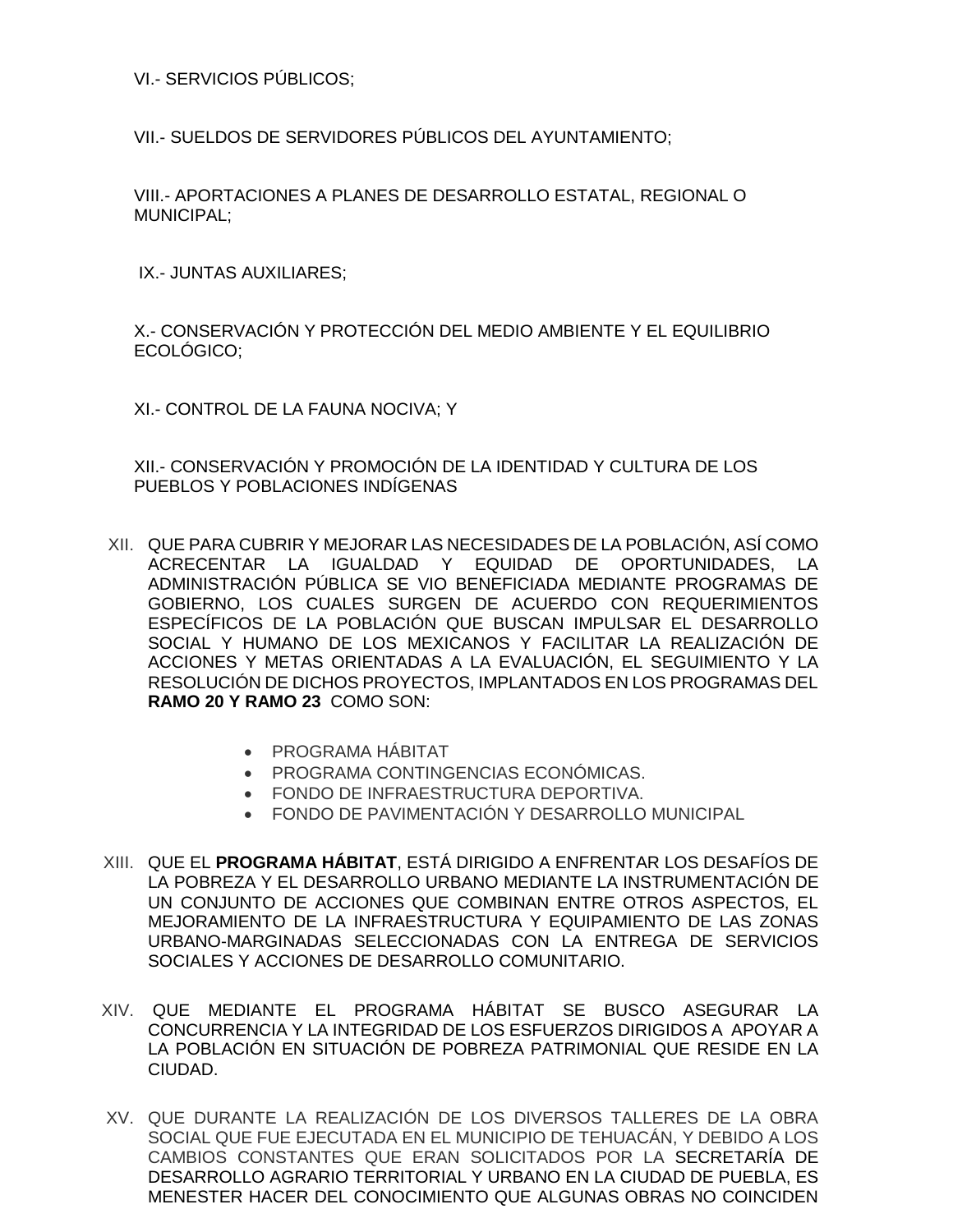EN EL NOMBRE DE LA OBRA CON EL LISTADO DE RE PRIORIZACIÓN DE LA OBRA, MOTIVO POR EL CUAL SE PRESENTA UNA FE DE ERRATAS CON LA FINALIDAD DE ESTABLECER LOS NOMBRES CORRECTOS DE LA OBRA SOCIAL.

- XVI. DE IGUAL FORMA SE INCLUYEN OBRAS QUE SE REALIZARON MEDIANTE EL **PROGRAMA DIRECTO**, EL AYUNTAMIENTO A TRAVÉS DE LA DIRECCIÓN DE OBRAS PÚBLICAS EJECUTO LOS TRABAJOS POR ADMINISTRACIÓN DIRECTA, YA QUE POSEE LA CAPACIDAD TÉCNICA, ECONÓMICA Y LOS ELEMENTOS NECESARIOS PARA LA EJECUCIÓN DE LAS MISMAS.
- XVII. EL ANÁLISIS, LA DISCUSIÓN Y LOS DEMÁS ELEMENTOS SELECCIONADOS DE OBRAS Y ACCIONES FUERON REALIZADAS DE ACUERDO CON LOS SIGUIENTES CRITERIOS:
	- 1. QUE LAS OBRAS SOLICITADAS SE ENCUENTREN DENTRO DEL POLÍGONO QUE DELIMITA EL ÁREA URBANA INDICADA EN EL PROGRAMA DE DESARROLLO URBANO DE LA CIUDAD DE TEHUACÁN, INDICADO EN LAS DIFERENTES ETAPAS DE CRECIMIENTO.
	- 2. QUE DONDE SE SOLICITE LA OBRA SEA UNA COLONIA REGULAR, SIN PROBLEMAS DE USO DE SUELO Y AFECTACIONES POR VIALIDADES, USOS DESTINOS O RESERVAS INDICADAS EN EL PROGRAMA DE DESARROLLO URBANO DE LA CIUDAD DE TEHUACÁN.
	- 3. QUE LA OBRA SE SITUÉ EN UNA ZONA EN DENSIDAD SUFICIENTE PARA OBTENER EL MAYOR NÚMERO DE POBLACIÓN BENEFICIADA.
	- 4. QUE LOS SOLICITANTES ESTÉN CONSTITUIDOS EN UN COMITÉ DE OBRA VECINAL QUE SE RESPONSABILICE DEL SEGUIMIENTO QUE DEBERÁ LLEVAR, ASÍ COMO DE LAS APORTACIONES DE BENEFICIARIOS.
	- 5. QUE LA LOCALIZACIÓN DE LAS OBRAS SE HAGA DE TAL MANERA QUE EQUILIBRE LA DISTRIBUCIÓN DE LAS MISMAS EN EL TERRITORIO MUNICIPAL ES DECIR SE REPARTIRÁN OBRAS EN LA CIUDAD Y TAMBIÉN EN LOS PUEBLOS Y LOCALIDADES QUE INTEGRAN EL MISMO.
	- 6. QUE SE TOME EN CUENTA LAS DEMANDAS DE LA ENTIDAD DE LA POBLACIÓN.
	- 7. QUE LAS OBRAS Y ACCIONES SE ENCUENTREN DENTRO DE LAS HIPÓTESIS PREVISTAS POR LA LEY DE COORDINACIÓN FISCAL.
- XVIII. QUE LA DIRECCIÓN GENERAL DE OBRAS PÚBLICAS FUE LA DEPENDENCIA ENCARGADA DE LA APLICACIÓN DE LOS RECURSOS DEL RAMO 33, RAMO 20, RAMO 23, Y DEL PROGRAMA DIRECTO, ESPECÍFICAMENTE SE ENCARGO DE LA INTEGRACIÓN DE LOS EXPEDIENTES TÉCNICOS DE OBRAS SOLICITADAS PARA LOS SECTORES DEL MUNICIPIO QUE SE ENCUENTREN EN REZAGO SOCIAL Y EXTREMA POBREZA; LA CONTRATACIÓN DE LAS MENCIONADAS OBRAS, LA SUPERVISIÓN DE LOS TRABAJOS CONTRATADOS Y EN SU MOMENTO SE ENCARGARA DE LA COMPROBACIÓN DE LAS OBRAS REFERIDAS.
- XIX. QUE LOS INTEGRANTES DE LA COMISIÓN SUSCRITA TENEMOS A BIEN PRESENTAR ESTE DICTAMEN, EN VIRTUD DE QUE SE DE A CONOCER A ESTE HONORABLE CABILDO EL LISTADO DE OBRAS QUE FUERON EJECUTADOS EN EL EJERCICIO FISCAL 2015, ASÍ COMO EL COSTO DE CADA UNA DE ELLAS, OBRAS Y ACCIONES QUE FUERON FINANCIADOS CON RECURSOS PROVENIENTES DEL RAMO 33 EN LOS PROGRAMAS DEL FONDO DE APORTACIONES PARA EL FORTALECIMIENTO DE LOS MUNICIPIOS; Y FONDO DE INFRAESTRUCTURA SOCIAL MUNICIPAL Y RECURSOS DEL RAMO 20 INSERTADAS EN EL PROGRAMA HÁBITAT Y RECURSOS DEL RAMO 23 INSERTADAS EN EL PROGRAMA DE CONTINGENCIAS ECONÓMICAS; FONDO DE PAVIMENTACIÓN Y DESARROLLO MUNICIPAL; FONDO DE INFRAESTRUCTURA DEPORTIVA; Y RECURSOS PROPIOS; TODOS ELLOS DEL PRESUPUESTO DE EGRESOS DE LA FEDERACIÓN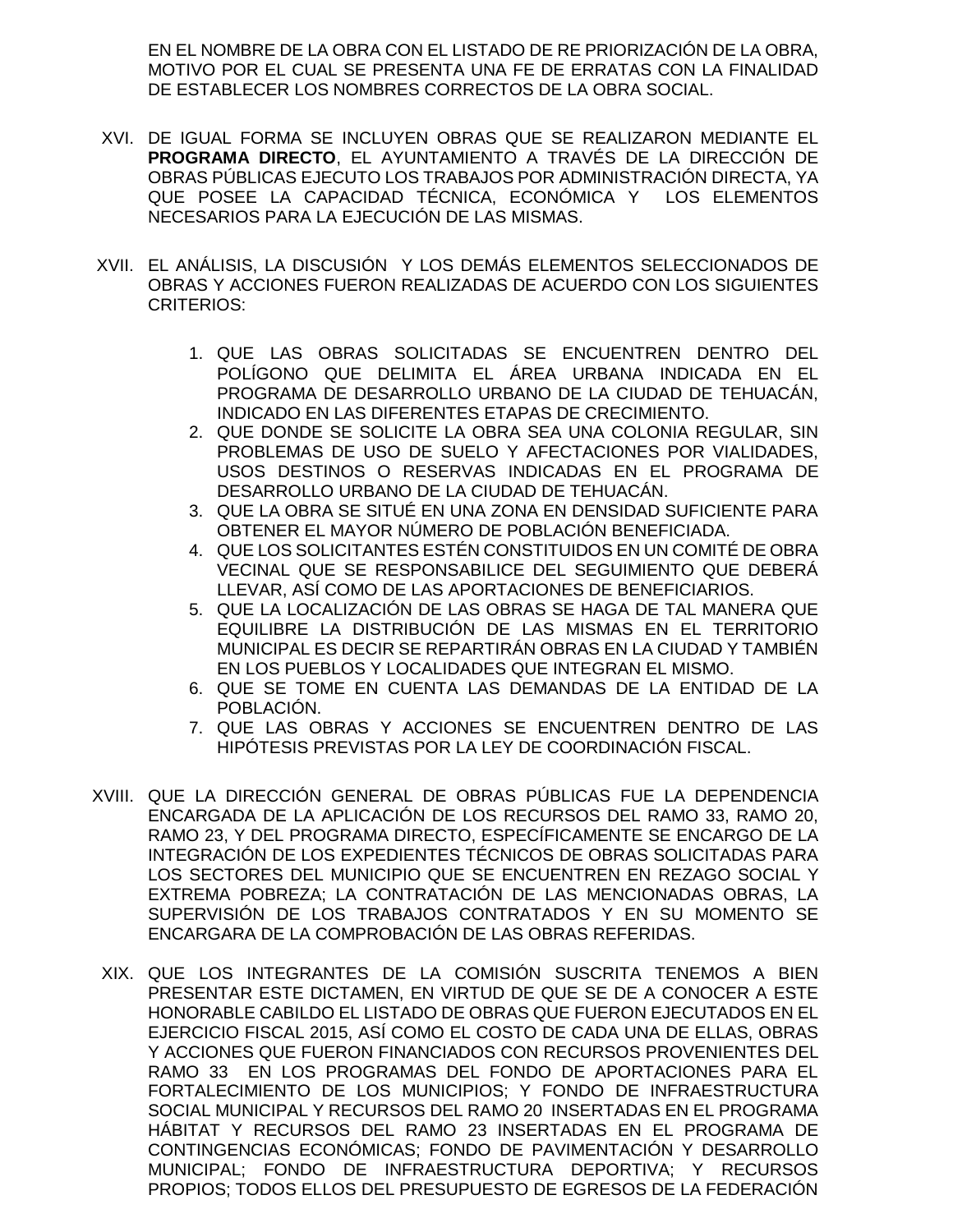PARA EL EJERCICIO FISCAL DE 2015 Y DEL PROGRAMA DIRECTO 2015, OBRAS QUE FUERON REALIZADAS POR LA DIRECCIÓN DE OBRAS PUBLICAS DE ESTE MUNICIPIO DE TEHUACÁN, EN BENEFICIO DE LA CIUDADANÍA.

- XX. QUE DEBIDO A LA IMPORTANCIA Y CON EL OBJETIVO DE PERFECCIONAR LOS MECANISMOS TENDIENTES A PROPORCIONAR CADA VEZ MÁS Y MEJORES SERVICIOS PÚBLICOS A LA CIUDADANÍA, SE REQUIERE MAYOR Y MEJOR EQUIPO DE TRABAJO, ASÍ COMO CUBRIR LAS OBLIGACIONES FINANCIERAS Y APORTACIONES A ORGANISMOS DESCENTRALIZADOS QUE EL MUNICIPIO REQUIERA PARA UN MEJOR SERVICIO E IMAGEN A LA CIUDAD.
- XXI. QUE PARA ESTA COMISIÓN DE DESARROLLO URBANO Y OBRAS PUBLICAS ES MENESTER DAR A CONOCER A ESTE CUERPO COLEGIADO LAS OBRAS Y ACCIONES REALIZADAS POR LA DIRECCIÓN DE OBRAS PUBLICAS EN EL EJERCICIO FISCAL 2015, Y
- XXII. QUE DURANTE LA REALIZACIÓN DE LOS DIVERSOS TALLERES DE LA OBRA SOCIAL QUE FUE EJECUTADA EN EL MUNICIPIO DE TEHUACÁN, Y DEBIDO A LOS CAMBIOS CONSTANTES QUE ERAN SOLICITADOS POR LA SECRETARÍA DE DESARROLLO AGRARIO TERRITORIAL Y URBANO EN LA CIUDAD DE PUEBLA, ES MENESTER HACER DEL CONOCIMIENTO QUE ALGUNOS NOMBRES DE LA OBRA SOCIAL QUE FUERON PRESENTADOS PARA SU APROBACIÓN, NO COINCIDEN EN EL NOMBRE DE LA OBRA CON EL LISTADO DE RE PRIORIZACIÓN DE LA OBRA, MOTIVO POR EL CUAL SE PRESENTA UNA FE DE ERRATAS CON LA FINALIDAD DE ESTABLECER LOS NOMBRES CORRECTOS DE LA OBRA SOCIAL.
- XXIII. ASÍ MISMO Y TODA VEZ QUE DE LOS RECURSOS DEL FONDO DE APORTACIONES PARA LA INFRAESTRUCTURA SOCIAL 2015, EXISTE UN SALDO A FAVOR, MISMO QUE SE PONE A CONSIDERACIÓN DE ESTE HONORABLE CABILDO, CON LA FINALIDAD DE QUE EL MISMO SEA AUTORIZADO PARA EL FINANCIAMIENTO DE DOS OBRAS QUE SERÁN EJECUTADOS EN ESTE EJERCICIO FISCAL 2016.

POR LO EXPUESTO Y FUNDADO EN LOS CONSIDERADOS QUE ANTECEDEN Y EN USO DE LAS FACULTADES CONFERIDAS LOS MIEMBROS INTEGRANTES DE LAS COMISIONES QUE SUSCRIBEN PRESENTAN A ESTE HONORABLE CABILDO EL SIGUIENTE:

## **D I C T A M E N**

1.- SE AUTORICE Y APRUEBEN EL LISTADO DE **OBRAS QUE FUERON EJECUTADOS EN EL EJERCICIO FISCAL 2015, ASÍ COMO EL COSTO DE CADA UNA DE ELLAS, OBRAS Y ACCIONES QUE FUERON FINANCIADOS CON RECURSOS PROVENIENTES DEL RAMO 33 FONDO DE APORTACIONES PARA EL FORTALECIMIENTO DE LOS MUNICIPIOS 2015 CON UN MONTO DE \$147,454,467.19 (CIENTO CUARENTA Y SIETE MILLONES CUATROCIENTOS CINCUENTA Y CUATRO MIL CUATROCIENTOS SESENTA Y SIETE PESOS 19/100 M.N); FONDO DE APORTACIONES PARA LA INFRAESTRUCTURA SOCIAL MUNICIPAL 2015 CON UN MONTO DE \$78,297,653.10 (SETENTA Y OCHO MILLONES DOSCIENTOS NOVENTA Y SIETE MIL SEISCIENTOS CINCUENTA Y TRES PESOS 10/100 M.N); RECURSOS DEL RAMO 20 INSERTADAS EN EL PROGRAMA HÁBITAT 2015 CON UN MONTO DE \$20,677,818.02 (VEINTE MILLONES SEISCIENTOS SETENTA Y SIETE MIL OCHOCIENTOS DIECIOCHO PESOS 02/100 M.N); RECURSOS DEL RAMO 23 INSERTADAS EN EL PROGRAMA DE**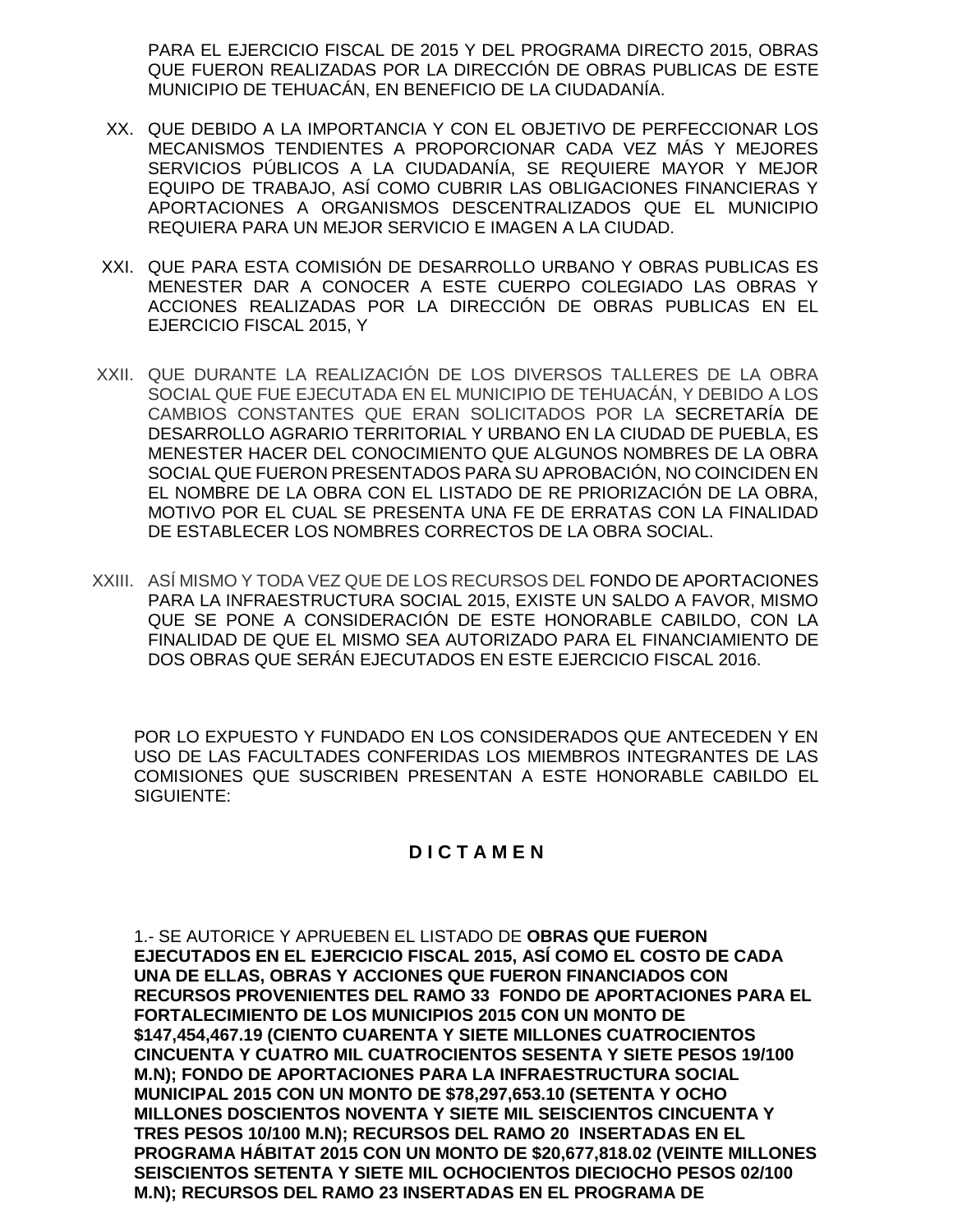**CONTINGENCIAS ECONÓMICAS 2015 CON UN MONTO DE \$5,952,496.41 (CINCO MILLONES NOVECIENTOS CINCUENTA Y DOS MIL CUATROCIENTOS NOVENTA Y SEIS PESOS 41/100 M.N); FONDO DE PAVIMENTACIÓN Y DESARROLLO MUNICIPAL 2015 CON UN MONTO EJECUTADO DE \$999,990.00 (NOVECIENTOS NOVENTA Y NUEVE MIL NOVECIENTOS NOVENTA PESOS 00/100 M.N); FONDO DE INFRAESTRUCTURA DEPORTIVA CON UN MONTO EJECUTADO DE \$5,123,442.43 (CINCO MILLONES CIENTO VEINTITRÉS MIL CUATROCIENTOS CUARENTA Y DOS PESOS 43/100 M.N); Y RECURSOS PROPIOS POR UN MONTO DE \$1,810,117.61 (UN MILLÓN OCHOCIENTOS DIEZ MIL CIENTO DIECISIETE PESOS 61/100 M.N)**, **TODOS ELLOS DEL PRESUPUESTO DE EGRESOS DE LA FEDERACIÓN PARA EL EJERCICIO FISCAL DE 2015 Y DEL PROGRAMA DIRECTO 2015,** MISMO QUE SE ANEXA.

2.- SE AUTORICE Y SE APRUEBE LA FE DE ERRATAS, PRESENTADA POR ESTA COMISIÓN, MISMA QUE SE ANEXA.

3.- SE AUTORICE Y SE APRUEBE LA UTILIZACIÓN DE LOS RECURSOS DEL **FONDO DE APORTACIONES PARA LA INFRAESTRUCTURA SOCIAL Y MUNICIPAL (**FISMDF 2015) POR LA CANTIDAD DE \$1,114,681.88 (UN MILLÓN CIENTO CATORCE MIL SEISCIENTOS OCHENTA Y UN PESOS 88/100 M.N), PARA LA EJECUCIÓN DE LAS OBRAS DENOMINADAS 1) **AMPLIACIÓN DE ALCANTARILLADO SANITARIO DEL CIRCUITO INTERIOR EN LA COLONIA LA PURÍSIMA Y 2) AMPLIACIÓN DE ALCANTARILLADO SANITARIO EN VARIAS CALLES DE LA JUNTA AUXILIAR DE SAN MARCOS NECOXTLA.- A T E N T A M E N T E.-** *COMISIÓN DE DESARROLLO URBANO Y OBRAS PÚBLICAS.-* C. GLADYS GUADALUPE MARTÍNEZ GONZÁLEZ.- PRESIDENTE.- C. NORMA LILIANA FLORES MÉNDEZ.- MIEMBRO INTEGRANTE.- C. JESÚS AMADOR HERNÁNDEZ MARTÍNEZ.- MIEMBRO INTEGRANTE.- C. CLAUDIA OROZCO LÓPEZ.- MIEMBRO INTEGRANTE.- C. PIOQUINTO APOLINAR LEYVA.- MIEMBRO INTEGRANTE.- FIRMAS ILEGIBLES".

DESPUÉS DE LA LECTURA DEL DICTAMEN SURGEN LOS SIGUIENTES COMENTARIOS:

REGIDORA MARTHA GARCÍA DE LA CADENA ROMERO: PREGUNTA CUÁL ES EL MONTO INVERTIDO EN LAS OBRAS Y CUÁNTAS OBRAS SON.

REGIDORA NORMA LILIANA FLORES MÉNDEZ: RESPONDE QUE SON 273 OBRAS, Y QUE SERÁ CON RECURSOS PROPIOS DEL AYUNTAMIENTO.

REGIDORA GLADYS GUADALUPE MARTÍNEZ GONZÁLEZ: DA EL MONTO Y QUE SON 273 OBRAS.

REGIDORA GLADYS GUADALUPE MARTÍNEZ GONZÁLEZ: AGRADECE INFINITAMENTE POR EL APOYO DE LA VOTACIÓN EN FAVOR A LAS OBRAS, Y FELICITA A LA SRA. PRESIDENTA.

REGIDORA MARTHA GARCÍA DE LA CADENA ROMERO, COMENTA: QUISIERA QUE SE CHECARA LA REALIDAD DE CUANTAS OBRAS SE HICIERON EN EL TRIENIO PASADO Y AHORA EN ESTA ADMINISTRACIÓN QUISIERA SABER LOS NÚMEROS EXACTOS.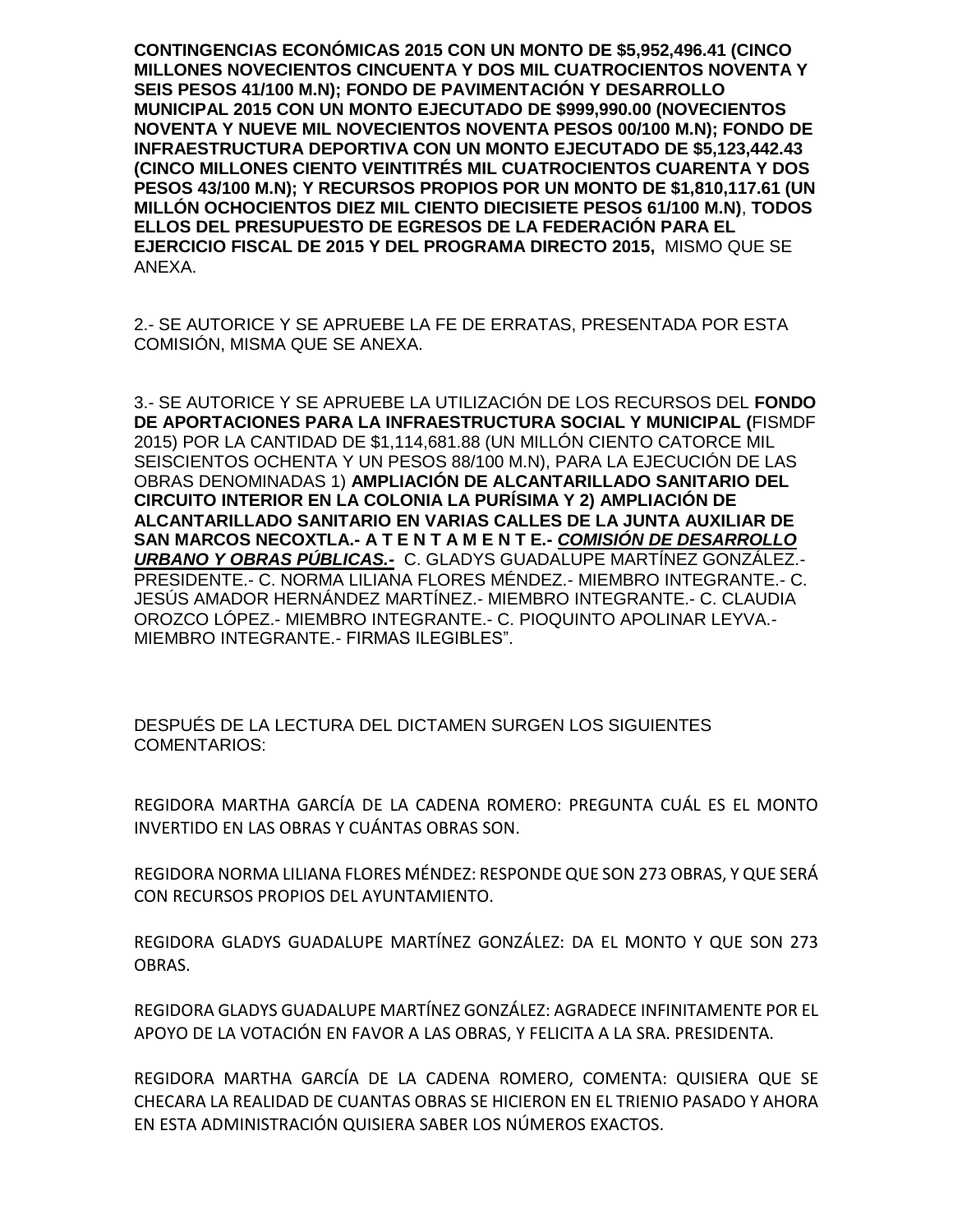REGIDORA GLADYS GUADALUPE MARTÍNEZ GONZÁLEZ: COMENTA QUE TENEMOS EL PRIMER LUGAR COMO MUNICIPIO EN ENTREGAR LA COMPROBACIÓN DE OBRA, Y ESTÁ DE ACUERDO CON LA REGIDORA MARTHA EN CHECAR EL COMPARATIVO DE OBRAS.

SEÑORA PRESIDENTA, REGIDORES Y SINDICO MUNICIPAL, EN VOTACIÓN SE LES CONSULTA SI SE APRUEBA LA PROPUESTA PRESENTADA EN CUESTIÓN, LOS QUE ESTÉN POR LA AFIRMATIVA SÍRVANSE MANIFESTARLO LEVANTANDO LA MANO.

HABIÉNDOSE ANALIZADO AMPLIAMENTE EL CONTENIDO DEL DICTAMEN DE REFERENCIA, POR UNANIMIDAD DE VOTOS A FAVOR POR PARTE DE LOS INTEGRANTES DEL HONORABLE CABILDO, SE DETERMINA EL SIGUIENTE:

## **A C U E R D O**

**PRIMERO.-** SE AUTORIZA Y APRUEBA EL LISTADO DE **OBRAS QUE FUERON EJECUTADOS EN EL EJERCICIO FISCAL 2015, ASÍ COMO EL COSTO DE CADA UNA DE ELLAS, OBRAS Y ACCIONES QUE FUERON FINANCIADOS CON RECURSOS PROVENIENTES DEL RAMO 33 FONDO DE APORTACIONES PARA EL FORTALECIMIENTO DE LOS MUNICIPIOS 2015 CON UN MONTO DE \$147,454,467.19 (CIENTO CUARENTA Y SIETE MILLONES CUATROCIENTOS CINCUENTA Y CUATRO MIL CUATROCIENTOS SESENTA Y SIETE PESOS 19/100 M.N); FONDO DE APORTACIONES PARA LA INFRAESTRUCTURA SOCIAL MUNICIPAL 2015 CON UN MONTO DE \$78,297,653.10 (SETENTA Y OCHO MILLONES DOSCIENTOS NOVENTA Y SIETE MIL SEISCIENTOS CINCUENTA Y TRES PESOS 10/100 M.N); RECURSOS DEL RAMO 20 INSERTADAS EN EL PROGRAMA HÁBITAT 2015 CON UN MONTO DE \$20,677,818.02 (VEINTE MILLONES SEISCIENTOS SETENTA Y SIETE MIL OCHOCIENTOS DIECIOCHO PESOS 02/100 M.N); RECURSOS DEL RAMO 23 INSERTADAS EN EL PROGRAMA DE CONTINGENCIAS ECONÓMICAS 2015 CON UN MONTO DE \$5,952,496.41 (CINCO MILLONES NOVECIENTOS CINCUENTA Y DOS MIL CUATROCIENTOS NOVENTA Y SEIS PESOS 41/100 M.N); FONDO DE PAVIMENTACIÓN Y DESARROLLO MUNICIPAL 2015 CON UN MONTO EJECUTADO DE \$999,990.00 (NOVECIENTOS NOVENTA Y NUEVE MIL NOVECIENTOS NOVENTA PESOS 00/100 M.N); FONDO DE INFRAESTRUCTURA DEPORTIVA CON UN MONTO EJECUTADO DE \$5,123,442.43 (CINCO MILLONES CIENTO VEINTITRÉS MIL CUATROCIENTOS CUARENTA Y DOS PESOS 43/100 M.N); Y RECURSOS PROPIOS POR UN MONTO DE \$1,810,117.61 (UN MILLÓN OCHOCIENTOS DIEZ MIL CIENTO DIECISIETE PESOS 61/100 M.N)**, **TODOS ELLOS DEL PRESUPUESTO DE EGRESOS DE LA FEDERACIÓN PARA EL EJERCICIO FISCAL DE 2015 Y DEL PROGRAMA DIRECTO 2015,** MISMO QUE SE ANEXA.

**SEGUNDO.-** SE AUTORIZA Y SE APRUEBA LA **FE DE ERRATAS**, PRESENTADA POR LA COMISIÓN, MISMA QUE SE ANEXA.

**TERCERO.-** SE AUTORIZA Y SE APRUEBA LA UTILIZACIÓN DE LOS RECURSOS DEL **FONDO DE APORTACIONES PARA LA INFRAESTRUCTURA SOCIAL Y MUNICIPAL (**FISMDF 2015) POR LA CANTIDAD DE \$1,114,681.88 (UN MILLÓN CIENTO CATORCE MIL SEISCIENTOS OCHENTA Y UN PESOS 88/100 M.N), PARA LA EJECUCIÓN DE LAS OBRAS DENOMINADAS 1) **AMPLIACIÓN DE ALCANTARILLADO SANITARIO DEL CIRCUITO INTERIOR EN LA COLONIA LA**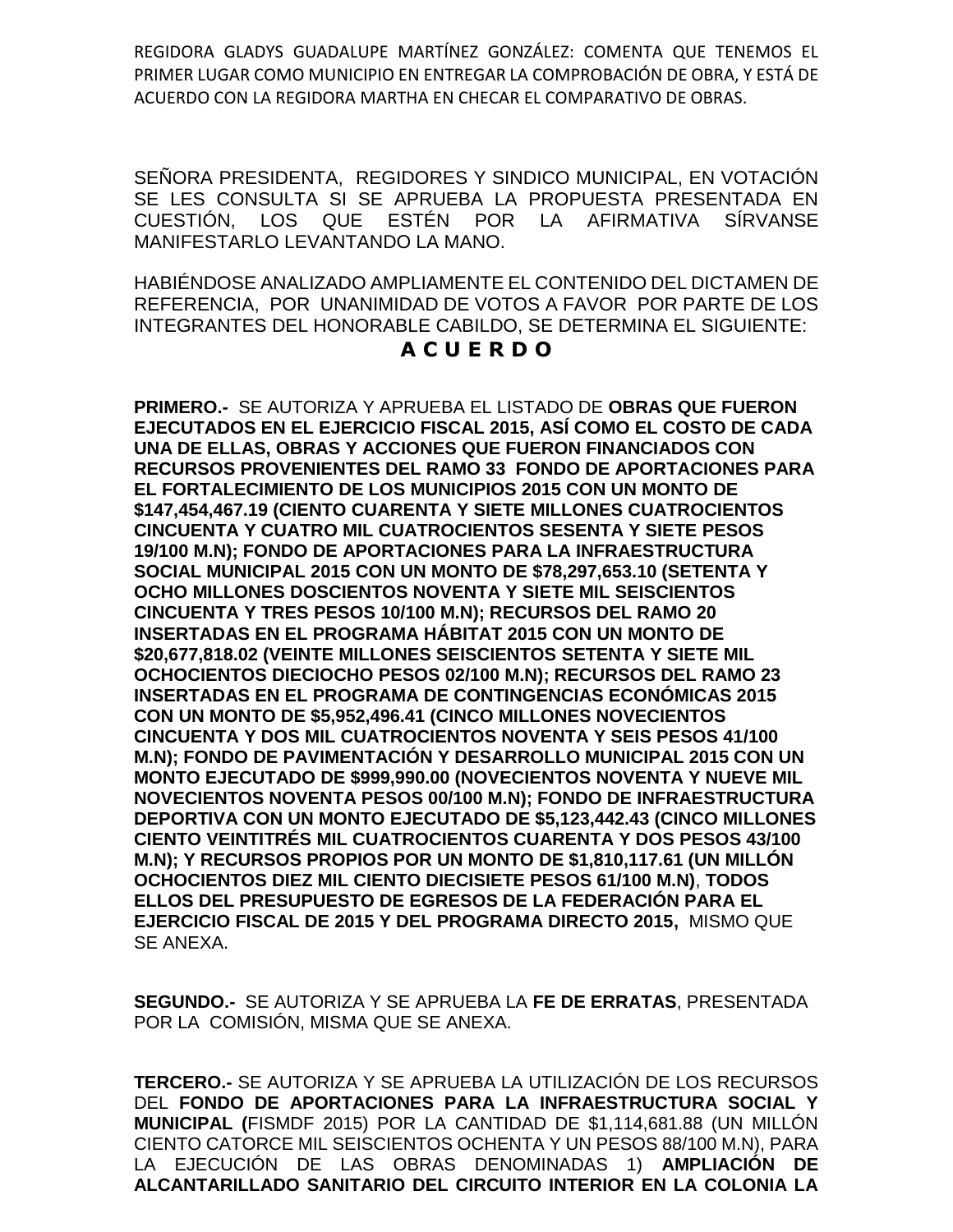## **PURÍSIMA Y 2) AMPLIACIÓN DE ALCANTARILLADO SANITARIO EN VARIAS CALLES DE LA JUNTA AUXILIAR DE SAN MARCOS NECOXTLA.**

LO ANTERIORMENTE CON FUNDAMENTO EN LOS INSTRUMENTOS LEGALES INVOCADOS EN EL DICTAMEN DE REFERENCIA.

## **ASUNTOS GENERALES.- PRESIDENCIA.- ANÁLISIS, DISCUSIÓN Y EN SU CASO APROBACIÓN DEL PETITORIO PARA QUE SE AUTORICE EL SUMINISTRO, COLOCACIÓN E INSTALACIÓN Y PUESTA A PUNTOS DE EQUIPOS DE VIDEOVIGILANCIA URBANA CON LAS CARACTERÍSTICAS SEÑALADAS EN EL PETITORIO.**

SEÑORA REGIDORA, TIENE USTED EL USO DE LA PALABRA.

LA LIC. NORMA LILIANA FLORES MÉNDEZ, PROCEDE A DAR LECTURA AL PETITORIO CORRESPONDIENTE, MISMO QUE A LA LETRA DICE:

"… LA SUSCRITA C. ERNESTINA FERNÁNDEZ MÉNDEZ PRESIDENTA MUNICIPAL CONSTITUCIONAL DE TEHUACÁN, PUE. CON LAS FACULTADES QUE ME CONFIERE EL ARTÍCULO 78 Y 91 DE LA LEY ORGÁNICA MUNICIPAL DEL ESTADO DE PUEBLA TOMANDO EN CONSIDERACIÓN LOS ARGUMENTOS DE HECHO Y DE DERECHO QUE EN EL PRESENTE SE VIERTEN SOMETO A USTEDES EL PRESENTE PETITORIO, BASÁNDOME PARA TAL EFECTO EN LOS SIGUIENTES:

## **C O N S I D E R A N D O S**

- I. QUE EL PARRAFO QUINTO DEL ARTICULO 21 DE LA CONSTITUCIÓN POLÍTICA DE LOS ESTADOS UNIDOS MEXICANOS DETERMINA QUE LA SEGURIDAD PÚBLICA ES UNA FUNCIÓN A CARGO DE LA FEDERACIÓN, EL DISTRITO FEDERAL, EL ESTADO Y LOS MUNICIPIOS, EN LAS RESPECTIVAS COMPETENCIAS QUE LA CONSTITUCIÓN SEÑALA.
- II. QUE EL PÁRRAFO PRIMERO DE LA FRACCIÓN II DEL ARTÍCULO 115 DE LA CONSTITUCIÓN POLÍTICA DE LOS ESTADOS UNIDOS MEXICANOS DETERMINA QUE LOS AYUNTAMIENTOS TENDRÁN FACULTADES PARA APROBAR, DE ACUERDO CON LAS LEYES EN MATERIA MUNICIPAL QUE DEBERÁN EXPEDIR LAS LEGISLATURAS DE LOS ESTADOS, LOS BANDOS DE POLICIA Y GOBIERNO, LOS REGLAMENTOS, CIRCULARES Y DISPOSICIONES ADMINISTRATIVAS DE OBSERVANCIA GENERAL DENTRO DE SUS RESPECTIVAS JURISDICCIONES, QUE ORGANICEN LAS ADMINISTRACIÓN PÚBLICA MUNICIPAL, REGULEN LAS MATERIAS, PROCEDIMIENTOS, FUNCIONES Y SERVICIOS PÚBLICOS DE SU COMPETENCIA Y ASEGUREN LA PARTICPACIÓN CIUDADANS Y VECINAL; MISMA DISPOSICIÓN QUE ES TRASLADADA A LA FRACCIÓN III DEL ARTÍCULO 105 DE LA CONSTITUCION POLÍTICA DEL ESTADO LIBRE Y SOBERANO DE PUEBLA.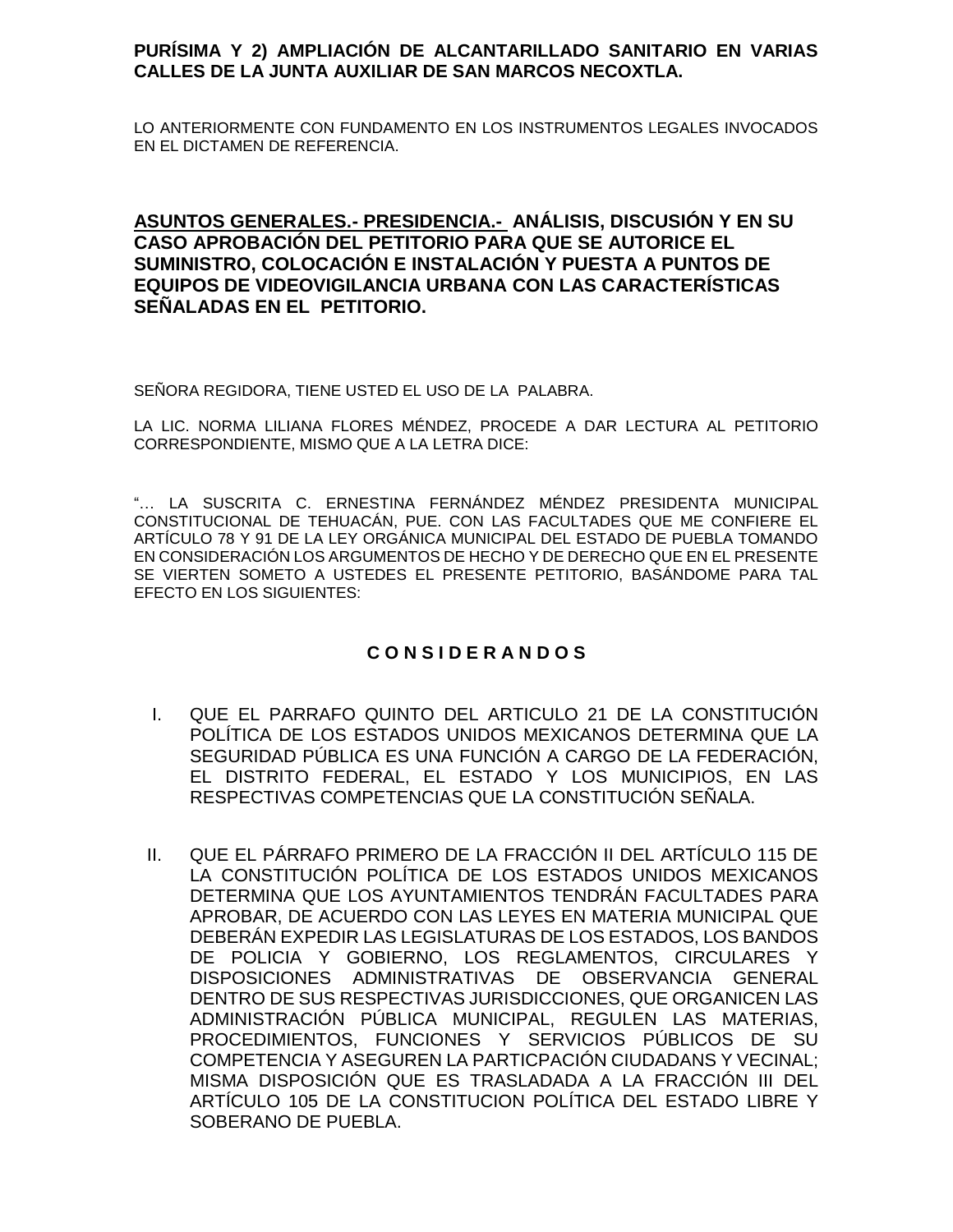- III. QUE EL ARTICULO 103 DE LA CONSTITUCION POLITICA DEL ESTADO LIBRE Y SOBERANO DE PUEBLA, REFIERE A QUE LOS MUNICIPIOS TIENEN PERSONALIDAD JURIDICA Y PATRIMONIO PROPIO, Y QUE LOS AYUNTAMIENTOS MANEJARAN CONFORME A LA LEY Y ADMINISTRARAN LIBREMENTE SU HACIENDA.
- IV. QUE EL ARTICULO 25 DE LA LEY DE COORDINACIÓN FISCAL, ESTABLECE QUE CON INDEPENDENCIA DE LO ESTABLECIDO EN LOS CAPITULOS I Y IV DE LA MISMA LEY, RESPECTO DE LA PARTICIPACIÓN DE LOS ESTADOS, MUNICIPIOS Y EL DISTRITO FEDERAL EN LA RECAUDACIÓN FEDERAL PARTICIPANTE, SE CONSTITUIRÁN EN BENEFICIO DE DICHAS ENTIDADES FEDERATIVAS Y, EN SU CASO, DE LOS MUNICIPIOS CON CARGO A LOS RECURSOS DE LA FEDERACIÓN.
- V. QUE EL ARTCULO 76 PRIMER PARRAFO DE LA LEY ORGANICA MUNICIPAL DETERMINA QUE EL AYUNTAMIENTO SESIONARA VALIDAMENTE CON LA ASISTENCIA DE LA MAYORIA DE SUS MIEMBROS Y DEL SECRETARIO DEL AYUNTAMIENTO O LA PERSONA QUE LEGALMENTE LO SUSTITUYA.
- VI. QUE EL ARTICULO 77 DE LA MISMA LEY EN CITA DETERMINA QUE LOS ACUERDOS DE LOS AYUNTAMIENTOS SE TOMARAN POR MAYORIA DE VOTOS DEL PRESIDENTE MUNICIPAL, REGIDORES Y SINDICO, Y EN CASO DE EMPATE EL PRESIDENTE MUNICIPAL TENDRA VOTO DE CALIDAD.
- VII. QUE LA FRACCIÓN XVII DEL ARTÍCULO 78 DE LA LEY ORGÁNICA MUNICIPAL DETERMINA QUE SON ATRIBUCIONES DEL AYUNTAMIENTO EXPEDIR BANDOS DE POLICIA Y GOBIERNO, REGLAMENTOS, CIRCULARES Y DISPOSICIONES ADMINISTRATIVAS DE OBSERVANCIA GENERAL, REFERENTES A SU ORGANIZACIÓN, FUNCIONAMIENTO, SERVICIOS PÚBLICOS QUE DEBAN PRESTAR Y DEMAS ASUNTOS DE SU COMPETENCIA, SUJETANDOSE A LAS BASES NORMATIVAS ESTABLECIDASPOR LA CONSTITUCIÓN POLITICA DEL ESTADO LIBRE Y SOBERANO DE PUEBLA, VIGILANDO SU OBSERVACIÓN Y APLICACIÓN. QUE LA FRACCIÓN XVIII DEL ARTICULO REFERIDO EN EL CONSIDERANDO ANTERIOR DISPONE QUE SON ATRIBUCIONES DEL AYUNTAMIENTO PROMOVER CUANTOESTIME CONVENIENTE PARA EL PROGRESO EECONÓMICO SOCIAL Y CULTURAL DEL MUNICIPIO Y ACORDAR LA REALIZACIÓN DE OBRAS PUBLICAS QUE FUEREN NECESARIAS;
- VIII. QUE EL ARTÍCULOS 92 DE LA LEY ORGANICA MUNICIPAL ESTIPULA EN SUS FRACCIONES III, IV, Y V, QUE SON FACULTADES Y OBLIGACIONES DE LOS REGIDORES EL EJERCER LAS FACULTADES DE DELIBERACIÓN Y DECISIÓN DE LOS ASUNTOS QUE LE COMPETEN AL AYUNTAMIENTO, FORMAR PARTE DE LAS COMISIÓNES PARA LAS QUE FUEREN DESIGNADOS POR ESTE Y DICTAMINAR E INFORMAR SOBRE LOS ASUNTOS QUE SE LES ENCOMIENDE, DISPOSICIÓN QUE SE ARTICULA CON EL DISPOSITIVO 96 FRACCIÓN I, DEL MISMO ORDENAMIENTO QUE ESTABLECE QUE DENTRO DE LAS COMISIÓNES PERMANENTES DE REGIDORES SE ENCUENTRA LA DE PATRIMONIO, HACIENDA PÚBLICA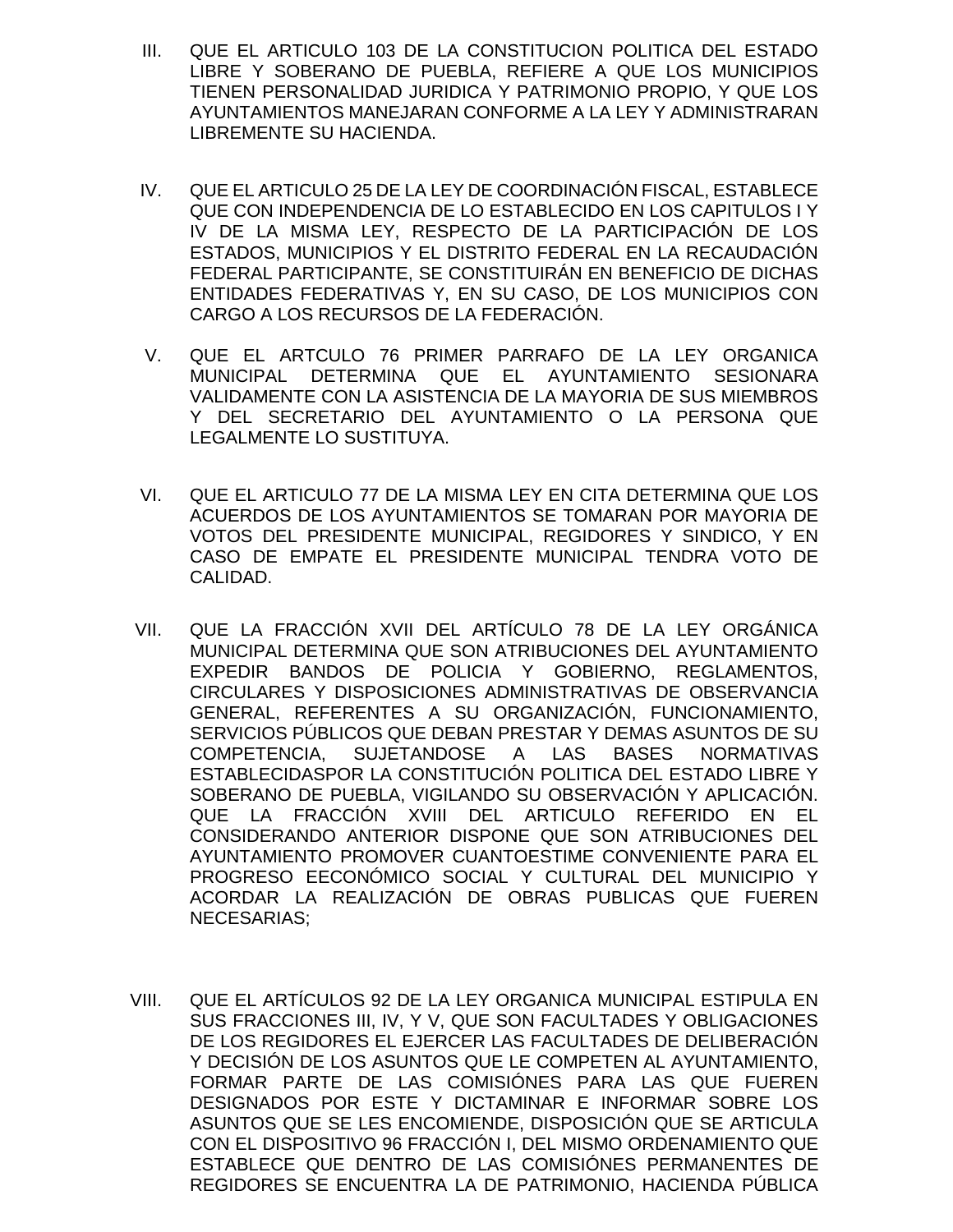MUNICIPAL, DE LA QUE FORMAMOS PARTE LOS SUSCRITOS Y QUE DEBERÁ ANALIZAR, DISCUTIR, PROPONER SOBRE LOS ASUNTOS COMPRENDIDOS EN ESAS MATERIAS;

- IX. QUE EL ARTICULO 94 DE LA LEY ORGANICA MUNICIPAL ESTABLECE QUE EL AYUNTAMIENTO, PARA FACILITAR EL DESEMPEÑO DE LOS ASUNTOS QUE LE COMPETEN, NOMBRARA COMISIONES PERMANENTES O TRANSITORIAS, QUE EXAMINEN O INSTRUYAN HASTA PONERLOS EN ESTADO DE RESOLUCIÓN;
- X. QUE LOS ARTÍCULOS 140 Y 141 DE LA LEY ORGÁNICA MUNICIPAL ESTABLECEN QUE EL PATRIMONIO MUNICIPAL SE CONSTITUYE POR LA UNIVERSALIDAD DE LOS DERECHOS Y ACCIONES DE QUE ES TITULAR EL MUNICIPIO, LOS CUALES PUEDEN VALORARSE ECONÓMICAMENTE Y SE ENCUENTRAN DESTINADO A LA REALIZACIÓN DE SUS FINES; ASI MISMO, FORMAN PARTE DEL PATRIMONIO MUNICIPAL, LA HACIENDA PÚBLICA MUNICIPAL, ASÍ COMO AQUELLOS BIENES Y DERECHOS QUE POR CUALQUIER TÍTULO LE TRANSFIERAN AL MUNICIPIO, LA FEDERACIÓN, EL ESTADO, LOS PARTICULARES O CUALQUIER OTRO ORGANISMO PÚBLICO O PRIVADO.
- XI. QUE EL ARTICULO 143 DE LA LEY ORGANICA MUNICIPAL, FACULTA A LOS AYUNTAMIENTOS DE CONFORMIDAD CON LAS CORRESPONDIENTES NORMATIVAS A ADMINISTRAR LIBREMENTE LA HACIENDA PÚBLICA MUNICIPAL, DEBIENDO DENTRO DE LOS LIMITES LEGALES CORRESPONDIENTES, Y DE ACUERDO CON EL PRESUPUESTODE EGRESOS Y EL PLAN DE DESARROLLO MUNICIPAL VIGENTE, ATENDER EFICAZMENTE LOS DIFERENTES RAMOS DE LA ADMINISTRACIÓN PÚBLICA MUNICIPAL;
- XII. QUE EL ARTÍCULO 150 FRACCIÓN VIII DE LA MULTICITADA LEY ORGÁNICA MUNICIPAL ESTABLECE QUE EL GASTO MUNICIPAL SE EJERCERÁ DE ACUERDO A LO QUE DETERMINE EL AYUNTAMIENTO;
- XIII. QUE EL ARTÍCULO 2 FRACCIÓN 1ª DE LA LEY DE ADQUISICIONES, ARRENDAMIENTOS Y SERVICIOS DEL SECTOR PÚBLICO ESTATAL Y MUNICIPAL ESTABLECE QUE PARA EL MEJOR CUMPLIMIENTO DE SU OBJETO, LAS DISPOSICIONES DE ESTA LEY ESTABLECEN Y REGULANLAS ACCIONES RELATIVAS A LA PLANEACIÓN, PROGRAMACIÓN, PRESUPUESTACIÓN, CONTRATACIÓN, GASTO, EJECUCIÓN Y CONTROL QUE, EN MATERIA DE ADQUISICIONES, ARRENDAMIENTOS Y PRESTACIÓN DE SERVICIOS REALICEN EL PODER EJECUTIVO DEL ESTADO Y LOS GOBIERNOS MUNICIPALES, A TRAVÉS DE SUS TITULARES O DE QUIEN LOS PRESIDA Y REPRESENTE EN EL CASO DE LOS AYUNTAMIENTOS, DE LAS UNIDADES ADMINISTRATIVAS QUE DEPENDAN DIRECTAMENTE DE AQUELLOS, DE LAS DEPENDENCIAS DE LA ADMINISTRACIÓN PÚBLICA CENTRALIZADA ESTATAL Y MUNICIPAL Y DE LAS ENTIDADES PARAESTATALES Y PARAMUNICIPALES;
- XIV. QUE CON FECHA 18 DE MARZO DEL 2015 EL COORDINADOR GENERAL DE CERIT Y UDAI, LIC JESÚS RENÉ GABRIEL VILLEGAS, A TRAVES DEL OFICIO NUM 104/CERIT/2015, HACE DE CONOCIMIENTO LA SITUACIÓN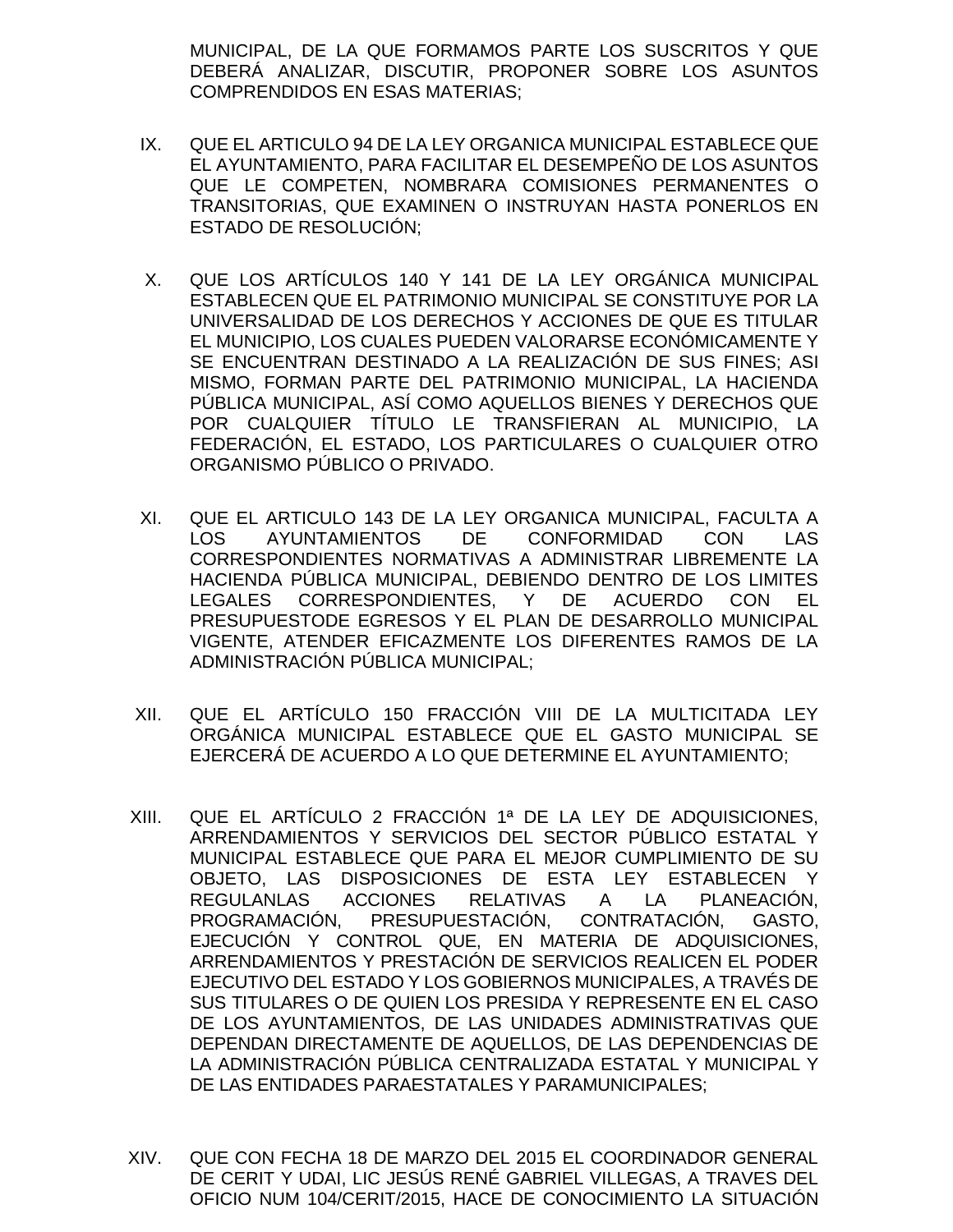PRECARIA EN LA QUE SE ENCUENTRA DICHO DEPARTAMENTO, SOLICITANDO A SU VEZ SE LE DE SOLUCIÓN INMEDIATA A DICHAS CARENCIAS EN VIRTUD DE QUE EL ESTADO QUE GUARDAN TANTO LAS INSTALACIONES COMO LOS EQUIPOS NO PERMITEN EL DESARROLLO OPTIMO DE DICHO DEPARTAMENTO.

- XV. A SU VEZ EL DIRECTOR GENERAL DE SEGURIDAD PUBLICA, TRANSITO MUNICIPAL, REINSERCIÓN SOCIAL, PROTECCIÓN CIVIL Y BOMBEROS, LIC ÁNGEL ERNESTO RAMIREZ GARCÍA, EMITE UN MEMORÁNDUM DONDE SOLICITA HACER LAS GESTIONES CORRESPONDIENTES EN VIRTUD QUE ESTA SABEDOR DE LA NECESIDAD QUE GUARDA DICHA DEPENDENCIA, PERO CONSCIENTE DE IGUAL MANERA DE QUE LA EJECUCIÓN TANTO DE LAS INSTALACIONES COMO DE LA ADQUISICÓN O REPARACIÓN DE DICHO EQUIPO TIENE UN COSTO CONSIDERABLE Y QUE TENDRÍA QUE ESTAR PREVIAMENTE PRESUPUESTADO.
- XVI. QUE ESTA ADMINISTRACIÓN ENCABEZADA POR LA C. ERNESTINA FERNÁNDEZ MÉNDEZ, SIEMPRE HA VELADO POR FAVORECER LOS INTERESES DE TODAS Y CADA UNO DE LOS CIUDADANOS DE ESTE MUNICIPIO, Y UNO DE LOS OBJETIVOS PRINCIPALES EN LA ADMINISTRACIÓN QUE ENCABEZA ES LA DE SALVAGUARDAR LA INTEGRIDAD FISICA Y MORAL DE LAS MISMAS.

ES POR ESTO QUE EL PRESUPUESTO DE EGRESOS PARA EL AREA DE SEGURIDAD PUBLICA HA SIDO UNO DE LOS MAS IMPORTANTES Y SE HARAN CUANTAS MODIFICACIONES SEAN NECESARIAS PARA LLEVAR A CABO LOS TRABAJOS QUE PERMITAN TENER EL ORDEN SOCIAL QUE REQUIERA EL MUNICIPIO.

- XVII. QUE EN SESIÓN PRIVADA EXTRAORDINARIA DE CABILDO DE FECHA 15 DE OCTUBRE DEL AÑO 2015, EL HONORABLE CABILDO AUTORIZÓ LA ADQUISICIÓN DE EQUIPO DE CÁMARAS DE VIDEOVIGILANCIA CON LAS CARACTERÍSTICAS QUE QUEDARON DESCRITAS EN EL CUERPO DEL PETITORIO CON UN COSTO DE \$7,750,000.00 Y TODA VEZ QUE EL CONSEJO DE SEGURIDAD REALIZÓ DIVERSAS OBSERVACIONES, ES POR ELLO QUE NUEVAMENTE SE SOMETE A CONSIDERACIÓN DE ÉSTE CUERPO COLEGIADO EL PRESENTE PETITORIO CON LAS OBSERVACIONES SEÑALADAS EN CUANTO A MONTO Y NOMBRE DE LA ACCIÓN.
- XVIII. QUE DERIVADO DEL ANÁLISIS DE LAS NECESIDADES QUE IMPERAN EN DICHA DEPENDENCIA SE SOLICITA EL SUMINISTRO, COLOCACIÓN E INSTALACION DE LO SIGUIENTE:
	- 1 UNIDAD DE ANÁLISIS Y CONTROL
		- 3 NVR 64 Canales (HIKVISION) DS9664NIXT
		- 12 DISCO DURO PARA NVR DE 4 TB
		- 5 RACK GABINETE DE 19" 45 UNIDADES DE RED
		- 6 CHAROLA PAVONADA PARA MONITOR
		- 2 ORGANIZADORES HORIZONTALES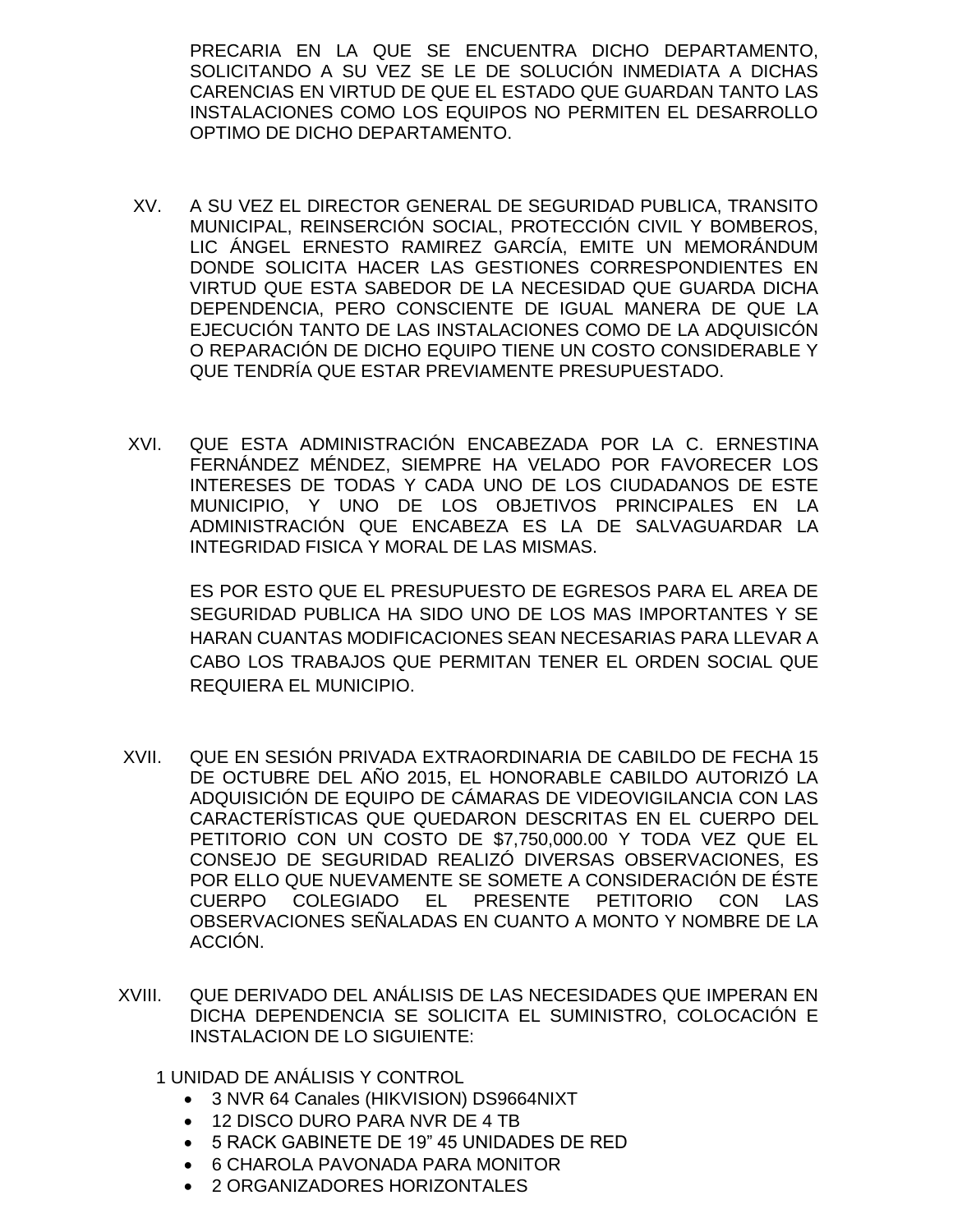- 3 BARRAS MULTICONTACTO DE 10 SALIDAS
- 2 Switch Gigabit Administrable + POE, 48 puertos, 750 watts
- 10 Switch Gigabit Capa 2 Administrable de 24 puertos con Puertos SFP para Fibra Óptica.
- 3 PLANTA DE ENERGIA DE 3000 WATTS
- 20 PANTALLA LED DE 50 PULGADAS FULL HD SIN MARCO
- 20 SOPORTERIA DE PARA TV WALL
- 5 TERMINAL DE MONITOREO CORI5 8 TB 500 GB TV 2MB
- 3 DECODIFICADOR DE VIDEO Y CONTROLADOR DE VIDEO WALL 8 CANALES
- **1 LOTE MATERIAL ELECTRICO**
- 305 CABLE DE RED CAT 6E GRADO CARRIER USO EXTERIOR
- 1 LOTE MANO DE OBRA ARMADO EQUIPO DEL SITE

2 PUNTOS DE MONITOREO

- 56 TIERRA FISICA CON CATALIZADOR
- 56 CAJA CONTROL EN ACERO PINTADO CON CERRADURA Y **VENTILACIONES**
- 56 BARRA DE 6 CONTACTOS TIPO RACK CON FUSIBLE
- 86 PROTECTOR DE DATOS POE, TUBO DE GAS, CONTRA SOBRE TENSIONES ELECTRICAS, GIGABIT ETHERNET
- 56 NOREBREAK DE 750 VA
- 56 DOMO PTZ, 2MP, 30X DIA/NOCHE REAL ICR, WDR, 3D-DNR, ALTA VELOCIDAD 0.1 A 240o/S
- 56 ANTENA DIRECCIONAL TIPO PLATO 30 dBi (4.9 5.9 GHz). Para Exterior (UBIQUITI NETWORKS)
- 120 CAMARA IP TIPO MINI BALA 2 MEGAPIXELES CON IR (30 MTS) DIA/NOCHE REAL, DWDR, 3D-DNR, ONVIF.
- 30 SERIE EMP- PARA ENLACES PUNTO PUNTOP EN 5GHZ CON ANTENA DE PLATO DE 25 dbi.
- 56 LOTE MANO DE OBRA

3 COMUNICACIONES

- 4 CAJA DE CONTROL
- 4 BARRA MULTICONTACTO DE 10 SALIDAS
- 74 PROTECTOR DE DATOS POE, TUBO DE GAS, CONTRA SOBRE TENSIONES ELECTRICAS, GIGABIT ETHERNET.
- 4 SISTEMA DE PUESTA A TIERRA Y SUPRESOR DE PICOS TRANSITORIOS
- 74 SERIE ePMP PARA ENLACES PUNTO PUNTO O PUNTO MULTIPUNTO EN BANDA LIBRE CONECTORIZADO (SIN GPS)
- 74 ANTENA DIRECCIONAL TIPO SECTOR 30 dBi (4.9 5.9 GHz). PARA EXTERIOR (UBIQUITI NETWORKS)
- 56 SWITCH PoE GIGABIT ETHERNET DE 5 PUERTOS PARA EQUIPOS UBIQUITI (24 Vcc)
- 1 MANO DE OBRA INSTALACION DE ANTENAS Y TIERRAS FISICAS
- 1 ACONDICIONADOR DE VOLTAJE DE 6KVA INDIUSTRONIC

CON UN COSTO APROXIMADO DE \$8,342,492.43 (OCHO MILLONES TRESCIENTOS CUARENTA Y DOS MIL CUATROCIENTOS NOVENTA Y DOS PESOS 43/100 M.N.)MAS IMPUESTO AL VALOR AGREGADO.

XIX. DICHO SUMINISTRO TENDRÁ COMO OBJETIVO PRINCIPAL DESARROLLAR DE MANERA EFICIENTE LOS TRABAJOS QUE SE LLEVAN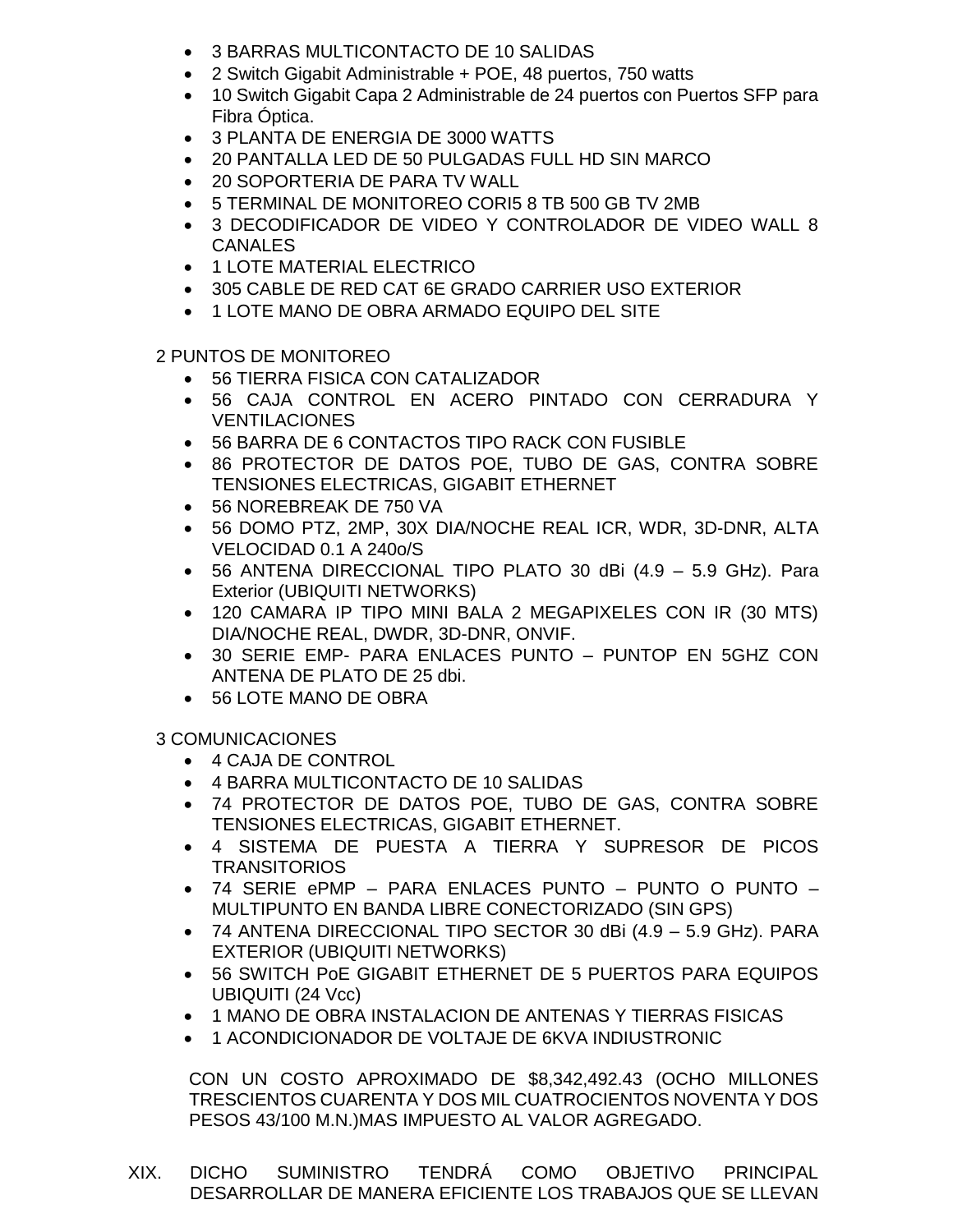A CABO EN LA CENTRAL DE EMERGENCIAS Y RESPUESTA INMEDIATA 066 (CERIT) Y ASI CUMPLIR CON EL COMPROMISO DE SEGURIDAD QUE ES PRIORIDAD PARA ESTA ADMINISTRACIÓN.

POR LO EXPUESTO EN LOS CONSIDERANDOS QUE ANTECEDEN Y EN USO DE LAS FACULTADES CONFERIDAS SE PROPONE A CONSIDERACIÓN DE ESTE HONORABLE CUERPO COLEGIADO EL SIGUIENTE:

## **P E T I T O R I O**

- **I. PRIMERO.- SE AUTORICE EL SUMINISTRO, COLOCACIÓN E INSTALACIÓN Y PUESTA A PUNTOS DE EQUIPOS DE VIDEOVIGILANCIA URBANA CON LAS CARACTERÍSTICAS TAL CUAL SE EXPONEN EN LOS CONSIDERANDOS ANTERIORES, CON UN COSTO TOTAL DE \$8,342,492.43 M.N. + IVA (OCHO MILLONES TRESCIENTOS CUARENTA Y DOS MIL CUATROCIENTOS NOVENTA Y DOS PESOS 43/100 M.N.+ IVA). DICHO PAGO SE HARÁ CON COMBINACIÓN DE RECURSOS FISCALES DEL AYUNTAMIENTO Y FORTAMUN 2016.**
- **II. SEGUNDO.- SE INSTRUYA AL DIRECTOR DE OBRAS DE ESTE H. AYUNTAMIENTO A FIN DE HACER LAS GESTIONES NECESARIAS CORRESPONDIENTES TAL COMO LO MARCA LA LEY DE OBRAS PÚBLICAS Y SERVICIOS RELACIONADOS CON LA MISMA PARA EL ESTADO DE PUEBLA Y DEMAS DISPOSICIONES APLICABLES AL CASO, PARA PODER LLEVAR A CABO DICHA ACCION.**
- **III. TERCERO.- COMUNIQUESE EL PRESENTE A LOS MEDIOS MASIVOS DE COMUNICACIÓN RESPECTIVOS, PARA QUE LA CIUDADANÍA TENGA CONOCIMIENTO DE LOS PRESENTES RESOLUTIVOS.- C. ERNESTINA FERNANDEZ MENDEZ.- PRESIDENTA MUNICIPAL.- FIRMA ILEGIBLE".**

REGIDORA MARTHA GARCÍA DE LA CADENA ROMERO: PREGUNTA QUE EMPRESA QUEDO.

REGIDORA NORMA LILIANA FLORES MÉNDEZ, COMENTA QUE NO HA QUEDADO NINGUNA, EL CONSEJO DE SEGURIDAD REVISA Y LE COMENTA LAS OBSERVACIONES DE LA FICHA TÉCNICA QUE NOSOTROS PRESENTAMOS.

SEÑORA PRESIDENTA, REGIDORES Y SINDICO MUNICIPAL, EN VOTACIÓN SE LES CONSULTA SI SE APRUEBA LA PROPUESTA PRESENTADA EN CUESTIÓN, LOS QUE ESTÉN POR LA AFIRMATIVA SÍRVANSE MANIFESTARLO LEVANTANDO LA MANO.

HABIÉNDOSE ANALIZADO AMPLIAMENTE EL CONTENIDO DEL PETITORIO DE REFERENCIA, POR UNANIMIDAD DE VOTOS A FAVOR POR PARTE DE LOS INTEGRANTES DEL HONORABLE CABILDO, SE DETERMINA EL SIGUIENTE:

# **A C U E R D O**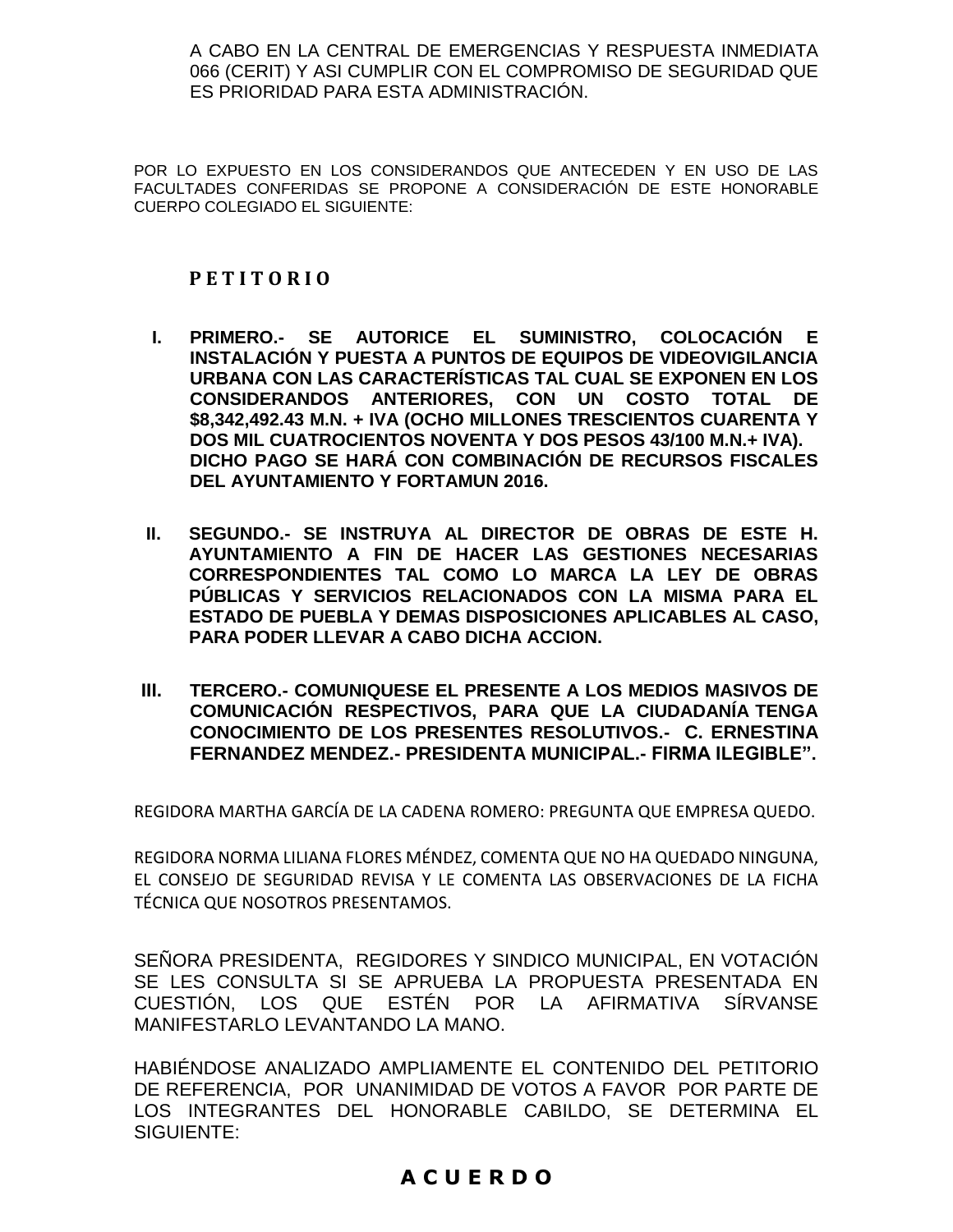**PRIMERO.-** SE AUTORIZA EL SUMINISTRO, COLOCACIÓN E INSTALACIÓN Y PUESTA A PUNTOS DE EQUIPOS DE VIDEOVIGILANCIA URBANA CON LAS CARACTERÍSTICAS TAL CUAL SE EXPONEN EN LOS CONSIDERANDOS ANTERIORES, CON UN COSTO TOTAL DE \$8,342,492.43 M.N. + IVA (OCHO MILLONES TRESCIENTOS CUARENTA Y DOS MIL CUATROCIENTOS NOVENTA Y DOS PESOS 43/100 M.N.+ IVA).

DICHO PAGO SE HARÁ CON COMBINACIÓN DE RECURSOS FISCALES DEL AYUNTAMIENTO Y FORTAMUN 2016.

**SEGUNDO.-** SE INSTRUYE AL DIRECTOR DE OBRAS DE ESTE H. AYUNTAMIENTO A FIN DE HACER LAS GESTIONES NECESARIAS CORRESPONDIENTES TAL COMO LO MARCA LA LEY DE OBRAS PÚBLICAS Y SERVICIOS RELACIONADOS CON LA MISMA PARA EL ESTADO DE PUEBLA Y DEMAS DISPOSICIONES APLICABLES AL CASO, PARA PODER LLEVAR A CABO DICHA ACCION.

**TERCERO.-** COMUNÍQUESE EL PRESENTE A LOS MEDIOS MASIVOS DE COMUNICACIÓN RESPECTIVOS, PARA QUE LA CIUDADANÍA TENGA CONOCIMIENTO DE LOS PRESENTES RESOLUTIVOS. LO ANTERIORMENTE CON FUNDAMENTO EN LOS INSTRUMENTOS LEGALES INVOCADOS EN EL PETITORIO DE REFERENCIA.

**ASUNTOS GENERALES.- PRESIDENCIA.- ANÁLISIS, DISCUSIÓN Y EN SU CASO APROBACIÓN DEL PETITORIO QUE VERSA SOBRE LA CONTRATACIÓN DE LA PRESTACIÓN DE SERVICIOS PARA EL NUEVO ESQUEMA DE EMISIÓN DE PASAPORTES.**

SEÑORA REGIDORA TIENE USTED EL USO DE LA PALABRA.

LA REGIDORA NORMA LILIANA FLORES MÉNDEZ, PROCEDE A DAR LECTURA AL DICTAMEN CORRESPONDIENTE, MISMO QUE A LA LETRA DICE:

"… LA SUSCRITA C. ERNESTINA FERNÁNDEZ MÉNDEZ PRESIDENTA MUNICIPAL CONSTITUCIONAL DE TEHUACÁN, PUE. CON LAS FACULTADES QUE ME CONFIERE EL ARTÍCULO 78 Y 91 DE LA LEY ORGÁNICA MUNICIPAL DEL ESTADO DE PUEBLA TOMANDO EN CONSIDERACIÓN LOS ARGUMENTOS DE HECHO Y DE DERECHO QUE EN EL PRESENTE SE VIERTEN SOMETO A USTEDES EL PRESENTE PETITORIO, BASÁNDOME PARA TAL EFECTO EN LOS SIGUIENTES:

#### **C O N S I D E R A N D O S**

I. QUE EL PARRAFO QUINTO DEL ARTICULO 21 DE LA CONSTITUCIÓN POLÍTICA DE LOS ESTADOS UNIDOS MEXICANOS DETERMINA QUE LA SEGURIDAD PÚBLICA ES UNA FUNCIÓN A CARGO DE LA FEDERACIÓN, EL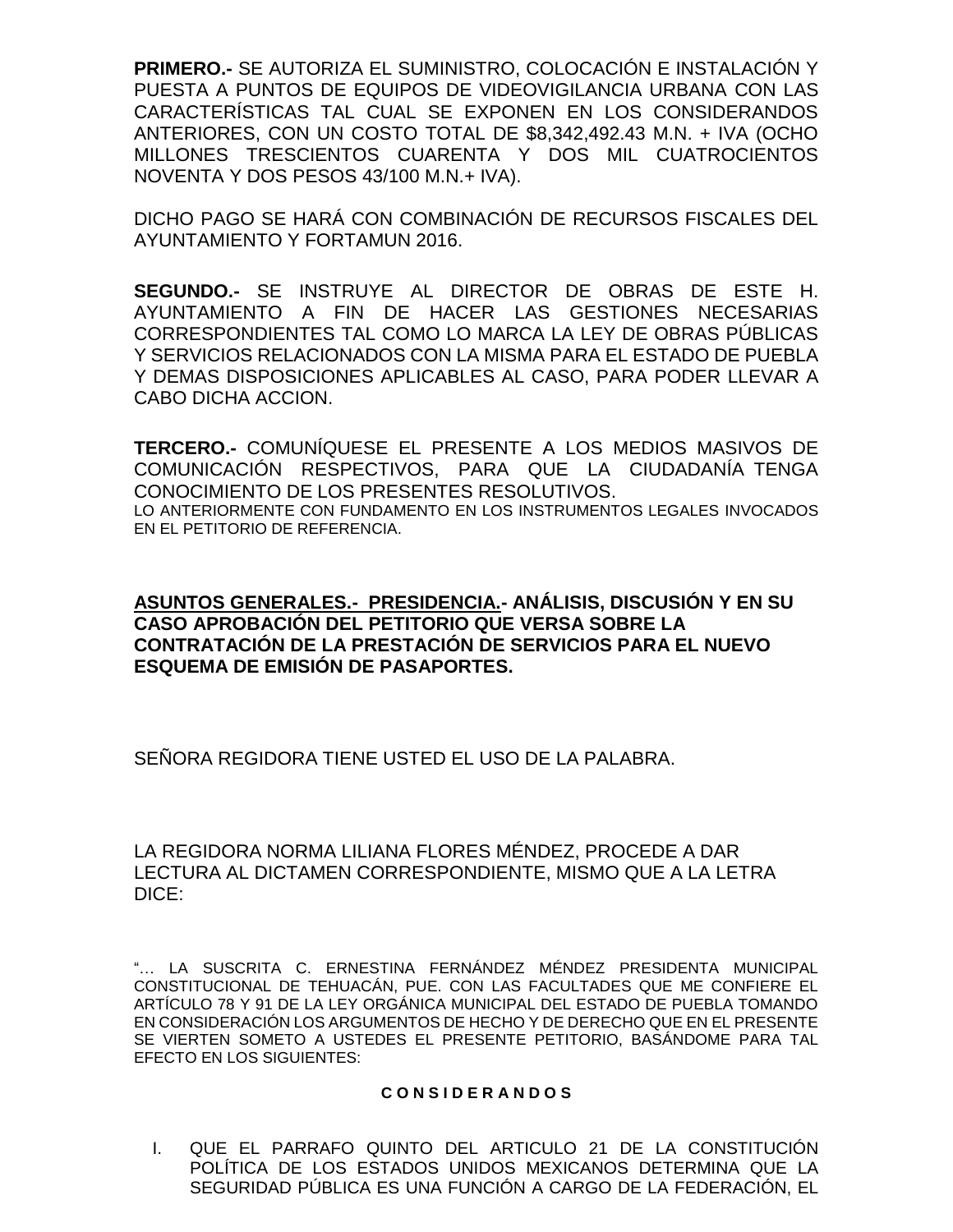DISTRITO FEDERAL, EL ESTADO Y LOS MUNICIPIOS, EN LAS RESPECTIVAS COMPETENCIAS QUE LA CONSTITUCIÓN SEÑALA.

- II. QUE EL PÁRRAFO PRIMERO DE LA FRACCIÓN II DEL ARTÍCULO 115 DE LA CONSTITUCIÓN POLÍTICA DE LOS ESTADOS UNIDOS MEXICANOS DETERMINA QUE LOS AYUNTAMIENTOS TENDRÁN FACULTADES PARA APROBAR, DE ACUERDO CON LAS LEYES EN MATERIA MUNICIPAL QUE DEBERÁN EXPEDIR LAS LEGISLATURAS DE LOS ESTADOS, LOS BANDOS DE POLICIA Y GOBIERNO, LOS REGLAMENTOS, CIRCULARES Y DISPOSICIONES ADMINISTRATIVAS DE OBSERVANCIA GENERAL DENTRO DE SUS RESPECTIVAS JURISDICCIONES, QUE ORGANICEN LAS ADMINISTRACIÓN PÚBLICA MUNICIPAL, REGULEN LAS MATERIAS, PROCEDIMIENTOS, FUNCIONES Y SERVICIOS PÚBLICOS DE SU COMPETENCIA Y ASEGUREN LA PARTICPACIÓN CIUDADANS Y VECINAL; MISMA DISPOSICIÓN QUE ES TRASLADADA A LA FRACCIÓN III DEL ARTÍCULO 105 DE LA CONSTITUCION POLÍTICA DEL ESTADO LIBRE Y SOBERANO DE PUEBLA.
- III. QUE EL ARTICULO 103 DE LA CONSTITUCION POLITICA DEL ESTADO LIBRE Y SOBERANO DE PUEBLA, REFIERE A QUE LOS MUNICIPIOS TIENEN PERSONALIDAD JURIDICA Y PATRIMONIO PROPIO, Y QUE LOS AYUNTAMIENTOS MANEJARAN CONFORME A LA LEY Y ADMINISTRARAN LIBREMENTE SU HACIENDA.
- IV. QUE EL ARTICULO 25 DE LA LEY DE COORDINACIÓN FISCAL, ESTABLECE QUE CON INDEPENDENCIA DE LO ESTABLECIDO EN LOS CAPITULOS I Y IV DE LA MISMA LEY, RESPECTO DE LA PARTICIPACIÓN DE LOS ESTADOS, MUNICIPIOS Y EL DISTRITO FEDERAL EN LA RECAUDACIÓN FEDERAL PARTICIPANTE, SE CONSTITUIRÁN EN BENEFICIO DE DICHAS ENTIDADES FEDERATIVAS Y, EN SU CASO, DE LOS MUNICIPIOS CON CARGO A LOS RECURSOS DE LA FEDERACIÓN.
- V. QUE EL ARTCULO 76 PRIMER PARRAFO DE LA LEY ORGANICA MUNICIPAL DETERMINA QUE EL AYUNTAMIENTO SESIONARA VALIDAMENTE CON LA ASISTENCIA DE LA MAYORIA DE SUS MIEMBROS Y DEL SECRETARIO DEL AYUNTAMIENTO O LA PERSONA QUE LEGALMENTE LO SUSTITUYA.
- VI. QUE EL ARTICULO 77 DE LA MISMA LEY EN CITA DETERMINA QUE LOS ACUERDOS DE LOS AYUNTAMIENTOS SE TOMARAN POR MAYORIA DE VOTOS DEL PRESIDENTE MUNICIPAL, REGIDORES Y SINDICO, Y EN CASO DE EMPATE EL PRESIDENTE MUNICIPAL TENDRA VOTO DE CALIDAD.
- VII. QUE LA FRACCIÓN XVII DEL ARTÍCULO 78 DE LA LEY ORGÁNICA MUNICIPAL DETERMINA QUE SON ATRIBUCIONES DEL AYUNTAMIENTO EXPEDIR BANDOS DE POLICIA Y GOBIERNO, REGLAMENTOS, CIRCULARES Y DISPOSICIONES ADMINISTRATIVAS DE OBSERVANCIA GENERAL, REFERENTES A SU ORGANIZACIÓN, FUNCIONAMIENTO, SERVICIOS PÚBLICOS QUE DEBAN PRESTAR Y DEMAS ASUNTOS DE SU COMPETENCIA, SUJETANDOSE A LAS BASES NORMATIVAS ESTABLECIDASPOR LA CONSTITUCIÓN POLITICA DEL ESTADO LIBRE Y SOBERANO DE PUEBLA, VIGILANDO SU OBSERVACIÓN Y APLICACIÓN. QUE LA FRACCIÓN XVIII DEL ARTICULO REFERIDO EN EL CONSIDERANDO ANTERIOR DISPONE QUE SON ATRIBUCIONES DEL AYUNTAMIENTO PROMOVER CUANTOESTIME CONVENIENTE PARA EL PROGRESO EECONÓMICO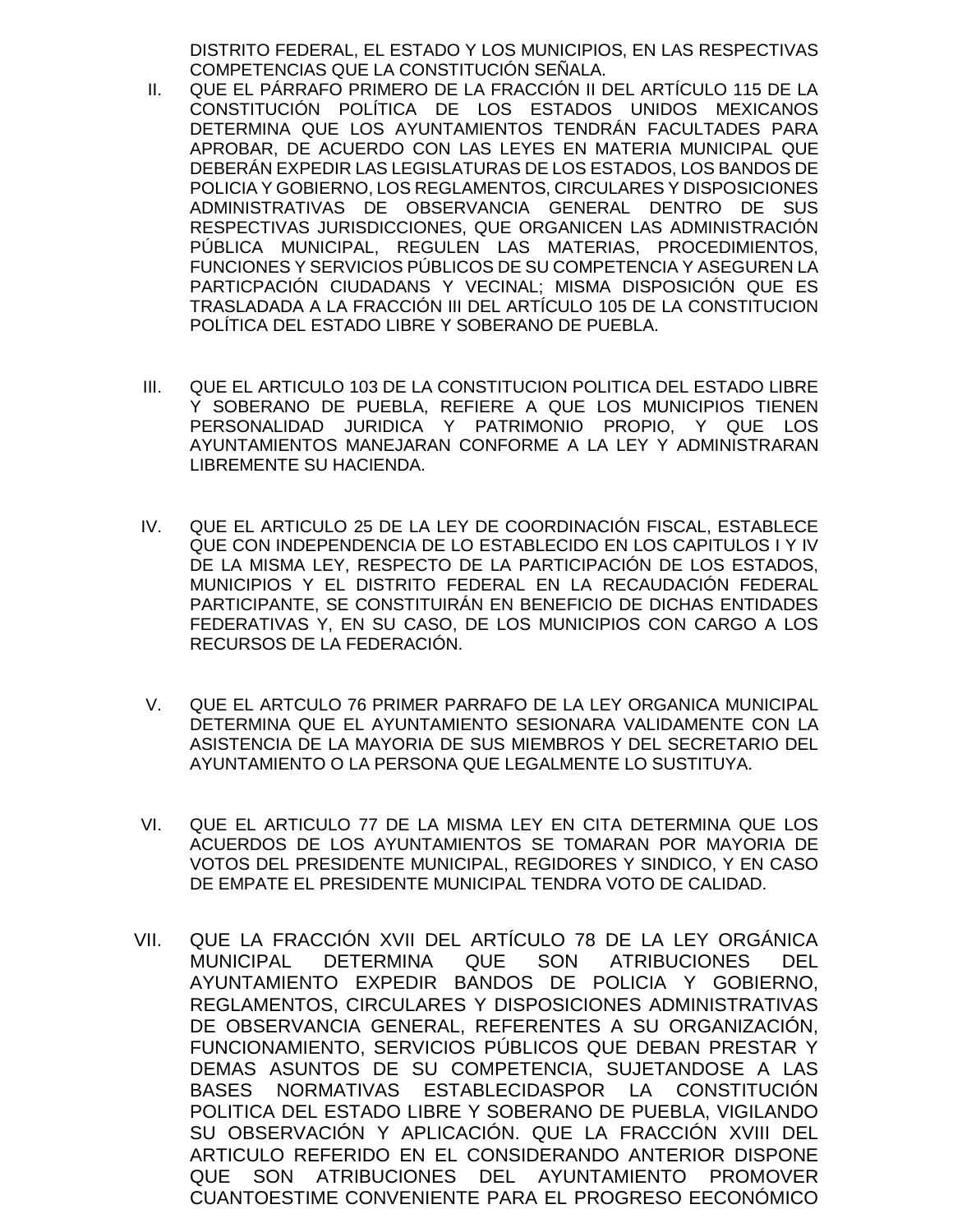SOCIAL Y CULTURAL DEL MUNICIPIO Y ACORDAR LA REALIZACIÓN DE OBRAS PUBLICAS QUE FUEREN NECESARIAS;

- VIII. QUE EL ARTÍCULOS 92 DE LA LEY ORGANICA MUNICIPAL ESTIPULA EN SUS FRACCIONES III, IV, Y V, QUE SON FACULTADES Y OBLIGACIONES DE LOS REGIDORES EL EJERCER LAS FACULTADES DE DELIBERACIÓN Y DECISIÓN DE LOS ASUNTOS QUE LE COMPETEN AL AYUNTAMIENTO, FORMAR PARTE DE LAS COMISIÓNES PARA LAS QUE FUEREN DESIGNADOS POR ESTE Y DICTAMINAR E INFORMAR SOBRE LOS ASUNTOS QUE SE LES ENCOMIENDE, DISPOSICIÓN QUE SE ARTICULA CON EL DISPOSITIVO 96 FRACCIÓN I, DEL MISMO ORDENAMIENTO QUE ESTABLECE QUE DENTRO DE LAS COMISIÓNES PERMANENTES DE REGIDORES SE ENCUENTRA LA DE PATRIMONIO, HACIENDA PÚBLICA MUNICIPAL, DE LA QUE FORMAMOS PARTE LOS SUSCRITOS Y QUE DEBERÁ ANALIZAR, DISCUTIR, PROPONER SOBRE LOS ASUNTOS COMPRENDIDOS EN ESAS MATERIAS;
- IX. QUE EL ARTICULO 94 DE LA LEY ORGANICA MUNICIPAL ESTABLECE QUE EL AYUNTAMIENTO, PARA FACILITAR EL DESEMPEÑO DE LOS ASUNTOS QUE LE COMPETEN, NOMBRARA COMISIONES PERMANENTES O TRANSITORIAS, QUE EXAMINEN O INSTRUYAN HASTA PONERLOS EN ESTADO DE RESOLUCIÓN;
- X. QUE LOS ARTÍCULOS 140 Y 141 DE LA LEY ORGÁNICA MUNICIPAL ESTABLECEN QUE EL PATRIMONIO MUNICIPAL SE CONSTITUYE POR LA UNIVERSALIDAD DE LOS DERECHOS Y ACCIONES DE QUE ES TITULAR EL MUNICIPIO, LOS CUALES PUEDEN VALORARSE ECONÓMICAMENTE Y SE ENCUENTRAN DESTINADO A LA REALIZACIÓN DE SUS FINES; ASI MISMO, FORMAN PARTE DEL PATRIMONIO MUNICIPAL, LA HACIENDA PÚBLICA MUNICIPAL, ASÍ COMO AQUELLOS BIENES Y DERECHOS QUE POR CUALQUIER TÍTULO LE TRANSFIERAN AL MUNICIPIO, LA FEDERACIÓN, EL ESTADO, LOS PARTICULARES O CUALQUIER OTRO ORGANISMO PÚBLICO O PRIVADO.
- XI. QUE EL ARTICULO 143 DE LA LEY ORGANICA MUNICIPAL, FACULTA A LOS AYUNTAMIENTOS DE CONFORMIDAD CON LAS CORRESPONDIENTES NORMATIVAS A ADMINISTRAR LIBREMENTE LA HACIENDA PÚBLICA MUNICIPAL, DEBIENDO DENTRO DE LOS LIMITES LEGALES CORRESPONDIENTES, Y DE ACUERDO CON EL PRESUPUESTODE EGRESOS Y EL PLAN DE DESARROLLO MUNICIPAL VIGENTE, ATENDER EFICAZMENTE LOS DIFERENTES RAMOS DE LA ADMINISTRACIÓN PÚBLICA MUNICIPAL;
- XII. QUE EL ARTÍCULO 150 FRACCIÓN VIII DE LA MULTICITADA LEY ORGÁNICA MUNICIPAL ESTABLECE QUE EL GASTO MUNICIPAL SE EJERCERÁ DE ACUERDO A LO QUE DETERMINE EL AYUNTAMIENTO;
- XIII. QUE EL ARTÍCULO 2 FRACCIÓN 1ª DE LA LEY DE ADQUISICIONES, ARRENDAMIENTOS Y SERVICIOS DEL SECTOR PÚBLICO ESTATAL Y MUNICIPAL ESTABLECE QUE PARA EL MEJOR CUMPLIMIENTO DE SU OBJETO, LAS DISPOSICIONES DE ESTA LEY ESTABLECEN Y REGULANLAS ACCIONES RELATIVAS A LA PLANEACIÓN,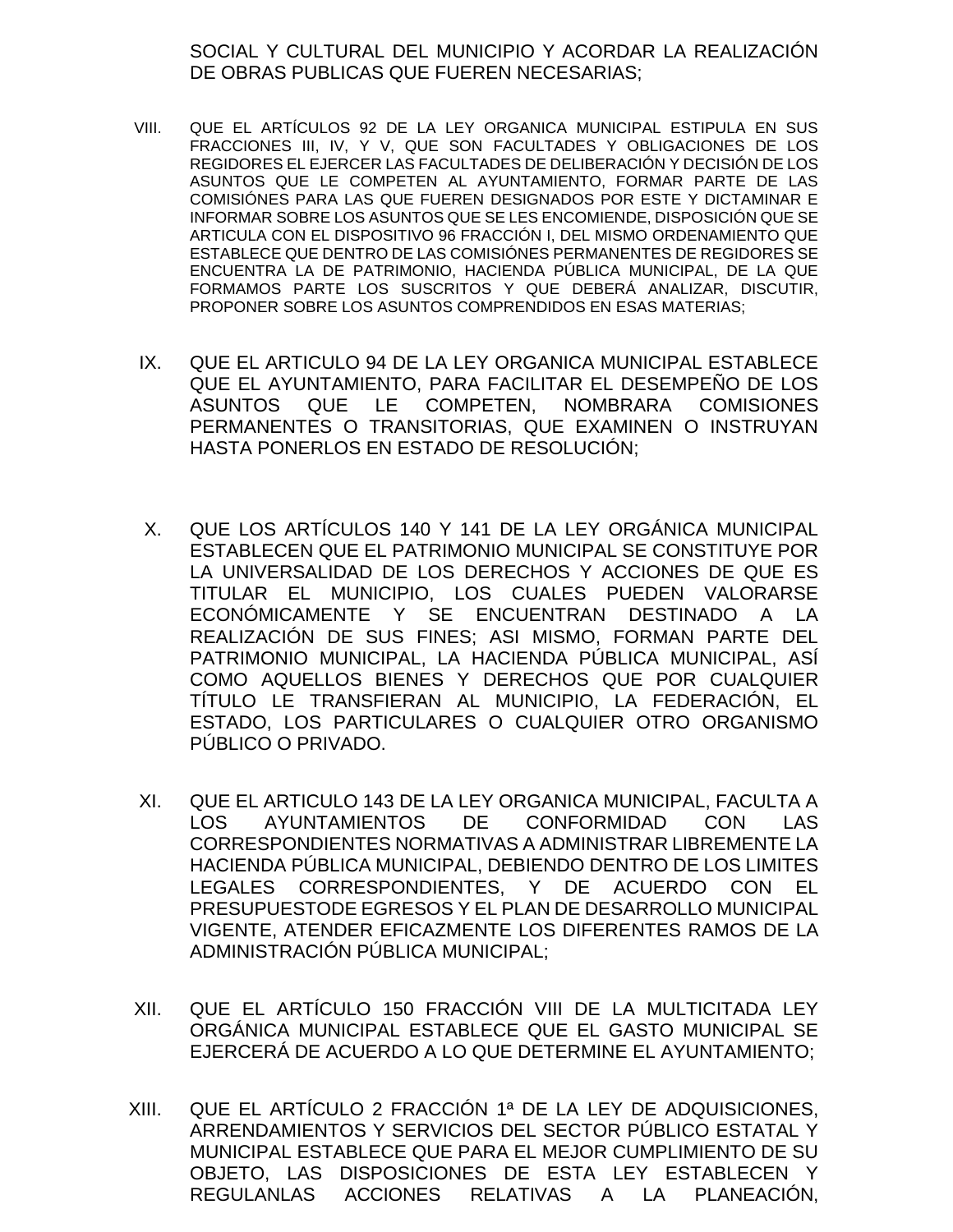PROGRAMACIÓN, PRESUPUESTACIÓN, CONTRATACIÓN, GASTO, EJECUCIÓN Y CONTROL QUE, EN MATERIA DE ADQUISICIONES, ARRENDAMIENTOS Y PRESTACIÓN DE SERVICIOS REALICEN EL PODER EJECUTIVO DEL ESTADO Y LOS GOBIERNOS MUNICIPALES, A TRAVÉS DE SUS TITULARES O DE QUIEN LOS PRESIDA Y REPRESENTE EN EL CASO DE LOS AYUNTAMIENTOS, DE LAS UNIDADES ADMINISTRATIVAS QUE DEPENDAN DIRECTAMENTE DE AQUELLOS, DE LAS DEPENDENCIAS DE LA ADMINISTRACIÓN PÚBLICA CENTRALIZADA ESTATAL Y MUNICIPAL Y DE LAS ENTIDADES PARAESTATALES Y PARAMUNICIPALES;

- XIV. QUE CON FECHA 08 DE SEPTIEMBRE DE 2015 LA TITULAR DE LA OFICINA DE ENLACE DE LA SECRETARIA DE RELACIONES EXTERIORES, C. LETICIA HERNÁNDEZ RAMÍREZ, HACE DE CONOCIMIENTO EL CORREO QUE RECIBE A TRAVÉS DE LA DELEGACIÓN FEDERAL DE PUEBLA, DONDE HACEN REFERENCIA AL PROCEDIMIENTO OPERATIVO RELATIVO AL NUEVO ESQUEMA DE EMISIÓN DE PASAPORTES EN OFICINAS DE ENLACE, ASI COMO AL CONTRATO MODELO DE PRESTACIÓN DE SERVICIOS Y LOS COSTOS DEL MISMO PARA PONERLO A CONSIDERACIÓN DE ESTE HONORABLE CUERPO COLEGIADO Y DE SER APROBADO PODER CONTINUAR CON LAS GESTIONES QUE SE HACEN A TRAVÉS DE ESTA DEPENDENCIA.
- XV. QUE ESTA ADMINISTRACIÓN ENCABEZADA POR LA C. ERNESTINA FERNÁNDEZ MÉNDEZ, SIEMPRE HA VELADO POR FAVORECER LOS INTERESES DE TODAS Y CADA UNO DE LOS CIUDADANOS DE ESTE MUNICIPIO, Y PROCURAR QUE TODOS Y CADA UNO DE ELLOS GOCEN DE LOS BENEFICIOS QUE OFRECEN LAS DIFERENTES DEPENDENCIAS, COMO LO SON LAS GESTIONES QUE SE HACEN A TRAVÉS DE LA OFICINA DE ENLACE DE LA SRE.
- XVI. DICHA ADQUISICIÓN TENDRÁ COMO OBJETIVO PRINCIPAL DESARROLLAR DE MANERA EFICIENTE LOS TRABAJOS QUE SE LLEVAN A CABO EN ESTA DEPENDENCIA Y EL PERIODO DE CONTRATACIÓN PROPUESTO ES POR 29 MESES CON UN COSTO DE \$2,477.63 USD + IVA (DOS MIL CUATROCIENTOS SETENTA Y SIETE 63/100 USD) QUE SE PAGARAN DE MANERA MENSUAL AL TIPO DE CAMBIO QUE ESTE VIGENTE.

POR LO EXPUESTO EN LOS CONSIDERANDOS QUE ANTECEDEN Y EN USO DE LAS FACULTADES CONFERIDAS SE PROPONE A CONSIDERACIÓN DE ESTE HONORABLE CUERPO COLEGIADO LO SIGUIENTE:

## **P E T I T O R I O**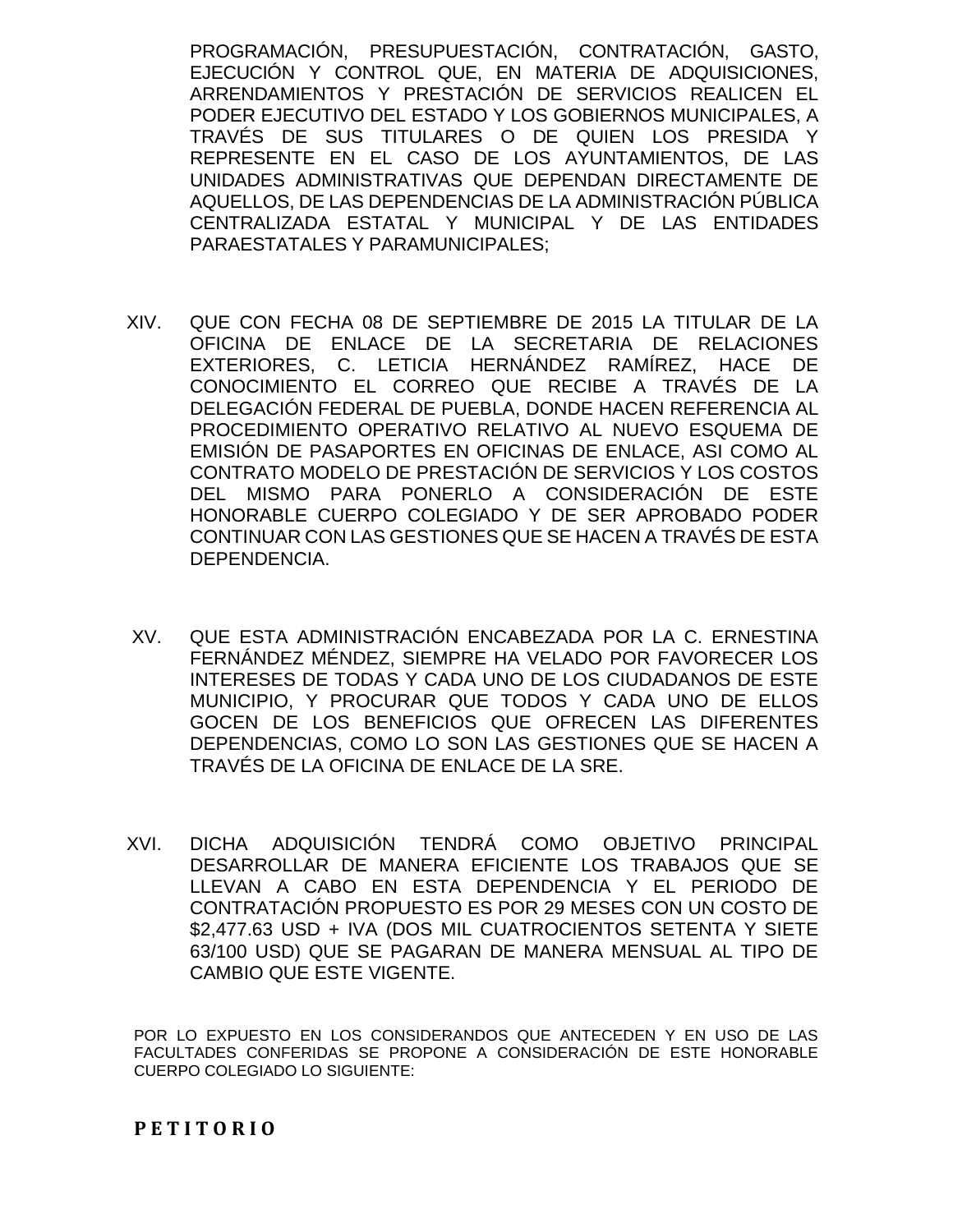PRIMERO.- SE AUTORICE LA CONTRATACIÓN DE LA PRESTACIÓN DE SERVICIOS PARA EL NUEVO ESQUEMA DE EMISIÓN DE PASAPORTES POR UN PLAZO DE 29 MESES Y UN MONTO MENSUAL DE \$2,477.63 (DOS MIL CUATROCIENTOS SETENTA Y SIETE 63/100 USD) + IVA PAGADEROS AL TIPO DE CAMBIO VIGENTE AL MOMENTO DE HACER DICHO PAGO.

SEGUNDO.- SE INSTRUYA A LA TESORERIA A FIN DE HACER LAS ACCIONES NECESARIAS CORRESPONDIENTES TAL COMO LO MARCA LA LEY DE ADQUISICIONES, ARRENDAMIENTOS Y SERVICIOS PARA EL SECTOR PUBLICO ESTATAL Y MUNICIPAL PARA PODER CONTRATAR DICHA PRESTACIÓN.

TERCERO.- COMUNIQUESE EL PRESENTE A LOS MEDIOS MASIVOS DE COMUNICACIÓN RESPECTIVOS, PARA QUE LA CIUDADANÍA TENGA CONOCIMIENTO DE LOS PRESENTES RESOLUTIVOS.- C. ERNESTINA FERNANDEZ MENDEZ.- PRESIDENTA MUNICIPAL.- FIRMA ILEGIBLE".

DESPUÉS DE LA LECTURA DEL PETITORIO SURGEN LOS SIGUIENTES COMENTARIOS:

LA REGIDORA NORMA LILIANA FLORES MÉNDEZ: COMENTA QUE LAS OFICINAS DE RELACIONES EXTERIORES ESTAN PARADAS POR QUE EL GOBIERNO FEDERAL CAMBIO SU SISTEMA Y QUE LA EMPRESA INCLUYE EQUIPO Y LA PERSONA QUE VA A MANEJAR ESTO, EL PAGO ES MENSUAL Y EL DINERO SE VA A LAS CAJAS DE LAS OFICINAS.

LIC. MIGUEL ÁNGEL ROMERO CALDERON, COMENTA: ES UN SERVICIO SOBRE TODO PARA LA GENTE MÁS HUMILDE Y ES UN NEGOCIO DEL GOBIERNO FEDERAL, ELLOS TIENEN SUS PROVEEDORES PERO LO IMPORTANTE ES EL SERVICIO HACIA LA GENTE Y ES UNA BUENA PROPUESTA POR PARTE DE LA SRA. PRESIDENTA.

REGIDORA NORMA LILIANA FLORES MÉNDEZ: YA TIENE EL MACHOTE DEL CONTRATO DE PRESTACIÓN DE SERVICIOS.

REGIDORA GLADYS GUADALUPE MARTÍNEZ GONZÁLEZ: SE VA BRINDAR UN BUEN SERVICIO CON ESTE NUEVO SISTEMA, SERÍA BUENO CAPACITAR A UNA PERSONA DE NOSOTROS PARA QUE CONOZCA LAS FUNCIONES DE ESTE SISTEMA.

REGIDORA NORMA LILIANA FLORES MÉNDEZ, COMENTA: NO ESTÁ PERMITIDO EN EL CONTRATO, Y EL COSTO INCLUYE EL EQUIPO Y A LA PERSONA QUE ELLOS MANDAN.

REGIDORA MARTHA GARCÍA DE LA CADENA ROMERO: PIDE QUE HAYA UN CONTROL EN EL TRÁMITE DE LOS PASAPORTES, Y ES BUENO QUE ELLOS HAGAN Y DEN EL SERVICIO.

LIC. JOSÉ HONORIO PACHECO FLORES: DA UN EJEMPLO DEL MES DE AGOSTO DE CUANTOS PASAPORTES SE TRAMITARON Y CON ESTE NUEVO SERVICIO SE PODRÍAN EXPEDIR 100 PASAPORTES DIARIOS.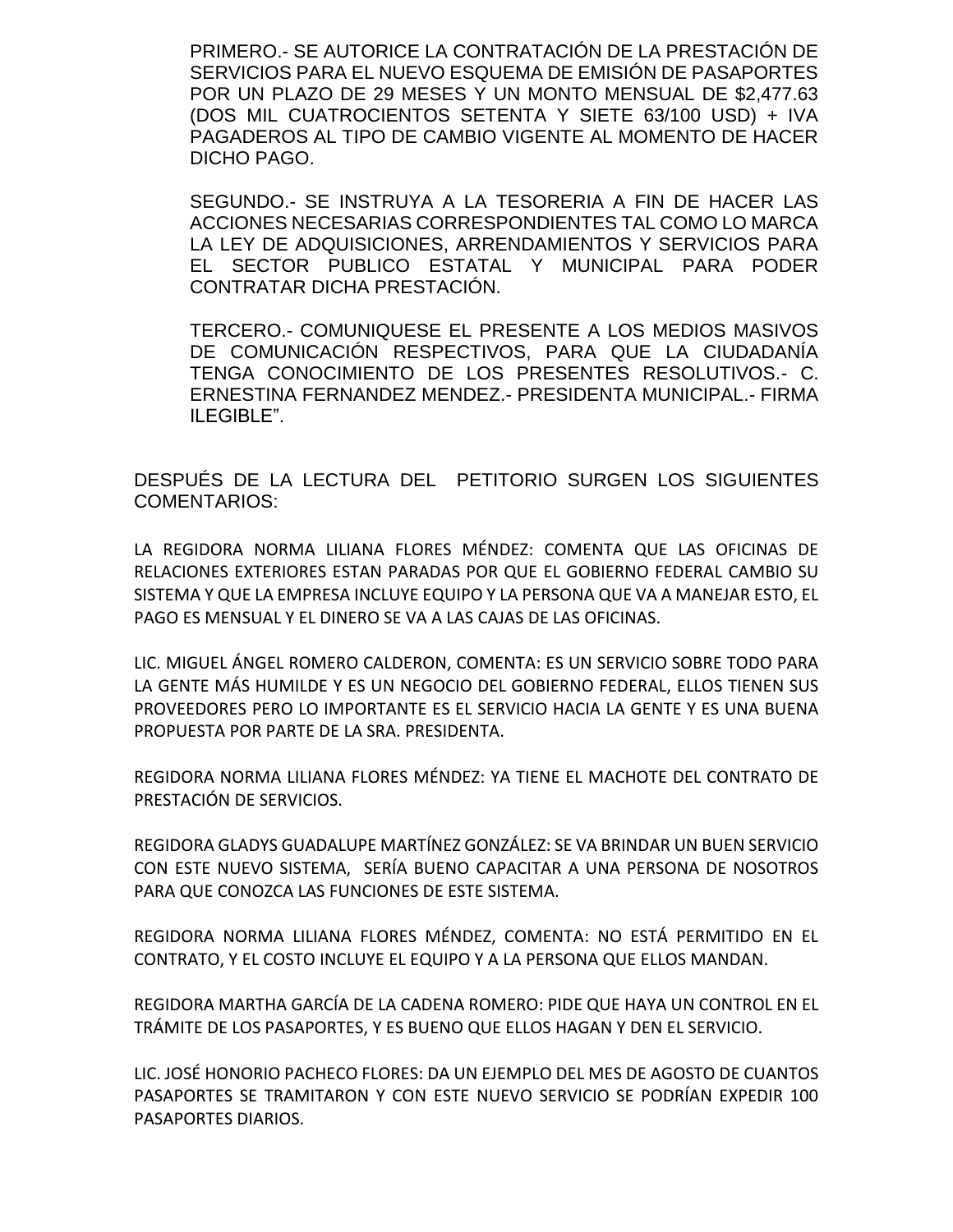SEÑORA PRESIDENTA, REGIDORES Y SINDICO MUNICIPAL, EN VOTACIÓN SE LES CONSULTA SI SE APRUEBA LA PROPUESTA PRESENTADA EN CUESTIÓN, LOS QUE ESTÉN POR LA AFIRMATIVA SÍRVANSE MANIFESTARLO LEVANTANDO LA MANO.

HABIÉNDOSE ANALIZADO AMPLIAMENTE EL CONTENIDO DEL PETITORIO DE REFERENCIA, POR UNANIMIDAD DE VOTOS A FAVOR POR PARTE DE LOS INTEGRANTES DEL HONORABLE CABILDO, SE DETERMINA EL SIGUIENTE:

# **A C U E R D O**

**PRIMERO.-** SE AUTORIZA LA CONTRATACIÓN DE LA PRESTACIÓN DE SERVICIOS PARA EL NUEVO ESQUEMA DE EMISIÓN DE PASAPORTES POR UN PLAZO DE 29 MESES Y UN MONTO MENSUAL DE \$2,477.63 (DOS MIL CUATROCIENTOS SETENTA Y SIETE 63/100 USD) + IVA PAGADEROS AL TIPO DE CAMBIO VIGENTE AL MOMENTO DE HACER DICHO PAGO.

**SEGUNDO.-** SE INSTRUYE A LA TESORERIA A FIN DE HACER LAS ACCIONES NECESARIAS CORRESPONDIENTES TAL COMO LO MARCA LA LEY DE ADQUISICIONES, ARRENDAMIENTOS Y SERVICIOS PARA EL SECTOR PUBLICO ESTATAL Y MUNICIPAL PARA PODER CONTRATAR DICHA PRESTACIÓN.

**TERCERO.-** COMUNÍQUESE EL PRESENTE A LOS MEDIOS MASIVOS DE COMUNICACIÓN RESPECTIVOS, PARA QUE LA CIUDADANÍA TENGA CONOCIMIENTO DE LOS PRESENTES RESOLUTIVOS

LO ANTERIORMENTE CON FUNDAMENTO EN LOS INSTRUMENTOS LEGALES INVOCADOS EN EL PETITORIO DE REFERENCIA.

## **ASUNTOS GENERALES.- COMISIÓN DE PATRIMONIO Y HACIENDA PÚBLICA MUNICIPAL.- ANÁLISIS DISCUSIÓN Y EN SU CASO APROBACIÓN PARA EXTENSIÓN DE PAGO PARA HACER DESCUENTOS, AUTORIZACIÓN DEL 50% DE DESCUENTO PARA LAS LICENCIAS DE FUNCIONAMIENTO.**

EN USO DE LA PALABRA LA REGIDORA NORMA LILIANA FLORES MÉNDEZ, DA LECTURA DEL DICTAMEN Y EXPLICA SOBRE LA PROPUESTA DE DESCUENTOS, ASIMISMO INFORMA QUE DICHA PROPUESTA NO PASÓ POR COMISIÓN, POR LO QUE SOMETE A LA CONSIDERACIÓN DEL CABILDO EL MISMO.

## **AL RESPECTO SURGEN LOS SIGUIENTES COMENTARIOS:**

REGIDOR VÍCTOR MANUEL RODRÍGUEZ LEZAMA: ES BUENA LA PROPUESTA PORQUE SON PARA LOS BARES QUE TIENEN PROBLEMAS Y QUE ESTÁN ATRASADOS, HAY QUE CHECAR PORQUE LA LEY DEBE DE SER PAREJA.

LIC. MIGUEL ÁNGEL ROMERO CALDERON: LA PROPUESTA ES BUENA EL 50% ES BUENO, LA GENTE SE VA A ANIMAR A REGULARIZARSE Y SI APOYA QUE SEA EL 50%.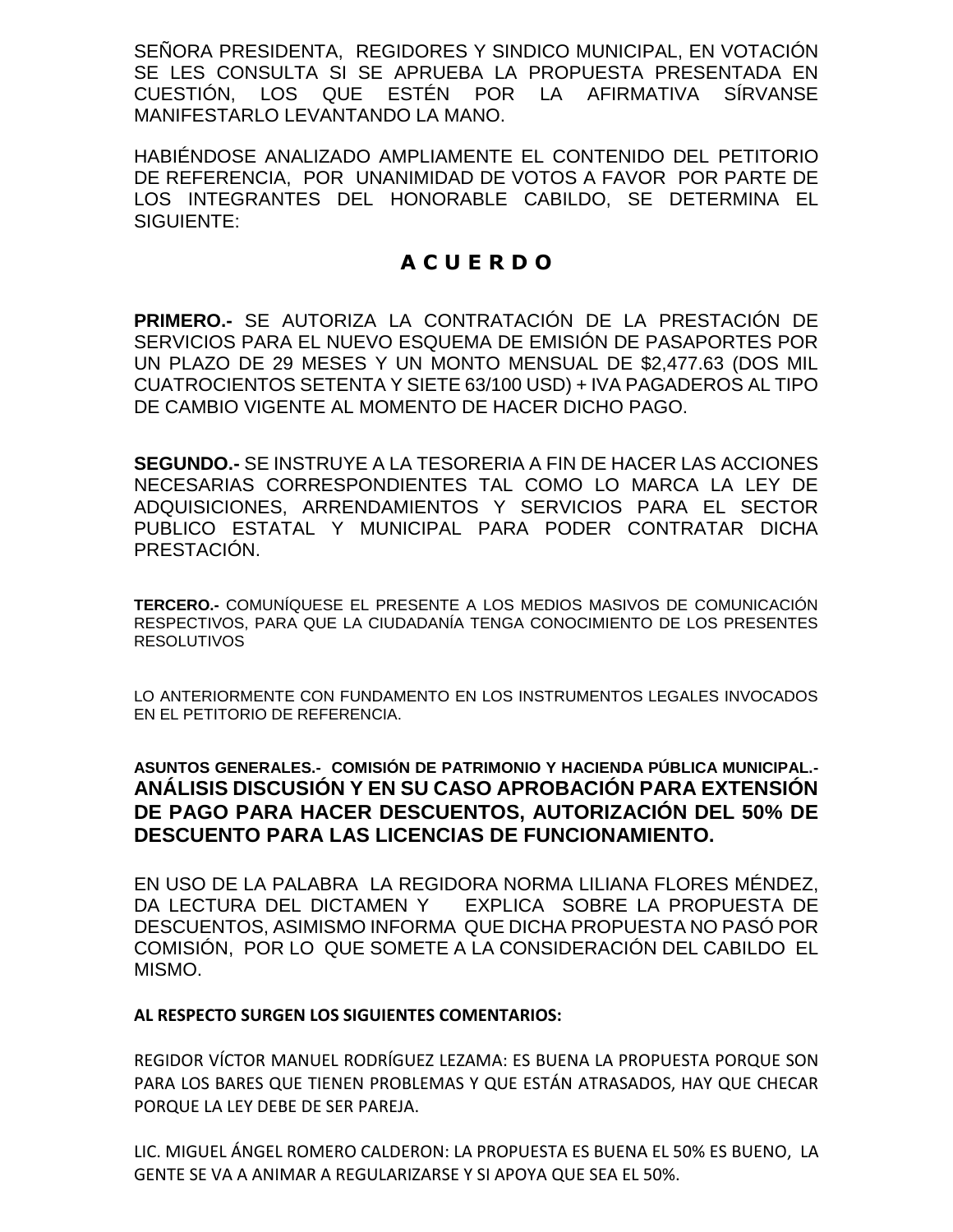REGIDORA GLADYS GUADALUPE MARTÍNEZ GONZÁLEZ, COMENTA: EL PRIMER AÑO YA SE LES DIÓ ESA OPORTUNIDAD Y SI RESULTO Y PROPONE QUE SEA SOLO UN 35% NO MÁS.

REGIDOR JOSÉ BERNARDO POZOS GUTIÉRREZ: SON PROPUESTAS INTERESANTES, Y SI SE PUEDE HACER UNA CLASIFICACIÓN DEPENDIENDO DE LA UBICACIÓN.

REGIDORA MARTHA GARCÍA DE LA CADENA ROMERO: PREGUNTA SI LA DE LOS BARES ES PAREJA.

REGIDORA NORMA LILIANA FLORES MÉNDEZ: RESPONDE QUE SI ES LO MISMO, PORQUE ES UNA LICENCIA DE FUNCIONAMIENTO.

REGIDORA MARTHA GARCÍA DE LA CADENA ROMERO : PREGUNTA CUANTO PAGAN?.

REGIDORA NORMA LILIANA FLORES MÉNDEZ, RESPONDE: UN APROXIMADO DE \$130,000.00.

REGIDOR JOSÉ BERNARDO POZOS GUTIÉRREZ: QUE SEA DE UN 35% EL DESCUENTO ESTARÍA BIEN.

REGIDORA GLADYS GUADALUPE GONZÁLEZ MARTÍNEZ: PUES YA ES A CRITERIO POR QUE LA QUE AUTORIZA ES LA SRA. PRESIDENTA Y COMO DICE NORMA NO SE PUEDE CLASIFICAR.

REGIDORA MARTHA GARCÍA DE LA CADENA ROMERO: PREGUNTA SI ESTO ES CADA AÑO Y SI PAGAN ESO.

REGIDORA NORMA: RESPONDE QUE NO, LICENCIA ES UN 10% SI IGUAL REGULAN EL USO DE SUELO, PERO EL DESCUENTO ES PARA LA LICENCIA DE FUNCIONAMIENTO, PERO LA GENTE QUE CUMPLE SI ESTÁ INCONFORME CON ESTOS DESCUENTOS QUE SE DAN POR QUE CADA MES VA BAJANDO.

LA C. PRESIDENTA MUNICIPAL ERNESTINA FERNÁNDEZ MÉNDEZ, COMENTA: HAY QUE VERIFICAR BIEN ESOS TEMAS YA QUE HAY GENTE QUE QUIERE QUE SE LES CONDONE Y NO SON LOS DUEÑOS.

# **EL CABILDO DETERMINA QUE ESTE PUNTO QUEDE PENDIENTE DE VOTAR Y SEA TRATADO EN LA PRÓXIMA SESIÓN.**

**ASUNTOS GENERALES.- COMISIÓN DE EDUCACIÓN Y CULTURA.-** ANÁLISIS, DISCUSIÓN Y EN SU CASO APROBACIÓN DEL DICTAMEN QUE CONTIENE: **APROBACIÓN DE LA REALIZACIÓN DEL FESTIVAL INTERNACIONAL DE TEHUACÁN 1660, ARTE Y TRADICIÓN, EN SU EDICIÓN 2016 EN BASE AL PRESUPUESTO Y CARTELERA CONTENIDOS EN EL PRESENTE DOCUMENTO**.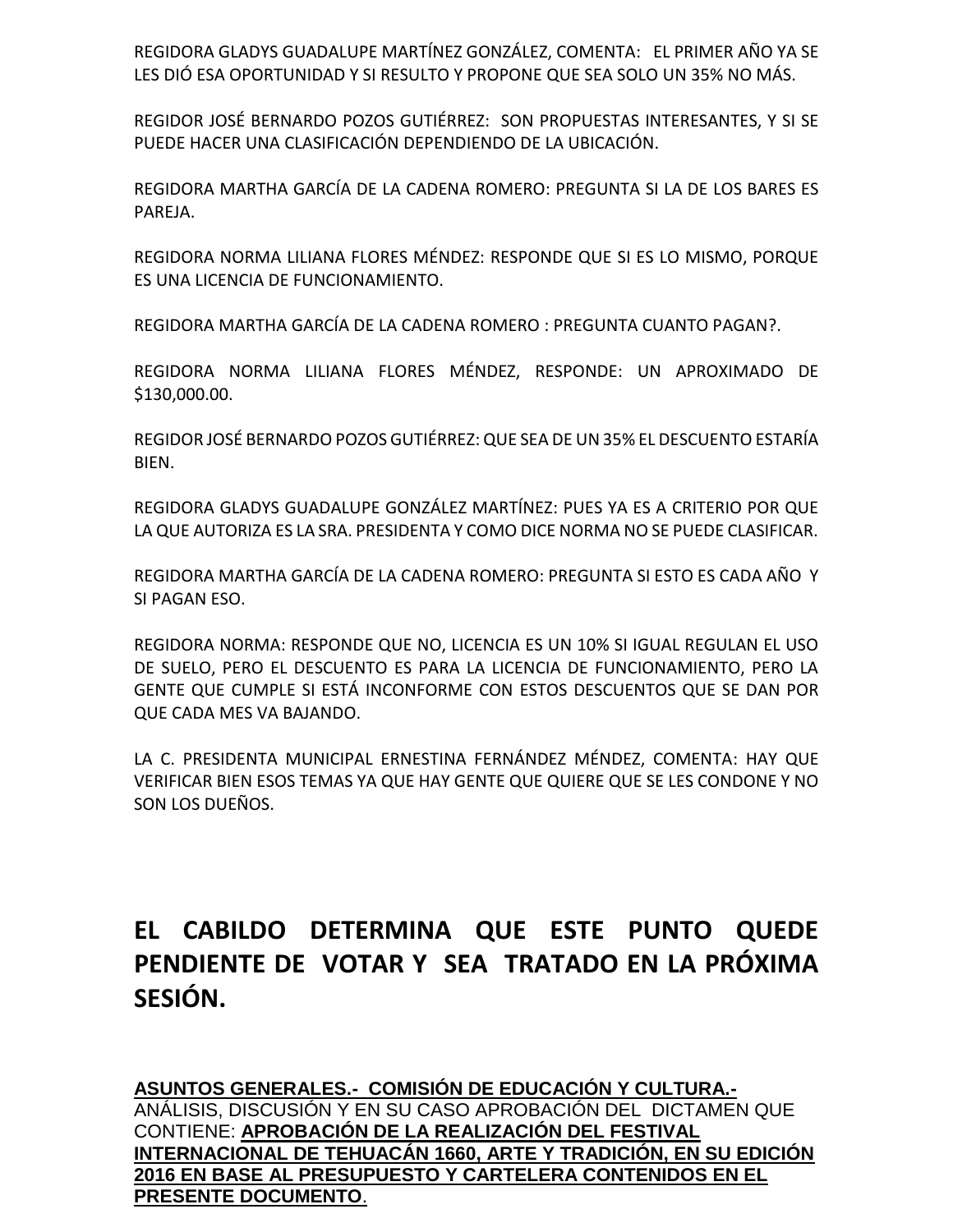SEÑOR REGIDOR TIENE USTED EL USO DE LA PALABRA.

EL REGIDOR JOSÉ BERNARDO POZOS GUTIÉRREZ, PROCEDE A DAR LECTURA AL DICTAMEN CORRESPONDIENTE, MISMO QUE A LA LETRA DICE:

**"… HONORABLE AYUNTAMIENTO DE TEHUACAN, PUEBLA.**

LOS QUE SUSCRIBIMOS **JOSÉ BERNARDO POZOS GUTIÉRREZ, PALOMA NOVELO ALDAZ, VÍCTOR MANUEL RODRÍGUEZ LEZAMA, AMBROSIO LINARES AMAYO, MARTHA GARCÍA DE LA CADENA ROMERO**,**CLAUDIA OROZCO LÓPEZ, INTEGRANTES DE LA COMISIÓN DE EDUCACIÓN Y CULTURA** DE ESTE HONORABLE AYUNTAMIENTO DE TEHUACÁN, POR EL PERIODO 2014 -2018, EN EJERCICIO DE LAS FACULTADES QUE NOS CONFIEREN LOS ARTÍCULOS 90, 91 FRACCIONES III, XLVI, XLIX, LXI Y DEMÁS RELATIVOS Y APLICABLES DE LA LEY ORGÁNICA MUNICIPAL, SOMETEMOS A SU APROBACIÓN EL DICTAMEN QUE CONTIENE: APROBACIÓN DE LA REALIZACIÓN DEL FESTIVAL INTERNACIONAL DE TEHUACÁN 1660, ARTE Y TRADICIÓN, EN SU EDICIÓN 2016 EN BASE AL PRESUPUESTO Y CARTELERA CONTENIDOS EN EL PRESENTE DOCUMENTO.CON BASE EN LOS SIGUIENTES:

# **A N T E C E D E N T E S**

I.- QUE EN TÉRMINOS DE LO DISPUESTO POR EL ARTÍCULO 115 FRACCIONES I PRIMER PÁRRAFO, II Y IV DE LA CONSTITUCIÓN POLÍTICA DE LOS ESTADOS UNIDOS MEXICANOS, DETERMINA QUE CADA MUNICIPIO SERÁ GOBERNADO POR UN AYUNTAMIENTO DE ELECCIÓN POPULAR DIRECTA, INTEGRADO POR UN PRESIDENTE MUNICIPAL Y EL NÚMERO DE REGIDORES Y SÍNDICOS QUE LA LEY DETERMINE. LA COMPETENCIA QUE ESTA CONSTITUCIÓN OTORGA AL GOBIERNO MUNICIPAL SE EJERCERÁ POR EL AYUNTAMIENTO DE MANERA EXCLUSIVA Y NO HABRÁ AUTORIDAD INTERMEDIA ALGUNA ENTRE ÉSTE Y EL GOBIERNO DEL ESTADO, ASIMISMO ESTABLECE QUE LOS AYUNTAMIENTOS TENDRÁN FACULTADES PARA APROBAR, DE ACUERDO CON LAS LEYES EN MATERIA MUNICIPAL QUE DEBERÁN EXPEDIR LAS LEGISLATURAS DE LOS ESTADOS, LOS BANDOS DE POLICÍA Y GOBIERNO, LOS REGLAMENTOS, CIRCULARES Y DISPOSICIONES ADMINISTRATIVAS DE OBSERVANCIA GENERAL DENTRO DE SUS RESPECTIVAS JURISDICCIONES, QUE ORGANICEN LA ADMINISTRACIÓN PÚBLICA MUNICIPAL, REGULEN LAS MATERIAS, PROCEDIMIENTOS, FUNCIONES Y SERVICIOS PÚBLICOS DE SU COMPETENCIA Y ASEGUREN LA PARTICIPACIÓN CIUDADANA Y VECINAL;EL OBJETO DE LAS LEYES A QUE SE REFIERE EL PÁRRAFO ANTERIOR SERÁ ESTABLECER: A) LAS BASES GENERALES DE LA ADMINISTRACIÓN PÚBLICA MUNICIPAL Y DEL PROCEDIMIENTO ADMINISTRATIVO, INCLUYENDO LOS MEDIOS DE IMPUGNACIÓN Y LOS ÓRGANOS PARA DIRIMIR LAS CONTROVERSIAS ENTRE DICHA ADMINISTRACIÓN Y LOS PARTICULARES, CON SUJECIÓN A LOS PRINCIPIOS DE IGUALDAD, PUBLICIDAD, AUDIENCIA Y LEGALIDAD;QUE LA CONSTITUCIÓN ESTABLECE TAMBIÉN EN SU ARTÍCULO 115 FRACCIÓN IV. LOS MUNICIPIOS ADMINISTRARÁN LIBREMENTE SU HACIENDA, LA CUAL SE FORMARÁ DE LOS RENDIMIENTOS DE LOS BIENES QUE LES PERTENEZCAN, ASÍ COMO DE LAS CONTRIBUCIONES Y OTROS INGRESOS QUE LAS LEGISLATURAS ESTABLEZCAN A SU FAVOR, Y EN TODO CASO:C) LOS INGRESOS DERIVADOS DE LA PRESTACIÓN DE SERVICIOS PÚBLICOS A SU CARGO. CUARTO PÁRRAFO QUE DICE: LOS RECURSOS QUE INTEGRAN LA HACIENDA MUNICIPAL SERÁN EJERCIDOS EN FORMA DIRECTA POR LOS AYUNTAMIENTOS, O BIEN, POR QUIEN ELLOS AUTORICEN, CONFORME A LA LEY;QUE LA MISMA DISPOSICIÓN FUNDAMENTAL ESTABLECE EN SU ARTÍCULO 4O. PÁRRAFO ONCEAVO: TODA PERSONA TIENE DERECHO AL ACCESO A LA CULTURA Y AL DISFRUTE DE LOS BIENES Y SERVICIOS QUE PRESTA EL ESTADO EN LA MATERIA,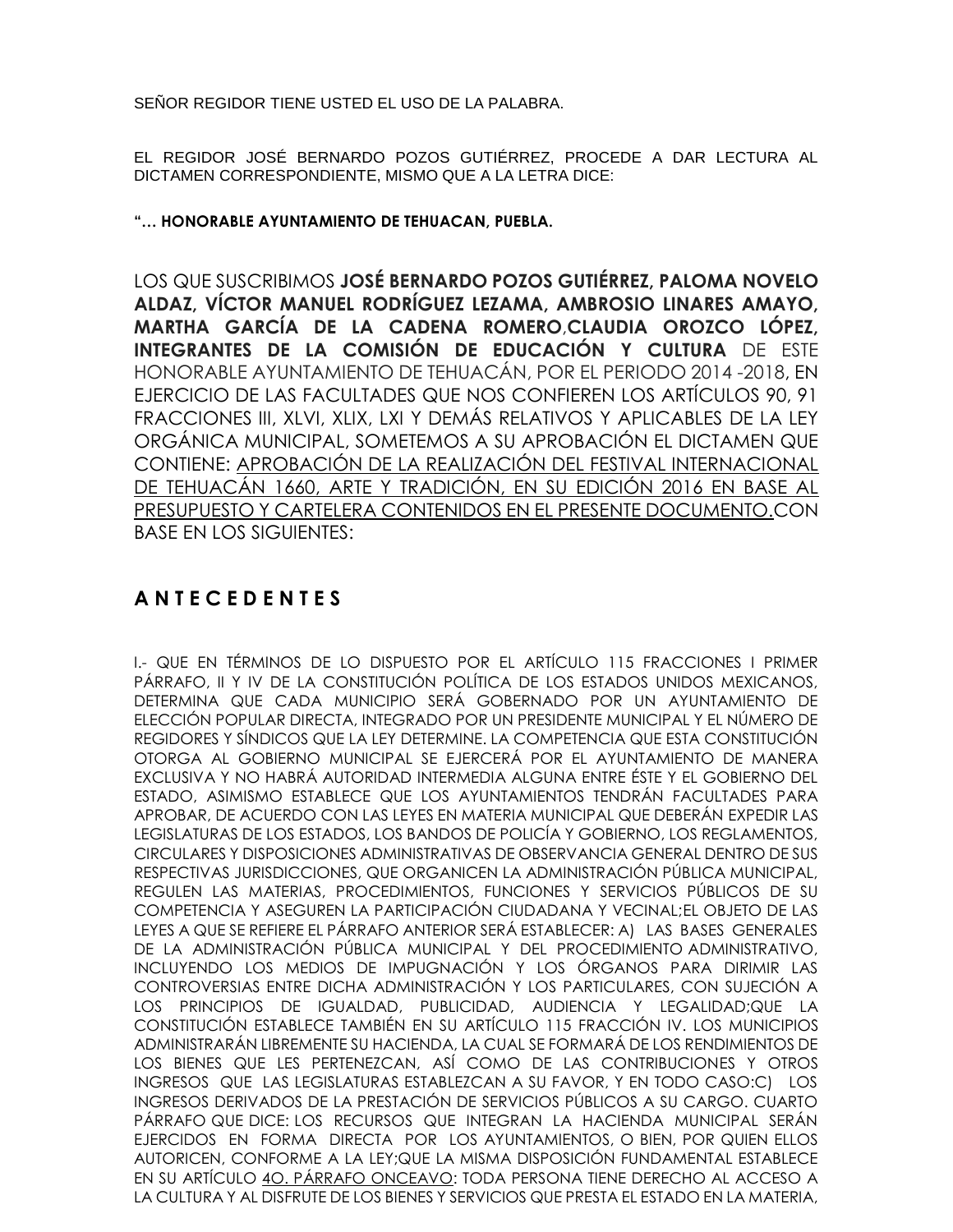ASÍ COMO EL EJERCICIO DE SUS DERECHOS CULTURALES. EL ESTADO PROMOVERÁ LOS MEDIOS PARA LA DIFUSIÓN Y DESARROLLO DE LA CULTURA, ATENDIENDO A LA DIVERSIDAD CULTURAL EN TODAS SUS MANIFESTACIONES Y EXPRESIONES CON PLENO RESPETO A LA LIBERTAD CREATIVA. LA LEY ESTABLECERÁ LOS MECANISMOS PARA EL ACCESO Y PARTICIPACIÓN A CUALQUIER MANIFESTACIÓN CULTURAL.

II.- QUE LA FRACCIÓN III DEL ARTÍCULO 105 DE LA CONSTITUCIÓN POLÍTICA DEL ESTADO LIBRE Y SOBERANO DE PUEBLA QUE MENCIONA: III.- LOS AYUNTAMIENTOS TENDRÁN FACULTADES PARA EXPEDIR DE ACUERDO CON LAS LEYES EN MATERIA MUNICIPAL QUE EMITA EL CONGRESO DEL ESTADO, LOS BANDOS DE POLICÍA Y GOBIERNO, LOS REGLAMENTOS, CIRCULARES Y DISPOSICIONES ADMINISTRATIVAS DE OBSERVANCIA GENERAL DENTRO DE SUS RESPECTIVAS JURISDICCIONES, QUE ORGANICEN LA ADMINISTRACIÓN PÚBLICA MUNICIPAL, REGULEN LAS MATERIAS, PROCEDIMIENTOS, FUNCIONES Y SERVICIOS PÚBLICOS DE SU COMPETENCIA Y ASEGUREN LA PARTICIPACIÓN CIUDADANA Y VECINAL.

III.- QUE EL PREÁMBULO DE LACONVENCIÓN SOBRE LA PROTECCIÓN Y PROMOCIÓN DE LA DIVERSIDAD DE LAS EXPRESIONES CULTURALES ESTABLECE QUE: AFIRMANDO QUE LA DIVERSIDAD CULTURAL ES UNA CARACTERÍSTICA ESENCIAL DE LA HUMANIDAD, CONSCIENTE DE QUE LA DIVERSIDAD CULTURAL CONSTITUYE UN PATRIMONIO COMÚN DE LA HUMANIDAD QUE DEBE VALORARSE Y PRESERVARSE EN PROVECHO DE TODOS, CONSCIENTE DE QUE LA DIVERSIDAD CULTURAL CREA UN MUNDO RICO Y VARIADO QUE ACRECIENTA LA GAMA DE POSIBILIDADES Y NUTRE LAS CAPACIDADES Y LOS VALORES HUMANOS, Y CONSTITUYE, POR LO TANTO, UNO DE LOS PRINCIPALES MOTORES DEL DESARROLLO SOSTENIBLE DE LAS COMUNIDADES, LOS PUEBLOS Y LAS NACIONES, RECORDANDO QUE LA DIVERSIDAD CULTURAL, TAL Y COMO PROSPERA EN UN MARCO DE DEMOCRACIA, TOLERANCIA, JUSTICIA SOCIAL Y RESPETO MUTUO ENTRE LOS PUEBLOS Y LAS CULTURAS, ES INDISPENSABLE PARA LA PAZ Y LA SEGURIDAD EN EL PLANO LOCAL, NACIONAL E INTERNACIONAL,

IV.- QUE LA CULTURA CONTRIBUYE AL PROCESO DE FORMACIÓN DE UNA SOCIEDAD MÁS SANA, ÍNTEGRA Y CONSCIENTE DE SU PASADO, PRESENTE Y FUTURO, QUE ADEMÁS SE COMPROMETE A GENERAR MEDIOS PARA QUE EL SER HUMANO TENGA OPORTUNIDADES DE REFLEXIONAR, PROGRESAR; ERRADICANDO LA VIOLENCIA COMO UNA FORMA DE ATRAER LA ATENCIÓN Y PONIENDO A LAS DIVERSAS FORMAS DE EXPRESIÓN CULTURAL PARA FOMENTAR EL DIÁLOGO ENTRE CULTURAS A FIN DE GARANTIZAR INTERCAMBIOS CULTURALES MÁS AMPLIOS Y EQUILIBRADOS EN EL MUNDO EN PRO DEL RESPETO INTERCULTURAL Y UNA CULTURA DE PAZ;

## **C O N S I D E R A N D O**

I. QUE EL PÁRRAFO PRIMERO DE LA FRACCIÓN II DEL ARTÍCULO 115 DE LA CONSTITUCIÓN POLÍTICA DE LOS ESTADOS UNIDOS MEXICANOS, DETERMINA QUE LOS AYUNTAMIENTOS TENDRÁN FACULTADES PARA APROBAR, DE ACUERDO CON LAS LEYES EN MATERIA MUNICIPAL QUE DEBERÁN EXPEDIR LAS LEGISLATURAS DE LOS ESTADOS, LOS BANDOS DE POLICÍA Y GOBIERNO, LOS REGLAMENTOS, CIRCULARES Y DISPOSICIONES ADMINISTRATIVAS DE OBSERVANCIA GENERAL DENTRO DE SUS RESPECTIVAS JURISDICCIONES, QUE ORGANICEN LA ADMINISTRACIÓN PÚBLICA MUNICIPAL, REGULEN LAS MATERIAS, PROCEDIMIENTOS, FUNCIONES Y SERVICIOS PÚBLICOS DE SU COMPETENCIA Y ASEGUREN LA PARTICIPACIÓN CIUDADANA Y VECINAL; MISMA DISPOSICIÓN QUE ES TRASLADADA A LA FRACCIÓN III DEL ARTÍCULO 105 DE LA CONSTITUCIÓN POLÍTICA DEL ESTADO LIBRE Y SOBERANO DE PUEBLA;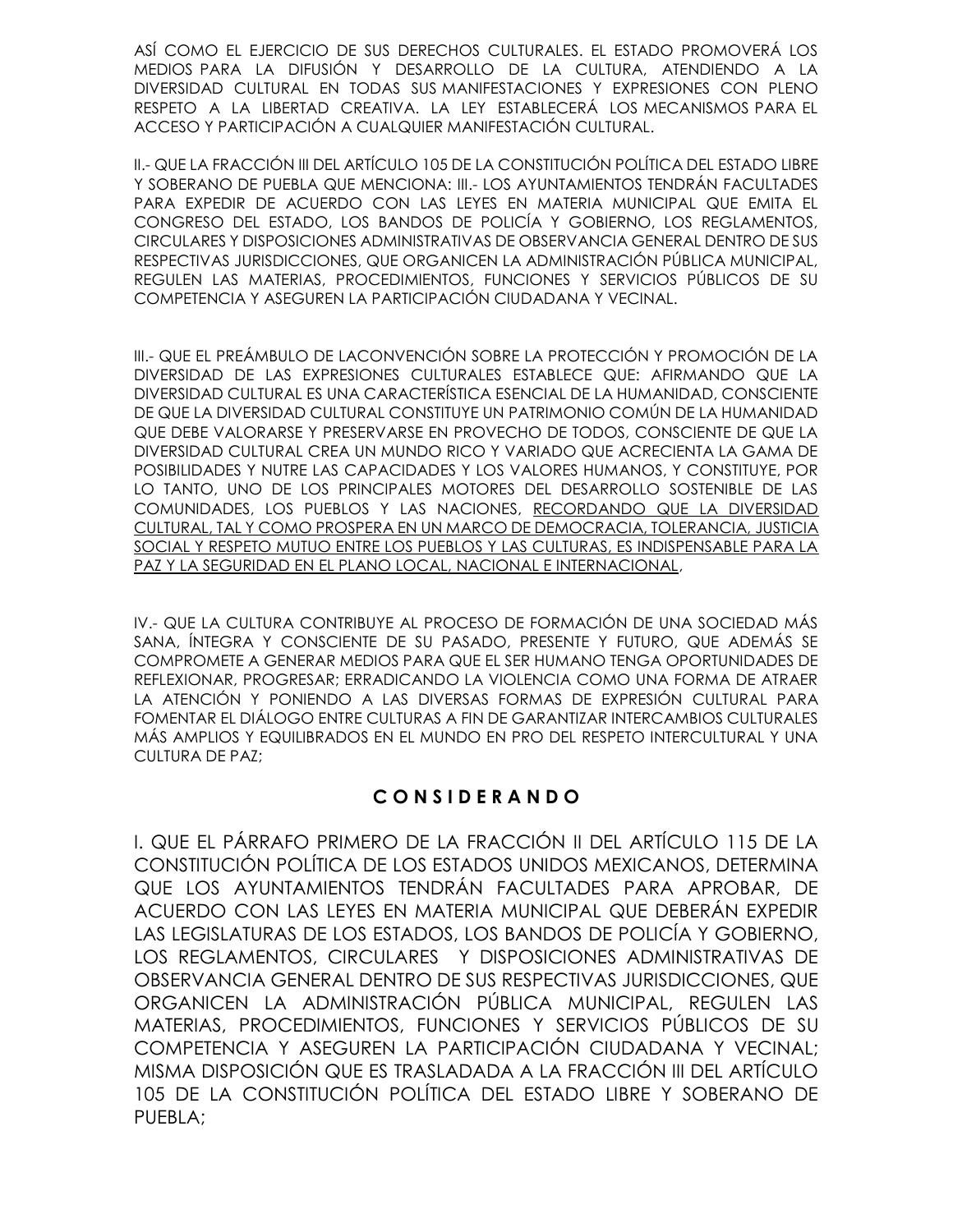II. QUE EL ARTÍCULO 78 DE LA LEY ORGÁNICA MUNICIPAL DENTRO DE LAS ATRIBUCIONES DE LOS AYUNTAMIENTOS DETERMINA EN SUS FRACCIONES XVII. FOMENTAR LAS ACTIVIDADES DEPORTIVAS, CULTURALES Y EDUCATIVAS, ESTANDO OBLIGADOS A SEGUIR LOS PROGRAMAS QUE EN ESTA MATERIA ESTABLEZCAN LAS AUTORIDADES COMPETENTES; XVIII. PROMOVER CUANTO ESTIME CONVENIENTE PARA EL PROGRESO ECONÓMICO, SOCIAL Y CULTURAL DEL MUNICIPIO Y ACORDAR LA REALIZACIÓN DE LAS OBRAS PÚBLICAS QUE FUEREN NECESARIAS; LXVI. LAS DEMÁS QUE LE CONFIERAN LAS LEYES Y ORDENAMIENTOS VIGENTES EN EL MUNICIPIO.

III. QUE EL ARTÍCULO 92 DE LA MISMA LEY ARRIBA INVOCADA ESTIPULA EN SUS FRACCIONES III, IV Y V QUE SON FACULTADES Y OBLIGACIONES DE LOS REGIDORES EL EJERCER LAS FACULTADES DE DELIBERACIÓN Y DECISIÓN DE LOS ASUNTOS QUE LE COMPETEN AL AYUNTAMIENTO, FORMAR PARTE DE LAS COMISIONES PARA LAS QUE FUEREN DESIGNADOS POR ESTE Y DICTAMINAR E INFORMAR SOBRE LOS ASUNTOS QUE SE LES ENCOMIENDE;

IV. QUE LA LEY ORGÁNICA MUNICIPAL ESTABLECE EN SU ARTÍCULO 150 FRACCIÓN XII. CONSERVACIÓN Y PROMOCIÓN DE LA IDENTIDAD Y CULTURA DE LOS PUEBLOS Y POBLACIONES INDÍGENAS.

V. QUE LA LEY DE CULTURA DEL ESTADO DE PUEBLA ESTABLECE EN SU ARTÍCULO 1 EN SUS FRACCIONESI, III, Y IV; RECONOCER EL DERECHO DE TODO HABITANTE DE LA ENTIDAD A LA VALORACIÓN DE SUS MANIFESTACIONES CULTURALES Y A LA CREACIÓN, ASÍ COMO A LA PARTICIPACIÓN Y DISFRUTE DE LA VIDA CULTURAL; REGULAR LAS ACCIONES DE LAS AUTORIDADES ESTATALES Y MUNICIPALES QUE TIENDAN A FACILITAR, Y EN SU CASO A GARANTIZAR, EL DISFRUTE, PRESERVACIÓN, PROMOCIÓN, DIFUSIÓN Y RECREACIÓN DE LA CULTURA EN SUS MANIFESTACIONES ARTÍSTICAS, ARTESANALES, COSTUMBRES Y TRADICIONES POPULARES; Y PROMOVER LA PARTICIPACIÓN DE LOS INDIVIDUOS, GRUPOS Y ORGANIZACIONES PRIVADAS EN LA PRESERVACIÓN, PROMOCIÓN, FOMENTO, DIFUSIÓN E INVESTIGACIÓN DE LA CULTURA, ASÍ COMO EN APOYO A LA PRODUCCIÓN, FINANCIAMIENTO Y DISTRIBUCIÓN DE BIENES CULTURALES O A LA PRESTACIÓN DE SERVICIOS RELACIONADOS. QUE ADEMÁS ESTABLECE COMO AUTORIDADES COMPETENTES PARA LA APLICACIÓN DE LA LEY EN SU ARÍCULO 4º. SON AUTORIDADES COMPETENTES PARA APLICAR LA PRESENTE LEY: EN SU FRACCIÓN **III**.- LOS AYUNTAMIENTOS Y EN SU FRACCIÓN IV.- LOS ORGANISMOS ESTATALES Y MUNICIPALES CUYA NATURALEZA SEA EMINENTEMENTE CULTURAL.

VI.- QUE LA MISMA LEY DE CULTURA DEL ESTADO DE PUEBLA ESTABLECE EN SUS ARTÍCULOS 6 Y 9 FRACCIONES II Y VIII: LA PROMOCIÓN Y FOMENTO DE LA CULTURA SERÁN DEMOCRÁTICOS, POPULARES Y PLURALES Y LA ACTUACIÓN DE LAS AUTORIDADES ESTATALES Y MUNICIPALES COMPETENTES, SE REGIRÁ CON SUJECIÓN A DICHOS PRINCIPIOS. Y SIN PERJUICIO DE LO ESTABLECIDO EN LA LEY ORGÁNICA MUNICIPAL, ES OBLIGACIÓN DE LOS AYUNTAMIENTOS A TRAVÉS DE SUS PRESIDENTES MUNICIPALES: PRESERVAR EL PATRIMONIO CULTURAL, ASÍ COMO FOMENTAR E IMPULSAR LAS MANIFESTACIONES Y ACTIVIDADES ARTÍSTICAS Y CULTURALES PROPIAS DEL MUNICIPIO, SUS FERIAS, TRADICIONES, REALIZANDO EL CENSO CULTURAL DE LOS MISMOS; PROMOVER Y ORGANIZAR, DIRECTA O COORDINADAMENTE CON LAS DEPENDENCIAS O ENTIDADES COMPETENTES E INSTANCIAS PRIVADAS O SOCIALES, LA REALIZACIÓN DE EXPOSICIONES, FERIAS, FESTIVALES, CERTÁMENES, CURSOS Y REPRESENTACIONES DE CARÁCTER CULTURAL Y ARTÍSTICO, QUE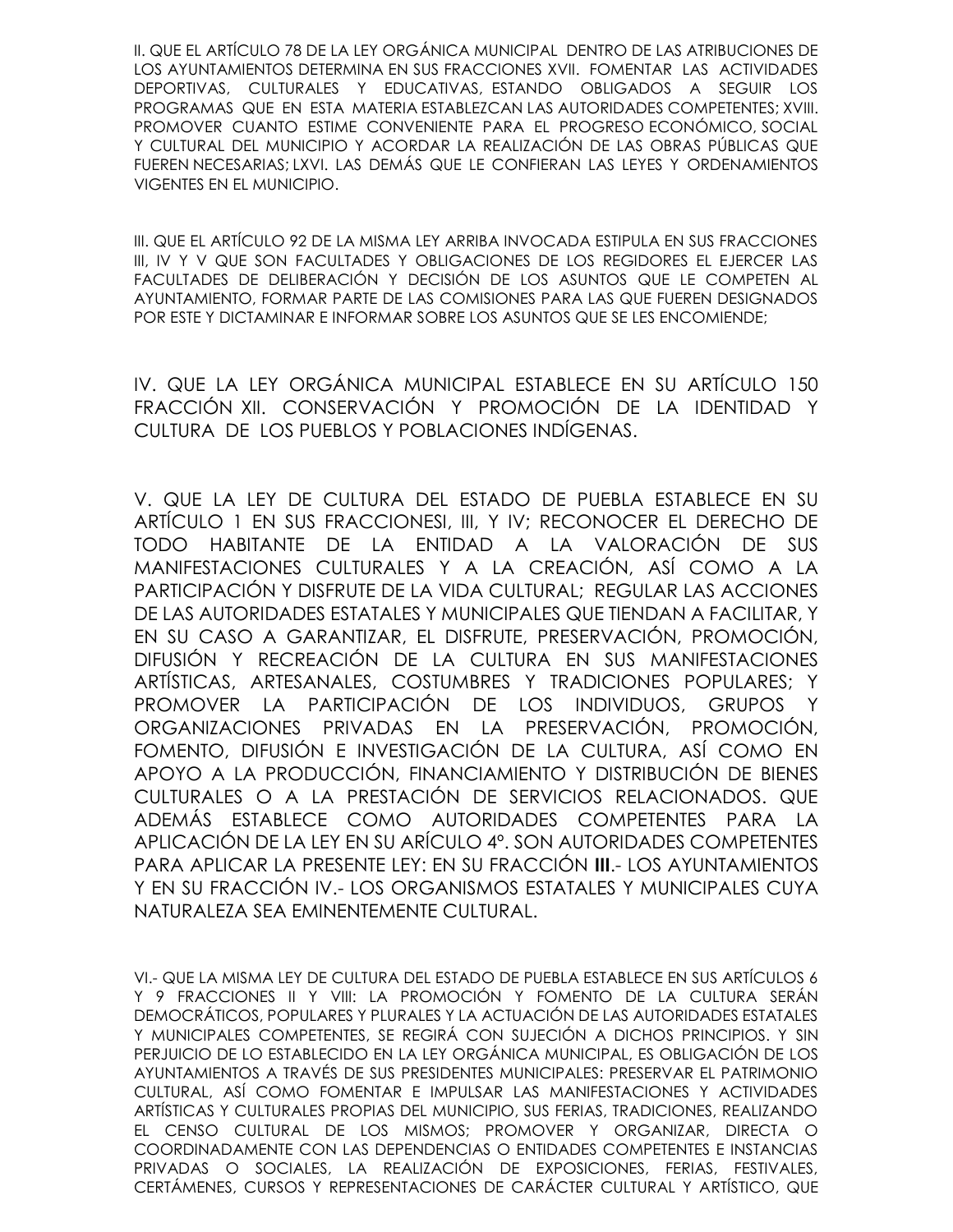FOMENTEN EL DESARROLLO DE LAS MANIFESTACIONES ARTÍSTICAS EN TODAS SUS DISCIPLINAS;

VII.- QUE LA FEDERACAIÓN A TRAVÉS DE LA SECRETARÍA DE CULTURARECONOCE AL FESTIVAL DE TEHUACÁN 1660, ARTE Y TRADICIÓN COMO UNA FORMA DE PRESERVAR Y FOMENTAR LA CULTURA, QUE SURGIÓ EN 1995 CON EL NOMBRE DE FESTIVAL DE LA CIUDAD. FORTALECE EL FLUJO TURÍSTICO DE LA CIUDAD DE TEHUACÁN Y PROYECTA EL TRABAJO DE LOS ARTISTAS LOCALES, CUENTA CON LA PARTICIPACIÓN DE ARTISTAS MEXICANOS Y EXTRANJEROS QUE EXPONEN SUS OBRAS MUSICALES, DE ARTES PLÁSTICAS, DANCÍSTICAS Y DE *PERFORMANCE.*

VIII.- QUE LA CIUDAD DE TEHUACÁN, DEBE CELEBRAR LOS ACONTECIMIENTOS HISTÓRICOS QUE LE PERMITEN SER LO QUE AHORA, UNA CIUDAD RECONOCIDA POR SU RIQUEZA CULTURAL, Y DISTINGUIDA POR PROMOVER LA CULTURA Y LAS DIVERSAS EXPRESIONES CULTURALES, MISMAS QUE HAN ENRIQUECIDO Y FORTALECIDO LA IDENTIDAD CULTURAL Y EL PROGRESO SOCIAL CON VALORES SUSTENTADOS EN LAS EXPRESIONES CULTURALES, QUE DE ACUERDO A LA HISTORIA LA COMPRA DE CIUDAD DE INDIOS NATURALES SE DIO EN EL MES DE MARZO DE 1660, CONCRETAMENTE EL DÍA DIECISÉIS ADQUIRIENDO LA CÉDULA CON ESFUERZOS DE LAS PERSONAS DE RAÍZ INDÍGENA QUE HABITABAN ESTA REGIÓN EN ESA ÉPOCA, POR LO QUE CONMEMORANDO LOS ESFUERZOS SE CELEBRA LA INTENCIÓN Y LA CONSOLIDACIÓN A TRAVÉS DE LOS AÑOS DE LA CIUDAD DE TEHUACÁN Y POR LA PARTE DE CULTURA A TRAVÉS DEL FOMENTO DE LAS DIVERSAS FORMAS DE EXPRESIÓN. VIII. QUE UNA VEZ APROBADO EL CONTENIDO DEL PRESENTE DICTAMEN, EL FESTIVAL CON LA CARTELERA PROPUESTA Y EL PRESUPUESTO ESTIMADO, SE INSTRUYA A QUIEN CORRESPONDA PARA QUE REALICE LAS ACCIONES NECESARIAS PARA CONFIRMAR DE FORMA OPERATIVA

IX. QUE A CONTINUACIÓN SE PRESENTA LA PROPUESTA DE CARTELERA, CON EL PRESUPUESTO ESTIMADO, PARA QUE SE REALICEN LOS PROCEDIMIENTOS DEL ÁREA CORRESPONDIENTE:

LA REALIZACIÓN DEL FESTIVAL, ATENDIENDO LAS DISPOSICIONES LEGALES NECESARIAS PARA EFECTO DE TRANSPARENTAR EL TRABAJO QUE SE LLEVA A CABO EN ESTA ADMINISTRACIÓN.

| <b>LUGAR</b>                                  | <b>EVENTO</b>                                                                                                        | <b>PRESENTACIÓN</b> | <b>BACKLINE</b>  | <b>TRANSPORTE</b> | <b>HOSPEDAJE</b> | <b>ALIMENTOS</b> |
|-----------------------------------------------|----------------------------------------------------------------------------------------------------------------------|---------------------|------------------|-------------------|------------------|------------------|
| <b>VESTIBULO</b><br>C. C. EL<br><b>CARMEN</b> | <b>CONFERENCIA</b><br>"MANANTIALES Y<br><b>EMBOTELLADORAS DE</b><br>TEHUACÁN" ARQ.<br><b>MAURICIO GALVEZ ROSALES</b> | <b>NO APLICA</b>    | <b>NO APLICA</b> | Ś.<br>1,000.00    | <b>NO APLICA</b> | <b>NO APLICA</b> |
| SALA<br>CARREÑO<br>DEL C.C.C.                 | INAUGURACIÓN EXPOSICIÓN<br>"CIUDAD DE INDIOS"<br><b>ESCUELA ARTEH SONORO</b>                                         | <b>NO APLICA</b>    | <b>NO APLICA</b> | <b>NO APLICA</b>  | <b>NO APLICA</b> | <b>NO APLICA</b> |
| FORO C.C.<br>EL<br>CARMEN                     | <b>MARATON DE ROCK</b><br><b>TEHUACÁN GRUPOS</b><br><b>LOCALES Y GRUPO</b><br><b>TRANSMETAL</b>                      | Ś.<br>25,000.00     | <b>NO APLICA</b> | <b>INCLUIDO</b>   | <b>INCLUIDO</b>  | <b>INCLUIDO</b>  |
| C.C. EL<br>CARMEN                             | <b>COMPRA DEL TITULO DE</b><br>CIUDAD CEREMONIA<br><b>CONMEMORATIVA</b>                                              | <b>NO APLICA</b>    | <b>NO APLICA</b> | <b>NO APLICA</b>  | <b>NO APLICA</b> | <b>NO APLICA</b> |
| C.C. EL<br>CARMEN                             | INAUGURACIÓN EXPOSICIÓN<br>INTERNACIONAL ARTESANAL                                                                   | <b>NO APLICA</b>    | <b>NO APLICA</b> | <b>NO APLICA</b>  | <b>NO APLICA</b> | <b>NO APLICA</b> |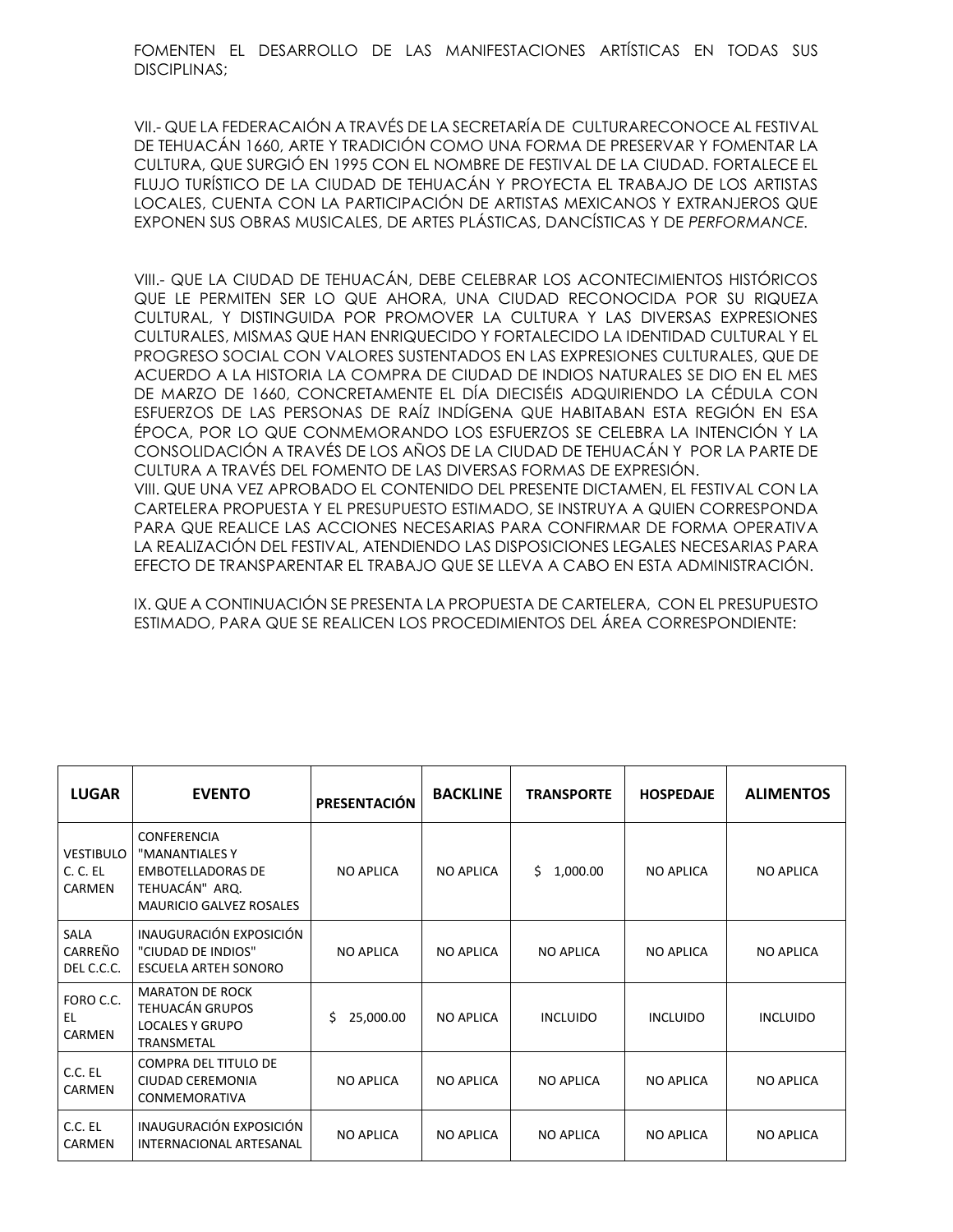| SALA JUAN<br>DEL<br><b>MORAL</b><br>C.C.C.                    | INAUGURACIÓN EXPOSICIÓN<br>3D "TEHUACÁN DE MIS<br><b>RECUERDOS"</b>                              | 25,000.00<br>\$. | <b>NO APLICA</b> | <b>NO APLICA</b>  | <b>NO APLICA</b> | <b>NO APLICA</b> |
|---------------------------------------------------------------|--------------------------------------------------------------------------------------------------|------------------|------------------|-------------------|------------------|------------------|
| FORO C.C.<br>EL.<br>CARMEN                                    | <b>ARTISTA LOCAL</b>                                                                             | <b>NO APLICA</b> | <b>NO APLICA</b> | <b>NO APLICA</b>  | <b>NO APLICA</b> | <b>NO APLICA</b> |
| FORO C.C.<br>EL.<br>CARMEN                                    | <b>ARTISTA LOCAL</b>                                                                             | <b>NO APLICA</b> | <b>NO APLICA</b> | NO APLICA         | NO APLICA        | <b>NO APLICA</b> |
| FORO C.C.<br>EL.<br>CARMEN                                    | DANIEL TORRES ENSAMBLE<br>DE CUERDAS                                                             | 75,700.00<br>\$  | \$10,000.00      | <b>INCLUIDO</b>   | <b>INCLUIDO</b>  | <b>INCLUIDO</b>  |
| FORO C.C.<br>EL.<br>CARMEN                                    | ALBERTO ANGEL EL CUERVO<br>MUSICA MEXICANA                                                       | \$160,000.00     | <b>INCLUIDO</b>  | <b>INCLUIDO</b>   | <b>INCLUIDO</b>  | <b>INCLUIDO</b>  |
| SALA DE<br><b>CINE</b><br>CLASICO<br>C.C. EL<br><b>CARMEN</b> | CINE CLASICO HASTA EL<br><b>VIENTO TIENE MIEDO</b>                                               | <b>NO APLICA</b> | <b>NO APLICA</b> | <b>NO APLICA</b>  | <b>NO APLICA</b> | <b>NO APLICA</b> |
| FORO C.C.<br>EL.<br>CARMEN                                    | LA BOMBA TEATRO<br>"PAPARRUCHAS"<br>CIRCO, CLOW Y MUSICA                                         | 93,125.00<br>\$. | \$10,000.00      | <b>INCLUIDO</b>   | <b>INCLUIDO</b>  | <b>INCLUIDO</b>  |
| FORO C.C.<br>EL.<br>CARMEN                                    | PRESENTACIÓN DE GALA<br>POR ANIVERSARIO BANDA<br><b>MUNICIPAL</b>                                | <b>NO APLICA</b> | <b>NO APLICA</b> | <b>NO APLICA</b>  | <b>NO APLICA</b> | <b>NO APLICA</b> |
| FORO C.C.<br>EL<br>CARMEN                                     | <b>ERNESTO ANAYA</b><br>MUSICA FOLKLORICA<br><b>MEXICANA</b>                                     | 80,000.00<br>\$  | <b>INCLUIDO</b>  | <b>INCLUIDO</b>   | 1,875.00<br>\$   | \$1,000.00       |
| FORO C.C.<br>EL.<br>CARMEN                                    | ORQUESTA SINFONICA DE<br><b>ORIZABA</b>                                                          | 20,000.00<br>\$  | <b>INCLUIDO</b>  | <b>INCLUIDO</b>   | <b>INCLUIDO</b>  | <b>INCLUIDO</b>  |
| <b>SALA JUAN</b><br>DEL<br><b>MORAL</b><br>C.C.C.             | PRESENTACIÓN LIBRO "LO<br><b>QUE EL FACEBOOK SE</b><br>LLEVO" ALEJANDRA GÓMEZ<br>MACCHIA UNILEVI | <b>NO APLICA</b> | <b>NO APLICA</b> | <b>NO APLICA</b>  | <b>NO APLICA</b> | \$2,500.00       |
| FORO C.C.<br>EL.<br>CARMEN                                    | ARTISTA LOCAL                                                                                    | <b>NO APLICA</b> | <b>NO APLICA</b> | <b>NO APLICA</b>  | <b>NO APLICA</b> | <b>NO APLICA</b> |
| FORO C.C.<br>EL.<br>CARMEN                                    | PERICO EL PAYASO LOCO                                                                            | 28,000.00<br>\$. | <b>INCLUIDO</b>  | <b>INCLUIDO</b>   | <b>INCLUIDO</b>  | <b>INCLUIDO</b>  |
| SALA DE<br>PIANO C.C.<br>EL.<br>CARMEN                        | PRESENTACIÓN SOPRANO Y<br>PIANO MINERVA ANKARA Y<br>JORGE LUIS MENDOZA                           | \$<br>6,000.00   | <b>NO APLICA</b> | <b>NO APLICA</b>  | <b>NO APLICA</b> | <b>NO APLICA</b> |
| <b>LUGAR</b>                                                  | <b>EVENTO</b>                                                                                    | PRESENTACIÓN     | <b>BACKLINE</b>  | <b>TRANSPORTE</b> | <b>HOSPEDAJE</b> | <b>ALIMENTOS</b> |
| FORO C.C.<br>EL.<br>CARMEN                                    | <b>QUE PAYASOS!! ROCK PARA</b><br>NIÑOS Y NO TAN NIÑOS                                           | \$<br>98,075.00  | \$10,000.00      | O                 | O                | 0                |
| PATIO DE<br>LAS<br>COLUMNAS<br>C.C.C.                         | ENCUENTRO DE PANDILLAS<br>CIENTIFICAS DE MEXICO                                                  | <b>NO APLICA</b> | <b>NO APLICA</b> | NO APLICA         | <b>NO APLICA</b> | <b>NO APLICA</b> |
| FORO C.C.<br>EL.<br>CARMEN                                    | GALA DE DANZA / ARTISTA<br>LOCAL ESCUELA "BALLERINA<br>Y ALLEGRO"                                | <b>NO APLICA</b> | <b>NO APLICA</b> | <b>NO APLICA</b>  | <b>NO APLICA</b> | <b>NO APLICA</b> |
| FORO C.C.<br>EL.<br>CARMEN                                    | TARDE DE DANZON<br>MARIMBA ORQUESTA<br>TROPICOSA Y GRUPO DE<br>DANZON HILOS DE PLATA             | <b>NO APLICA</b> | <b>NO APLICA</b> | NO APLICA         | <b>NO APLICA</b> | <b>NO APLICA</b> |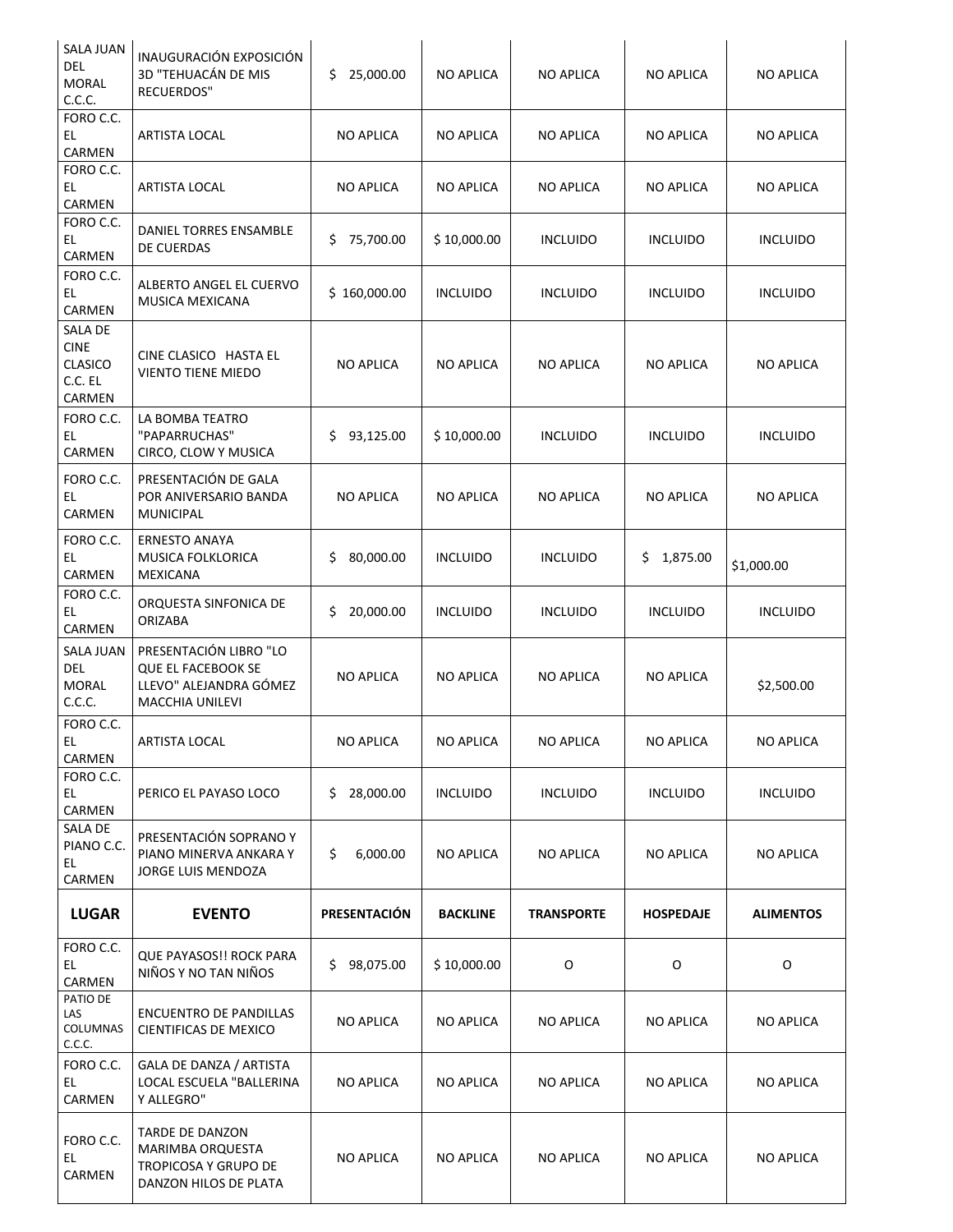| FORO C.C.<br>EL<br>CARMEN                              | PETRA FOLK ROCK GITANO                                                                | 72,075.00<br>\$. | \$10,000.00      | <b>INCLUIDO</b>  | <b>INCLUIDO</b>  | <b>INCLUIDO</b>            |
|--------------------------------------------------------|---------------------------------------------------------------------------------------|------------------|------------------|------------------|------------------|----------------------------|
| FORO C.C.<br>EL.<br>CARMEN                             | <b>BALLET FOLKLORICO DE TRES</b><br><b>VALLES VERACRUZ</b>                            | <b>NO APLICA</b> | <b>NO APLICA</b> | \$11,000.00      | <b>INCLUIDO</b>  | \$<br>840.00               |
| SALA DE<br><b>CINE</b><br>CLASICO<br>C.C. EL<br>CARMEN | CINE FAMILIAR EL<br><b>PRINCIPITO</b>                                                 | <b>NO APLICA</b> | <b>NO APLICA</b> | <b>NO APLICA</b> | <b>NO APLICA</b> | <b>NO APLICA</b>           |
| FORO C.C.<br>EL.<br>CARMEN                             | <b>ARTISTA LOCAL</b>                                                                  | <b>NO APLICA</b> | <b>NO APLICA</b> | <b>NO APLICA</b> | <b>NO APLICA</b> | <b>NO APLICA</b>           |
| FORO C.C.<br>EL<br>CARMEN                              | <b>ESPUMAS Y TERCIOPELOS</b><br>POP - FOLK MUSIC                                      | \$<br>63,000.00  | <b>INCLUIDO</b>  | <b>INCLUIDO</b>  | \$2,195.00       | \$1,815.00                 |
| FORO C.C.<br>EL.<br>CARMEN                             | <b>MADAME RECAMIER</b><br>POP, ARMONIAS Y FOLK                                        | 66,000.00<br>\$  | <b>INCLUIDO</b>  | <b>INCLUIDO</b>  | 2,460.00<br>\$   | \$1,815.00                 |
| FORO C.C.<br>EL.<br>CARMEN                             | <b>GEO MENESES</b><br><b>FOLKLOR MEXICANO</b>                                         | \$146,460.00     | <b>INCLUIDO</b>  | <b>INCLUIDO</b>  | <b>INCLUIDO</b>  | <b>INCLUIDO</b>            |
| CAMPO<br>LÓPEZ<br>SIERRA                               | <b>GRAN BAILE 20 ANIVERSARIO</b><br><b>CUISILLOS</b><br>1KG DE AZUCAR + 1KG DE FRIJOL | \$350,000.00     | <b>INCLUIDO</b>  | <b>INCLUIDO</b>  | <b>INCLUIDO</b>  | <b>INCLUIDO</b>            |
| FORO C.C.<br>EL.<br>CARMEN                             | 70 MTS. VALLAS 1 DIA                                                                  | \$<br>8,000.00   | <b>NO APLICA</b> | <b>NO APLICA</b> | <b>NO APLICA</b> | <b>NO APLICA</b>           |
| FORO C.C.<br>EL.<br>CARMEN                             | 2 CAMERINOS 5 DIAS                                                                    | \$<br>5,000.00   | <b>NO APLICA</b> | <b>NO APLICA</b> | <b>NO APLICA</b> | <b>NO APLICA</b>           |
| FORO C.C.<br>EL<br>CARMEN                              | ESCENARIO, AUDIO E<br><b>ILUMINACION 6 DIAS</b>                                       | \$205,000.00     | <b>NO APLICA</b> | <b>NO APLICA</b> | <b>NO APLICA</b> | <b>NO APLICA</b>           |
| FORO C.C.<br>EL.<br>CARMEN                             | <b>GRADAS 6 DIAS</b>                                                                  | 35,000.00<br>\$. | <b>NO APLICA</b> | <b>NO APLICA</b> | <b>NO APLICA</b> | <b>NO APLICA</b>           |
| FORO C.C.<br>EL<br>CARMEN                              | 55 CHAROLAS DE AGUA                                                                   | \$<br>3,300.00   | <b>NO APLICA</b> | <b>NO APLICA</b> | <b>NO APLICA</b> | <b>NO APLICA</b>           |
| FORO C.C.<br>EL.<br>CARMEN                             | PUBLICIDAD                                                                            | \$<br>40,000.00  | <b>NO APLICA</b> | <b>NO APLICA</b> | <b>NO APLICA</b> | <b>NO APLICA</b>           |
| FORO C.C.<br>EL.<br>CARMEN                             | REVESTIMIENTO ESCENARIO                                                               | 20,000.00<br>\$  | NO APLICA        | NO APLICA        | NO APLICA        | <b>NO APLICA</b>           |
|                                                        | <b>SUBTOTAL</b>                                                                       | \$1,624,735.00   | \$40,000.00      | \$<br>12,000.00  | \$<br>6,530.00   | \$7,970.00                 |
|                                                        |                                                                                       |                  |                  |                  | <b>TOTAL</b>     | \$1,691,235.00<br>MÁS IVA. |

MANIFESTANDO QUE EL LUGAR DE REALIZACIÓN DE LOS EVENTOS ES EN EL COMPLEJO CULTURAL EL CARMEN, SALVO EL BAILE DE ANIVERSARIO QUE SE TIENE PREVISTO REALIZARSE EN EL PREDIO CONOCIDOCOMO CAMPO LÓPEZ SIERRA, Y SOLICITANDO ADEMÁS SE INSTRUYA A LAS ÁREAS CORRESPONDIENTES PARA QUE SE LLEVEN A CABO LOS PROCEDIMIENTOS DE ADJUDICACIÓN Y LAS CONTRATACIONES PERTINENTES PARA DAR CUMPLIMIENTO A LA LEY.

POR LO ANTERIORMENTE EXPUESTO Y FUNDADO EN LOS CONSIDERANDOS QUE ANTECEDEN, Y EN USO DE LAS FACULTADES CONFERIDAS SE PROPONE A CONSIDERACIÓN DE ESTE HONORABLE CUERPO COLEGIADO EL SIGUIENTE: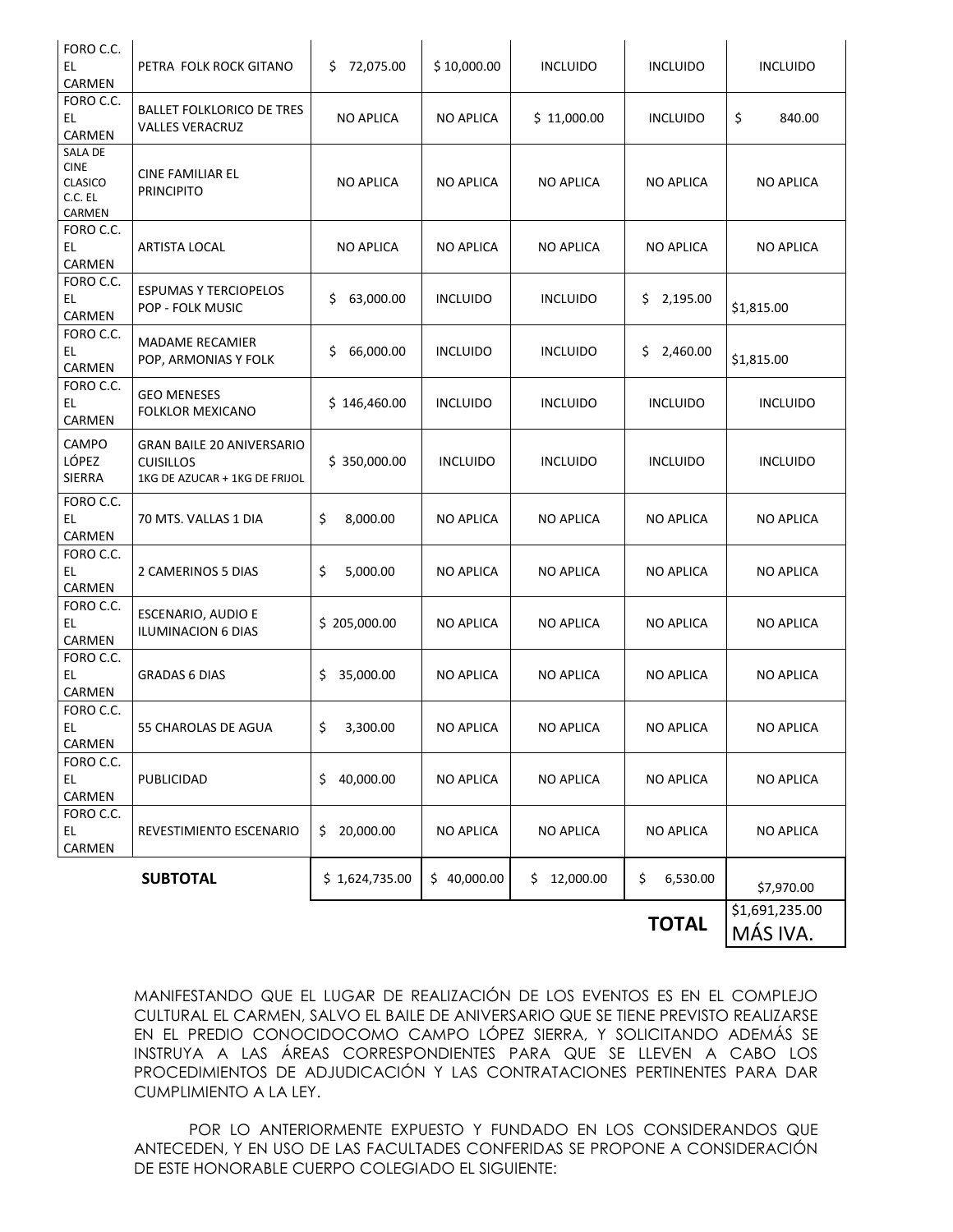#### D I C T A M E N

**ÚNICO.- SE APRUEBE** LA REALIZACIÓN DEL FESTIVAL INTERNACIONAL DE TEHUACÁN 1660, ARTE Y TRADICIÓN, EN SU EDICIÓN 2016 EN BASE AL PRESUPUESTO Y CARTELERA CONTENIDOS EN EL PRESENTE DOCUMENTO**, SEGÚN LOS ARGUMENTOS Y LA RELACION CONTENIDA EN EL CONSIDERANDO IX DEL DICTAMEN QUE HA SIDO PRESENTADO.-** ATENTAMENTE.- COMISIÓN DE EDUCACIÓN YCULTURA.- TEHUACAN, PUEBLA, A CINCO DE FEBRERO DE DOS MIL DIECISÉIS.- **JOSÉ BERNARDO POZOS GUTIÉRREZ.- PRESIDENTE DE LA COMISIÓN.- PALOMA NOVELO ALDAZ.- MIEMBRO DE LA COMISIÓN.- MARTHA GARCÍA DE LA CADENA ROMERO.- MIEMBRO DE LA COMISIÓN.- VÍCTOR MANUEL RODRÍGUEZ LEZAMA.- MIEMBRO DE LA COMISIÓN.- AMBROSIO LINARES AMAYO.- MIEMBRO DE LA COMISIÓN.- CLAUDIA OROZCO LÓPEZ.- MIEMBRO DE LA COMISIÓN.- FIRMAS ILEGIBLES".**

EL LIC. JOSÉ HONORIO PACHECO FLORES: PREGUNTA QUIEN SE VA ENCARGAR DE ESTO.

REGIDOR JOSÉ BERNARDO POZOS GUTIÉRREZ, COMENTA: YA HIZO TODO EL ÁREA DE COMPRAS, ELLOS COTIZARON Y BUSCARON PROVEEDORES, LO ÚNICO QUE PIDE QUE NO LES OBSTRUYA EL PROTOCOLO EL ÁREA DE CONTABILIDAD Y EGRESOS, EL CHECARA QUE TODO ESTE BIEN.

SEÑORA PRESIDENTA, REGIDORES Y SINDICO MUNICIPAL, EN VOTACIÓN SE LES CONSULTA SI SE APRUEBA LA PROPUESTA PRESENTADA EN CUESTIÓN, LOS QUE ESTÉN POR LA AFIRMATIVA SÍRVANSE MANIFESTARLO LEVANTANDO LA MANO.

HABIÉNDOSE ANALIZADO AMPLIAMENTE EL CONTENIDO DEL DICTAMEN DE REFERENCIA, POR UNANIMIDAD DE VOTOS A FAVOR POR PARTE DE LOS INTEGRANTES DEL HONORABLE CABILDO, SE DETERMINA EL SIGUIENTE:

# **A C U E R D O**

**ÚNICO.- SE APRUEBA** LA REALIZACIÓN DEL FESTIVAL INTERNACIONAL DE TEHUACÁN 1660, ARTE Y TRADICIÓN, EN SU EDICIÓN 2016, EN BASE AL PRESUPUESTO Y CARTELERA CONTENIDOS EN EL PRESENTE DOCUMENTO**, SEGÚN LOS ARGUMENTOS Y LA RELACION CONTENIDA EN EL CONSIDERANDO IX DEL DICTAMEN QUE HA SIDO PRESENTADO.**

LO ANTERIORMENTE CON FUNDAMENTO EN LOS INSTRUMENTOS LEGALES INVOCADOS EN EL DICTAMEN DE REFERENCIA.

**SINDICATURA.- ANÁLISIS, DISCUSIÓN Y EN SU CASO APROBACIÓN DEL PETITORIO QUE VERSA SOBRE LA AUTORIZACIÓN DE ESTE HONORABLE CABILDO, PARA QUE SEA REVERTIDO AL PATRIMONIO DE ESTE HONORABLE AYUNTAMIENTO EL PREDIO CONOCIDO COMO FRACCIÓN DE TERRENO CON SUPERFICIE DE 3,072.60 METROS CUADRADOS UBICADA EN LA SECCIÓN ASCOTE, DEL FRACCIONAMIENTO JARDINES DE TEHUACÁN, MISMO QUE EN ADMINISTRACIONES ANTERIORES SE DONÓ PARA LA SECRETARIA DE EDUCACIÓN PÚBLICA (SEP.), Y QUE DICHO PREDIO, AHORA SE DESTINE PARA LA CONSTRUCCIÓN DEL NUEVO HOSPITAL MUNICIPAL DE ESTA CIUDAD DE TEHUACÁN PUEBLA.**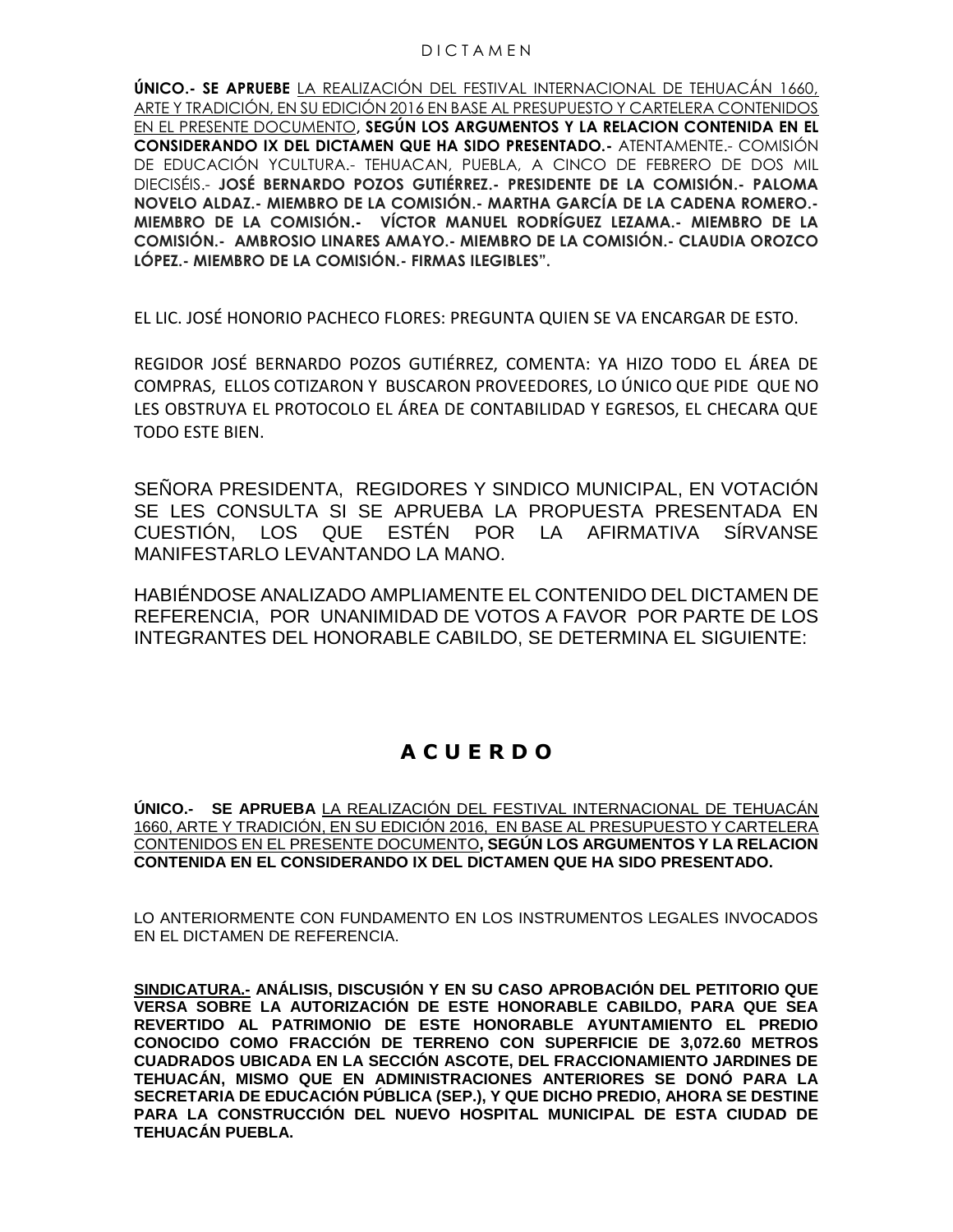SEÑOR SÍNDICO TIENE USTED EL USO DE LA PALABRA.

## EL LIC. MIGUEL ÁNGEL ROMERO CALDERON, PROCEDE A DAR LECTURA AL PETITORIO CORRESPONDIENTE, MISMO QUE A LA LETRA DICE:

#### **"… HONORABLE CABILDO.**

EL SUSCRITO LIC. MIGUEL ÁNGEL ROMERO CALDERÓN SÍNDICO MUNICIPAL DEL HONORABLE AYUNTAMIENTO DE TEHUACÁN, PUEBLA, CON FUNDAMENTO EN EL ARTÍCULO 100 DE LA LEY ORGÁNICA MUNICIPAL DE ESTADO DE PUEBLA, SOMETO A ESTE CUERPO COLEGIADO EL PRESENTE DICTAMEN RESPECTO DE:

LA AUTORIZACIÓN DE ESTE HONORABLE CABILDO, PARA QUE SEA REVERTIDO AL PATRIMONIO DE ESTE HONORABLE AYUNTAMIENTO EL PREDIO CONOCIDO COMO FRACCIÓN DE TERRENO CON SUPERFICIE DE 3, 072.60 METROS CUADRADOS UBICADA EN LA SECCIÓN ASCOTE, DEL FRACCIONAMIENTO JARDINES DE TEHUACÁN, MISMO QUE EN ADMINISTRACIONES ANTERIORES SE DONÓ PARA LA SECRETARIA DE EDUCACIÓN PÚBLICA (SEP.), Y QUE DICHO PREDIO, AHORA SE DESTINE PARA LA CONSTRUCCIÓN DEL NUEVO HOSPITAL MUNICIPAL DE ESTA CIUDAD DE TEHUACÁN PUEBLA.

#### **R E S U L T A N D O**

**PRIMERO.** QUE, CON FECHA VEINTIUNO DE MAYO DE MIL NOVECIENTOS OCHENTA Y OCHO, ANTE LA FE DEL LICENCIADO MOISÉS TEJEDA DELFÍN, NOTARIO PÚBLICO NÚMERO CUATRO DE ESTE DISTRITO JUDICIAL DE TEHUACÁN PUEBLA, POR VIRTUD DE ESCRITURA NÚMERO MIL SEISCIENTOS CUARENTA Y CINCO, VOLUMEN TREINTA Y CINCO DEL PROTOCOLO DE LA MISMA NOTARIA, LA MORAL DENOMINADA "CONSTRUCTORA RANZ", SOCIEDAD ANÓNIMA DE CAPITAL VARIABLE, A TRAVÉS DE SU REPRESENTANTE LEGAL EL ARQUITECTO ROBERTO DÍAZ ARCINIEGA, DONÓ AL AYUNTAMIENTO MUNICIPAL CONSTITUCIONAL DE TEHUACÁN PUEBLA, PARA SERVICIOS PÚBLICOS Y ÁREAS VERDES, ENTRE OTRAS LA FRACCIÓN III, QUE TIENE LAS MEDIDAS Y COLINDANCIAS SIGUIENTES:

AL NORTE: CINCUENTA Y CUATRO METROS Y COLINDA CON CALLE HACIENDA SANTA CRUZ AL SUR: CINCUENTA Y CUATRO METROS Y COLINDA CON CALLE HACIENDA LA HUERTA AL ORIENTE: NOVENTA Y DOS METROS DIEZ CENTÍMETROS CON CALLE HACIENDA LA TRINIDAD AL PONIENTE: NOVENTA Y DOS METROS DIEZ CENTÍMETROS CON CALLE HACIENDA CINCO SEÑORES.

- Y QUE CUENTA CON UNA SUPERFICIE DE CUATRO MIL NOVECIENTOS SETENTA Y TRES METROS CUARENTA CENTÍMETROS CUADRADOS
- **SEGUNDO.** QUE DICHA ESCRITURA DE DONACIÓN PURA Y SIMPLE A TÍTULO GRATUITO EN FAVOR DEL AYUNTAMIENTO, SE ENCUENTRA INSCRITA EN EL REGISTRO PÚBLICO DE LA PROPIEDAD DE ESTE DISTRITO JUDICIAL BAJO LA PARTIDA NOVECIENTOS NOVENTA Y CUATRO, FOJAS OCHENTA Y CINCO DEL LIBRO UNO TOMO CUARENTA Y SIETE CON FECHA OCHO DE JUNIO DE MIL NOVECIENTOS OCHENTA Y OCHO
- **TERCERO.** QUE EN SESIÓN ORDINARIA DE CABILDO INICIADA EL VEINTISÉIS DE OCTUBRE DE MIL NOVECIENTOS NOVENTA Y CINCO Y TERMINADA EL DÍA DIECISÉIS DE NOVIEMBRE DEL MISMO AÑO, EL HONORABLE AYUNTAMIENTO MUNICIPAL CONSTITUCIONAL DE TEHUACÁN PUEBLA, AUTORIZO LA DONACIÓN A TÍTULO GRATUITO EN FAVOR DEL GOBIERNO DEL ESTADO CON DESTINO A LA SECRETARIA DE EDUCACIÓN PÚBLICA ESTATAL UNA FRACCIÓN DEL PREDIO UBICADO EN LA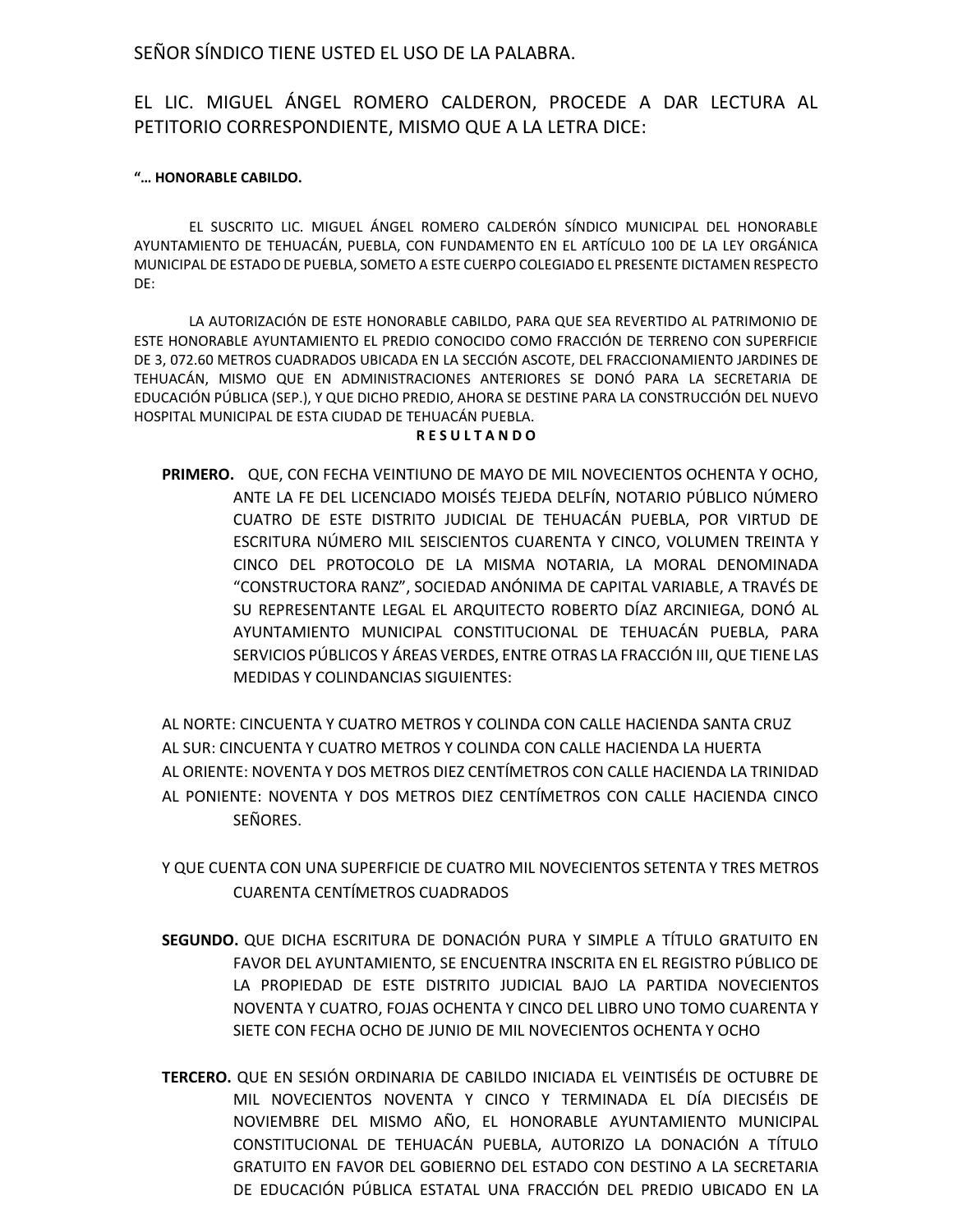SECCIÓN ASCOTE DEL FRACCIONAMIENTO JARDINES DE TEHUACÁN, QUE CUENTA CON UNA SUPERFICIE DE TRES MIL SETENTA Y DOS METROS SESENTA CENTÍMETROS CUADRADOS QUE HABRÍA DE SEGREGARSE DEL PREDIO DESCRITO CON ANTELACIÓN, Y QUE TIENE LAS SIGUIENTES MEDIDAS Y COLINDANCIAS:

- AL NORTE: CINCUENTA Y CUATRO METROS Y COLINDA CON ÁREA QUE SE RESERVA EL AYUNTAMIENTO DE TEHUACÁN
- AL SUR: CINCUENTA Y CUATRO METROS Y COLINDA CON CALLE HACIENDA LA HUERTA
- AL ORIENTE: CINCUENTA Y SEIS METROS NOVENTA CENTÍMETROS CON CALLE HACIENDA LA TRINIDAD
- AL PONIENTE: CINCUENTA Y SEIS METROS NOVENTA CENTÍMETROS CON CALLE HACIENDA CINCO SEÑORES
- **CUARTO.** QUE EN LA DONACIÓN DESCRITA, SE ESTIPULO COMO DESTINO DEL PREDIO OTORGADO, ÚNICA Y EXCLUSIVAMENTE LA CONSTRUCCIÓN DE LAS OFICINAS DE LA COORDINACIÓN REGIONAL 10 DE DESARROLLO EDUCATIVO CON SEDE EN LA CIUDAD DE TEHUACÁN PUEBLA
- **QUINTO.** QUE DICHA DONACIÓN SE PUBLICÓ EN EL PERIÓDICO OFICIAL DEL ESTADO DE PUEBLA EL DÍA VIERNES NUEVE DE FEBRERO DE MIL NOVECIENTOS NOVENTA Y SEIS
- **SEXTO.** QUE DESDE ESA FECHA Y HASTA LA ACTUALIDAD EL PREDIO HA ESTADO INUTILIZADO, Y SEGÚN SE DESPRENDE DE LA INSPECCIÓN REALIZADA POR EL DEPARTAMENTO DE CATASTRO DE ESTE AYUNTAMIENTO, NO SE HA MATERIALIZADO LA CONSTRUCCIÓN DE LAS OFICINAS DE LA COORDINACIÓN REGIONAL 10 DE DESARROLLO EDUCATIVO CON SEDE EN LA CIUDAD DE TEHUACÁN PUEBLA POR PARTE DE LA SECRETARIA DE EDUCACIÓN PÚBLICA ESTATAL, Y

#### **C O N S I D E R A N D O:**

- **I.** QUE EL PÁRRAFO SEGUNDO DE LA FRACCIÓN II DEL ARTÍCULO 115 DE LA CONSTITUCIÓN POLÍTICA DE LOS ESTADOS UNIDOS MEXICANOS, ASÍ COMO LA FRACCIÓN III DEL NUMERAL 105 DE LA CONSTITUCIÓN POLÍTICA EN DONDE SE DETERMINA QUE LOS AYUNTAMIENTOS TENDRÁN FACULTADES PARA APROBAR, DE ACUERDO CON LAS LEYES EN MATERIA MUNICIPAL QUE DEBERÁN EXPEDIR LAS LEGISLATURAS DE LOS ESTADOS, LOS BANDOS DE POLICÍA Y GOBIERNO, LOS REGLAMENTOS, CIRCULARES Y DISPOSICIONES ADMINISTRATIVAS DE OBSERVANCIA GENERAL DENTRO DE SUS RESPECTIVAS JURISDICCIONES, QUE ORGANICEN LA ADMINISTRACIÓN PÚBLICA MUNICIPAL, REGULEN LAS MATERIAS, PROCEDIMIENTOS, FUNCIONES Y SERVICIOS PÚBLICOS DE SU COMPETENCIA Y ASEGUREN LA PARTICIPACIÓN CIUDADANA Y VECINAL
- **II.** QUE EL ARTÍCULO **115** EN SU FRACCIÓN **V** EN SUS INCISOS **A, D, F**, ESTABLECEN QUE: LOS MUNICIPIOS, EN LOS TÉRMINOS DE LAS LEYES FEDERALES Y ESTATALES RELATIVAS, ESTARÁN FACULTADOS PARA: FORMULAR, APROBAR Y ADMINISTRAR LA ZONIFICACIÓN Y PLANES DE DESARROLLO URBANO MUNICIPAL; **AUTORIZAR**, **CONTROLAR** Y VIGILAR LA UTILIZACIÓN DEL SUELO, EN EL ÁMBITO DE SU COMPETENCIA, EN SUS JURISDICCIONES TERRITORIALES; OTORGAR LICENCIAS Y PERMISOS PARA CONSTRUCCIONES. QUE ATENDIENDO A ESTE SUPUESTO JURÍDICO CORRESPONDE AL AYUNTAMIENTO MUNICIPAL TOMAR LAS MEDIDAS NECESARIAS PARA SALVAGUARDAR EL INTERÉS GENERAL YA QUE COMO ÓRGANO COLEGIADO, DE ELECCIÓN POPULAR DIRECTA, RESPONSABLE DE LA ADMINISTRACIÓN Y GOBIERNO DE CADA MUNICIPIO Y, REPRESENTA LA AUTORIDAD SUPERIOR EN ÉSTE, QUE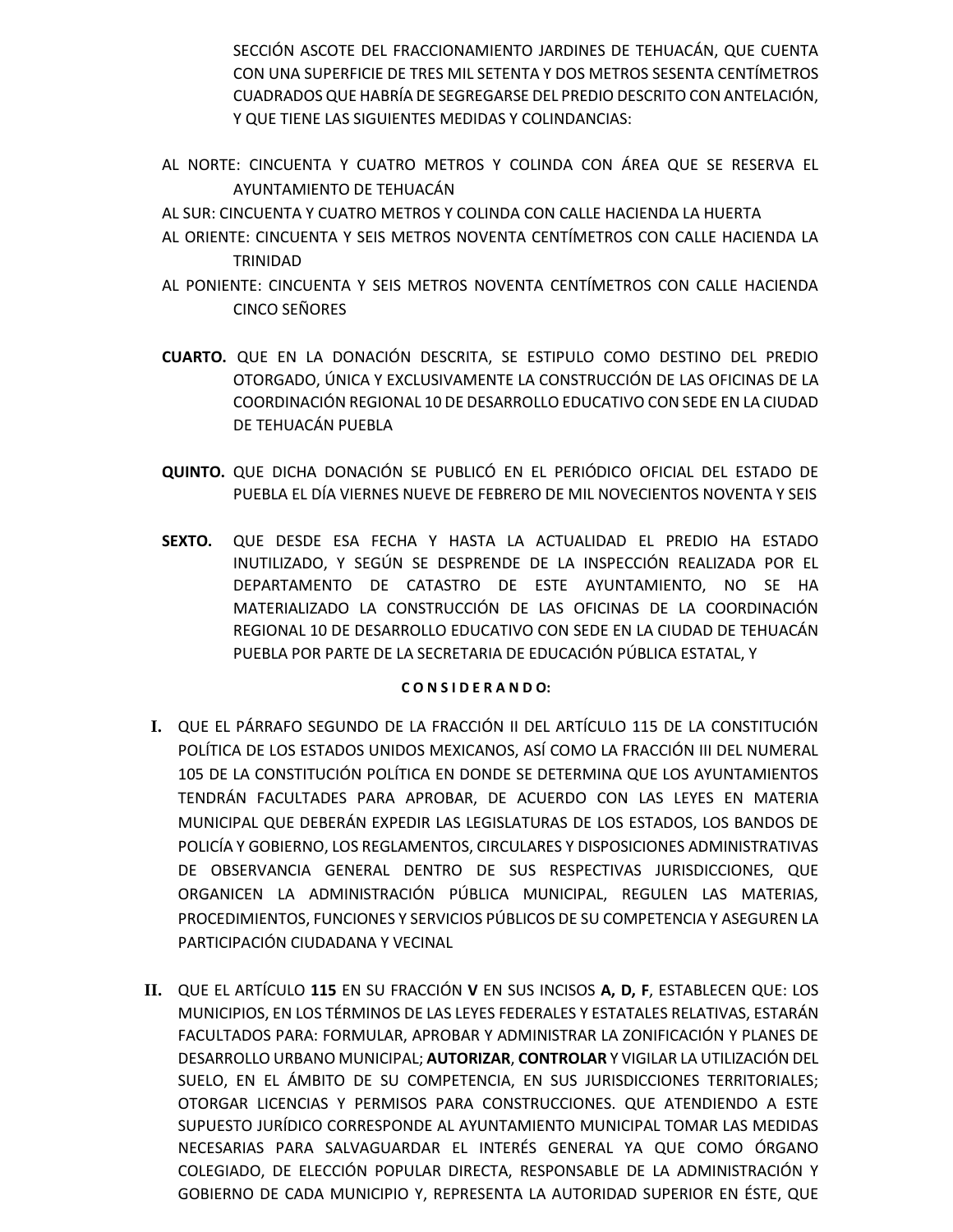ATENDIENDO A ESTA VALORACIÓN EL ÓRGANO COLEGIADO QUE REPRESENTA LA AUTORIDAD MÁXIMA EN EL MUNICIPIO ES EL CABILDO. QUE EN RELACIÓN AL ARTÍCULO 115 DE LA CONSTITUCIÓN POLÍTICA DE LOS ESTADOS UNIDOS MEXICANOS, EL ARTÍCULO 105 EN SU FRACCIONES **IV Y XI** DE LA CONSTITUCIÓN POLÍTICA DEL ESTADO LIBRE Y SOBERANO DE PUEBLA ESTABLECE QUE: **IV.-** LOS MUNICIPIOS, EN LOS TÉRMINOS DE LAS LEYES FEDERALES Y ESTATALES RELATIVAS, ESTARÁN FACULTADOS PARA: **A)** FORMULAR, APROBAR Y ADMINISTRAR LA ZONIFICACIÓN Y PLANES DE DESARROLLO URBANO MUNICIPAL; **B)**  PARTICIPAR EN LA CREACIÓN Y ADMINISTRACIÓN DE SUS RESERVAS TERRITORIALES; **D)**  AUTORIZAR, CONTROLAR Y VIGILAR LA UTILIZACIÓN DEL SUELO, EN EL ÁMBITO DE SU COMPETENCIA, EN SUS JURISDICCIONES TERRITORIALES; **E)** INTERVENIR EN LA REGULACIÓN DE LA TENENCIA DE LA TIERRA URBANA; **G)** PARTICIPAR EN LA CREACIÓN Y ADMINISTRACIÓN DE ZONAS DE RESERVAS ECOLÓGICAS Y EN LA ELABORACIÓN Y APLICACIÓN DE PROGRAMAS DE ORDENAMIENTO EN ESTA MATERIA; **XI.-** EL PRESIDENTE MUNICIPAL REPRESENTARÁ AL MUNICIPIO Y AL AYUNTAMIENTO, Y SERÁ EL EJECUTOR DE LAS RESOLUCIONES DE ÉSTE QUE NO SEAN ENCOMENDADAS A UNA COMISIÓN ESPECIAL.

- **III.** QUE LA LEY GENERAL DE ASENTAMIENTOS HUMANOS ESTABLECE **ARTICULO 1.-** LAS DISPOSICIONES DE ESTA LEY SON DE ORDEN PÚBLICO E INTERÉS SOCIAL Y TIENEN POR OBJETO: …**III.** DEFINIR LOS PRINCIPIOS PARA DETERMINAR LAS PROVISIONES, RESERVAS, USOS Y DESTINOS DE ÁREAS Y PREDIOS QUE REGULEN LA PROPIEDAD EN LOS CENTROS DE POBLACIÓN… **ARTICULO 3.-** EL ORDENAMIENTO TERRITORIAL DE LOS ASENTAMIENTOS HUMANOS Y EL DESARROLLO URBANO DE LOS CENTROS DE POBLACIÓN, TENDERÁ A MEJORAR EL NIVEL Y CALIDAD DE VIDA DE LA POBLACIÓN URBANA Y RURAL, MEDIANTE: …**III.**  LA DISTRIBUCIÓN EQUILIBRADA Y SUSTENTABLE DE LOS CENTROS DE POBLACIÓN Y LAS ACTIVIDADES ECONÓMICAS EN EL TERRITORIO NACIONAL…**X.** LA CREACIÓN Y MEJORAMIENTO DE CONDICIONES FAVORABLES PARA LA RELACIÓN ADECUADA ENTRE ZONAS DE TRABAJO, VIVIENDA Y RECREACIÓN…**XI.** LA ESTRUCTURACIÓN INTERNA DE LOS CENTROS DE POBLACIÓN Y LA DOTACIÓN SUFICIENTE Y OPORTUNA DE INFRAESTRUCTURA, EQUIPAMIENTO Y SERVICIOS URBANOS;…**XII.** LA PREVENCIÓN, CONTROL Y ATENCIÓN DE RIESGOS Y CONTINGENCIAS AMBIENTALES Y URBANOS EN LOS CENTROS DE POBLACIÓN;
- **IV.** QUE LA MISMA LEY GENERAL DE ASENTAMIENTOS HUMANOS DISPONE: **ARTICULO 9.-** CORRESPONDEN A LOS MUNICIPIOS, EN EL ÁMBITO DE SUS RESPECTIVAS JURISDICCIONES, LAS SIGUIENTES ATRIBUCIONES: …**II.** REGULAR, CONTROLAR Y VIGILAR LAS RESERVAS, USOS Y DESTINOS DE ÁREAS Y PREDIOS EN LOS CENTROS DE POBLACIÓN; …**X.** EXPEDIR LAS AUTORIZACIONES, LICENCIAS O PERMISOS DE USO DE SUELO, CONSTRUCCIÓN, FRACCIONAMIENTOS, SUBDIVISIONES, FUSIONES, RE LOTIFICACIONES Y CONDOMINIOS, DE CONFORMIDAD CON LAS DISPOSICIONES JURÍDICAS LOCALES, PLANES O PROGRAMAS DE DESARROLLO URBANO Y RESERVAS, USOS Y DESTINOS DE ÁREAS Y PREDIOS; … **XIII.** IMPONER MEDIDAS DE SEGURIDAD Y SANCIONES ADMINISTRATIVAS A LOS INFRACTORES DE LAS DISPOSICIONES JURÍDICAS, PLANES O PROGRAMAS DE DESARROLLO URBANO Y RESERVAS, USOS Y DESTINOS DE ÁREAS Y PREDIOS EN LOS TÉRMINOS DE LA LEGISLACIÓN LOCAL; EN ESE MISMO ORDEN DE IDEAS SE ESTABLECE POR LA LEY EN COMENTO **ARTICULO 33.-** PARA LA EJECUCIÓN DE ACCIONES DE CONSERVACIÓN Y MEJORAMIENTO DE LOS CENTROS DE POBLACIÓN, ADEMÁS DE LAS PREVISIONES SEÑALADAS EN EL ARTÍCULO ANTERIOR, LA LEGISLACIÓN ESTATAL DE DESARROLLO URBANO ESTABLECERÁ LAS DISPOSICIONES PARA: **I.**  LA PROTECCIÓN ECOLÓGICA DE LOS CENTROS DE POBLACIÓN; **II.** LA PROPORCIÓN QUE DEBE EXISTIR ENTRE LAS ÁREAS VERDES Y LAS EDIFICACIONES DESTINADAS A LA HABITACIÓN, LOS SERVICIOS URBANOS Y LAS ACTIVIDADES PRODUCTIVAS;**X.-** LAS DEMÁS QUE SE CONSIDEREN NECESARIAS PARA EL MEJOR EFECTO DE LAS ACCIONES DE CONSERVACIÓN Y MEJORAMIENTO. **ARTÍCULO 35.-** A LOS MUNICIPIOS CORRESPONDERÁ FORMULAR,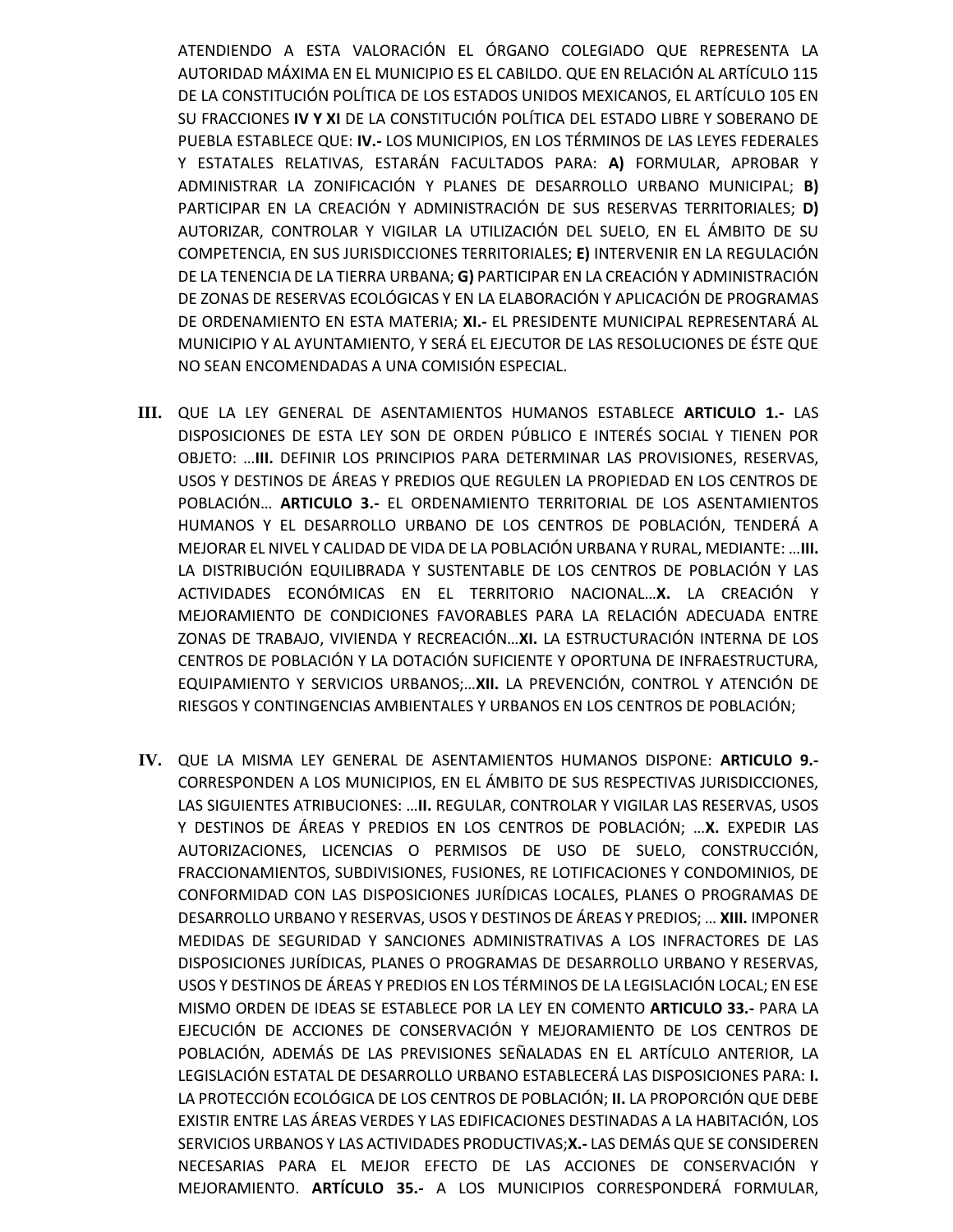APROBAR Y ADMINISTRAR LA ZONIFICACIÓN DE LOS CENTROS DE POBLACIÓN UBICADOS EN SU TERRITORIO. …**III.** LOS USOS Y DESTINOS PERMITIDOS, PROHIBIDOS O CONDICIONADOS; **V.** LA COMPATIBILIDAD ENTRE LOS USOS Y DESTINOS PERMITIDOS

- **V.** QUE LA LEY GENERAL DE ASENTAMIENTOS HUMANOS EXPRESA CLARAMENTE EN LOS ARTÍCULOS QUE A CONTINUACIÓN SE ENUNCIAN: **ARTICULO 53.-** NO SURTIRÁN EFECTOS LOS ACTOS, CONVENIOS Y CONTRATOS RELATIVOS A LA PROPIEDAD O CUALQUIER OTRO DERECHO RELACIONADO CON EL APROVECHAMIENTO DE ÁREAS Y PREDIOS QUE CONTRAVENGAN ESTA LEY, LA LEGISLACIÓN ESTATAL EN LA MATERIA Y LOS PLANES O PROGRAMAS DE DESARROLLO URBANO. …**ARTÍCULO 55.-** NO SURTIRÁN EFECTOS LOS PERMISOS, AUTORIZACIONES O LICENCIAS QUE CONTRAVENGAN LO ESTABLECIDO EN LOS PLANES O PROGRAMAS DE DESARROLLO URBANO. NO PODRÁ INSCRIBIRSE NINGÚN ACTO, CONVENIO, CONTRATO O AFECTACIÓN EN LOS REGISTROS PÚBLICOS DE LA PROPIEDAD O EN LOS CATASTROS, QUE NO SE AJUSTE A LO DISPUESTO EN LA LEGISLACIÓN DE DESARROLLO URBANO Y EN LOS PLANES O PROGRAMAS APLICABLES EN LA MATERIA. **ARTICULO 57.-** CUANDO SE ESTÉN LLEVANDO A CABO CONSTRUCCIONES, FRACCIONAMIENTOS, CONDOMINIOS, CAMBIOS DE USO O DESTINO DEL SUELO U OTROS APROVECHAMIENTOS DE INMUEBLES QUE CONTRAVENGAN LAS DISPOSICIONES JURÍDICAS DE DESARROLLO URBANO, ASÍ COMO LOS PLANES O PROGRAMAS EN LA MATERIA, LOS RESIDENTES DEL ÁREA QUE RESULTEN DIRECTAMENTE AFECTADOS TENDRÁN DERECHO A EXIGIR QUE SE APLIQUEN LAS MEDIDAS DE SEGURIDAD Y SANCIONES PROCEDENTES. DICHO DERECHO SE EJERCERÁ ANTE LAS AUTORIDADES COMPETENTES, QUIENES OIRÁN PREVIAMENTE A LOS INTERESADOS Y EN SU CASO A LOS AFECTADOS, Y DEBERÁN RESOLVER LO CONDUCENTE EN UN TÉRMINO NO MAYOR DE TREINTA DÍAS NATURALES, CONTADOS A PARTIR DE LA FECHA DE RECEPCIÓN DEL ESCRITO CORRESPONDIENTE
- **VI.** QUE EL ARTÍCULO **13** DE LA LEY DE DESARROLLO URBANO SUSTENTABLE DEL ESTADO DE PUEBLA ESTABLECE QUE**.-** CORRESPONDE A LOS AYUNTAMIENTOS, EN SUS RESPECTIVAS JURISDICCIONES: **I.-** FORMULAR, APROBAR, ADMINISTRAR, EJECUTAR Y ACTUALIZAR EN SU CASO, LOS PROGRAMAS MUNICIPALES DE DESARROLLO URBANO SUSTENTABLE, DE CENTROS DE POBLACIÓN Y LOS QUE DE ÉSTOS SE DERIVEN, EN CONGRUENCIA CON LOS PROGRAMAS ESTATALES DE DESARROLLO URBANO SUSTENTABLE, DE ORDENAMIENTO TERRITORIAL DE LOS ASENTAMIENTOS HUMANOS Y DEMÁS PROGRAMAS REGIONALES, ASÍ COMO EVALUAR Y VIGILAR SU CUMPLIMIENTO; **IV.-** FORMULAR Y ADMINISTRAR LA ZONIFICACIÓN PREVISTA EN LOS PROGRAMAS DE DESARROLLO URBANO SUSTENTABLE, ASÍ COMO CONTROLAR Y VIGILAR LA UTILIZACIÓN DEL SUELO; **VII.-** PARTICIPAR EN LA ORDENACIÓN Y REGULACIÓN DE LAS ZONAS CONURBADAS Y METROPOLITANAS, CONFORME A LEY GENERAL DE ASENTAMIENTOS HUMANOS, ESTA LEY Y LOS CONVENIOS DE CONURBACIÓN Y METROPOLITANOS RESPECTIVOS; **VI.-** EXPEDIR LAS AUTORIZACIONES, LICENCIAS, CONSTANCIAS DE USO DEL SUELO Y DE COMPATIBILIDAD URBANÍSTICA PARA CONSTRUCCIONES, FRACCIONAMIENTOS, SUBDIVISIONES, FUSIONES, RELOTIFICACIONES Y CONDOMINIOS, DE CONFORMIDAD CON LO DISPUESTO EN ESTA LEY, EN LOS PROGRAMAS DE DESARROLLO URBANO SUSTENTABLE APLICABLES Y DEMÁS DISPOSICIONES JURÍDICAS APLICABLES; **XX.-** REALIZAR INSPECCIONES E IMPONER LAS SANCIONES Y MEDIDAS DE SEGURIDAD DE SU COMPETENCIA EN LA MATERIA; **XXI.-** RESOLVER LOS RECURSOS ADMINISTRATIVOS QUE CONFORME A SU COMPETENCIA LE SEAN PLANTEADOS; Y **XXII.-** LAS DEMÁS QUE LE OTORGUEN ESTA LEY Y OTRAS DISPOSICIONES JURÍDICAS.
- **VII.** QUE EL ARTÍCULO **78** DE LA LEY ORGÁNICA MUNICIPAL EN SU FRACCIÓN PRIMERA DETERMINA QUE DENTRO DE LAS FACULTADES Y OBLIGACIONES DEL HONORABLE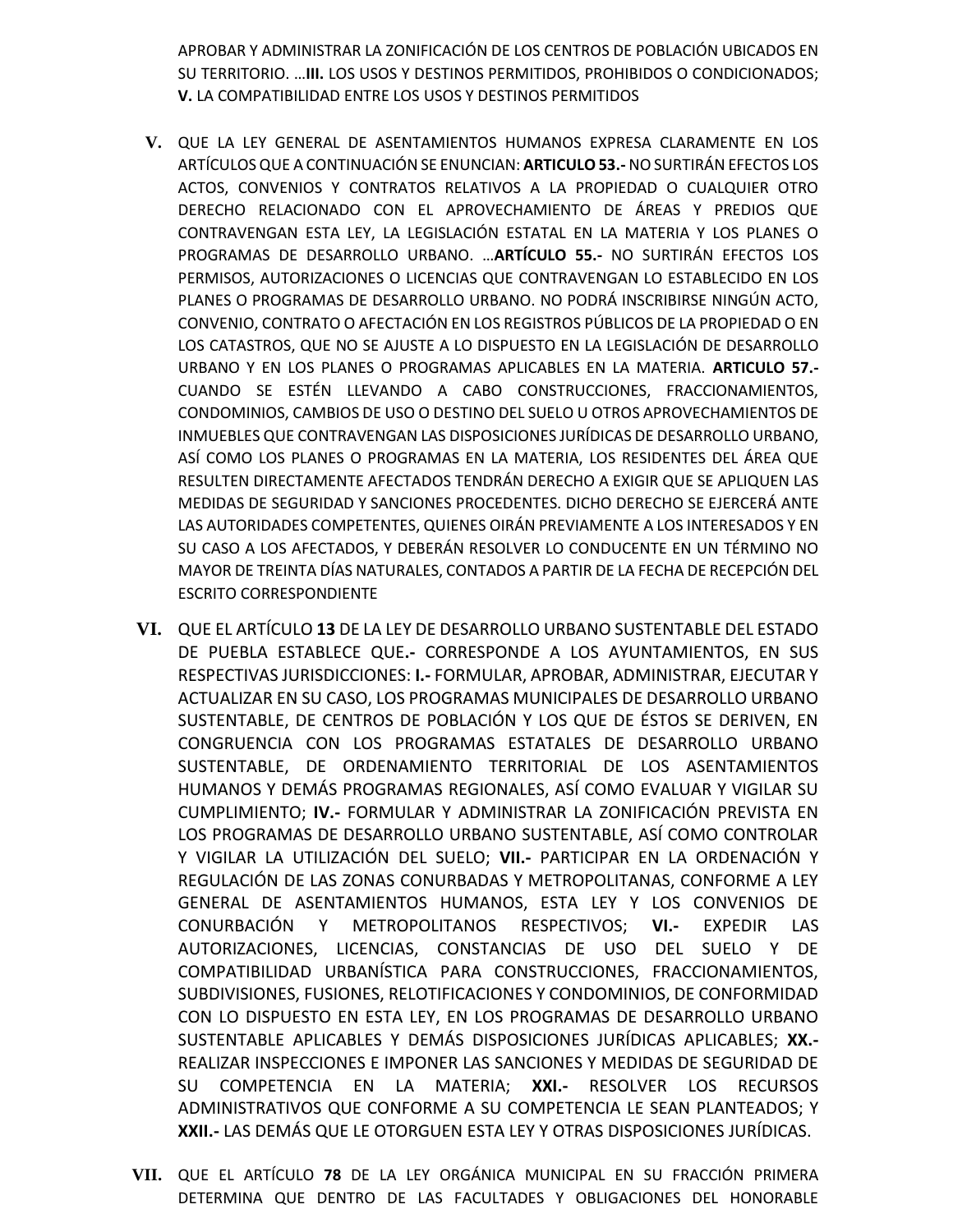AYUNTAMIENTO ESTÁN LAS DE CUMPLIR Y HACER CUMPLIR, EN LOS ASUNTOS DE SU COMPETENCIA, LAS LEYES, DECRETOS Y DISPOSICIONES DE OBSERVANCIA GENERAL DE LA FEDERACIÓN Y EL ESTADO, ASÍ COMO LOS ORDENAMIENTOS MUNICIPALES. ASIMISMO LAS FRACCIONES **XXXVI, XXXVII, XLI, XLIII, LXV, LV** ESTABLECEN QUE LOS AYUNTAMIENTOS DEBERÁN: ADOPTAR LAS MEDIDAS QUE FUEREN URGENTES, PARA EVITAR LOS RIESGOS Y DAÑOS QUE PUEDAN CAUSAR EL MAL ESTADO DE CONSTRUCCIONES O DE OBRAS DE DEFECTUOSA EJECUCIÓN; DECRETAR LA DEMOLICIÓN DE LAS OBRAS QUE SE EJECUTEN SIN AUTORIZACIÓN; QUE PONGAN EN PELIGRO A LOS HABITANTES; O QUE SE REALICEN EN TERRENOS O VÍAS PÚBLICAS; **CONTROLAR Y VIGILAR LA UTILIZACIÓN DEL SUELO EN SUS JURISDICCIONES TERRITORIALES**; OTORGAR LICENCIAS Y PERMISOS PARA CONSTRUCCIONES; LAS DEMÁS QUE LE CONFIERAN LAS LEYES Y ORDENAMIENTOS VIGENTES EN EL MUNICIPIO; DEBERÁN INTERVENIR EN LOS PROCEDIMIENTOS QUE ESTABLEZCA LA LEY DE LA MATERIA EN LOS CASOS A QUE SE REFIERE EL ARTÍCULO **105** DE LA CONSTITUCIÓN POLÍTICA DE LOS ESTADOS UNIDOS MEXICANOS, SIEMPRE QUE TENGAN UN INTERÉS DIRECTO EN LOS MISMOS.

- **VIII.** QUE LA LEY ORGÁNICA MUNICIPAL EN SU ARTÍCULO 161 ESTABLECE QUE LA TRANSMISIÓN GRATUITA DE LA PROPIEDAD DE LOS BIENES PROPIEDAD DE LOS MUNICIPIOS SE PODRÁ OTORGAR SIEMPRE QUE MEDIE ACUERDO DEL AYUNTAMIENTO, EL QUE BAJO SU RESPONSABILIDAD, CUIDARÁ QUE LA FINALIDAD SEA DE NOTORIO BENEFICIO SOCIAL Y SI NO SE CUMPLE CON LA FINALIDAD EN EL PLAZO QUE SEÑALE LA AUTORIDAD COMPETENTE, O SE DESTINA EL BIEN A UN FIN DISTINTO AL SEÑALADO EN LA AUTORIZACIÓN, SE ENTENDERÁ REVOCADO EL ACTO GRATUITO DE QUE SE TRATE Y OPERARÁ SIN NECESIDAD DE DECLARACIÓN JUDICIAL LA REVERSIÓN DE LOS DERECHOS EN FAVOR DEL MUNICIPIO.
	- **IX.** CONSECUENTEMENTE Y EN VIRTUD DE QUE EXISTEN CONSTANCIAS DE QUE DESDE EL AÑO DE MIL NOVECIENTOS NOVENTA Y SEIS SE ESTIPULÓ LA DONACIÓN DEL PREDIO A LA SECRETARIA DE EDUCACIÓN PÚBLICA, PARA QUE CONSTRUYERAN AHÍ LAS OFICINAS DE LA COORDINACIÓN REGIONAL 10 DE DESARROLLO EDUCATIVO (CORDE) Y HAN PASADO MÁS DE CINCO AÑOS DESDE QUE SE REALIZÓ LA DONACIÓN Y A LA FECHA LA SECRETARIA DE EDUCACIÓN PÚBLICA ESTATAL NO HA TENIDO EL INTERÉS DE CONSTRUIR LAS OFICINAS DE LA COORDINACIÓN DE DESARROLLO EDUCATIVO, TAN ES ASÍ QUE DICHA COORDINACIÓN SE ENCUENTRA AHORA UBICADA EN EL CENTRO INTEGRAL DE SERVICIOS (CIS) TEHUACÁN, RESULTA PROCEDENTE DECLARAR REVOCADA LA DONACIÓN HECHA POR ESTE AYUNTAMIENTO MUNICIPAL AL GOBIERNO DEL ESTADO CON DESTINO A LA SECRETARIA DE EDUCACIÓN PÚBLICA ESTATAL, DE CONFORMIDAD CON EL ARTÍCULO 161 DE LA LEY ORGÁNICA MUNICIPAL
- **X.** AHORA BIEN, TODA VEZ QUE EL ARTÍCULO 159 DE LA LEY ORGÁNICA MUNICIPAL DEL ESTADO DE PUEBLA, ESTABLECE QUE LOS AYUNTAMIENTOS PODRÁN POR ACUERDO DE LAS DOS TERCERAS PARTES DE SUS MIEMBROS, DICTAR RESOLUCIONES QUE AFECTEN EL PATRIMONIO INMOBILIARIO DEL MUNICIPIO, PARA MEJORAR LA PRESTACIÓN DE LAS FUNCIONES Y SERVICIOS PÚBLICOS QUE TIENE ENCOMENDADOS EL MUNICIPIO, Y ENTRE LAS ATRIBUCIONES DEL AYUNTAMIENTO SE ENCUENTRA LA DE VELAR POR LA SALUD PÚBLICA, Y TODA VEZ QUE POR DICTAMEN DE LA COMISIÓN FEDERAL PARA LA PROTECCIÓN DE RIESGOS SANITARIOS (COFEPRIS), A TRAVÉS DEL ACTA DE VERIFICACIÓN SANITARIA DEL HOSPITAL MUNICIPAL DE TEHUACÁN, NÚMERO 15-AL-2100-03099-HU, SE DETERMINA QUE ES NECESARIA LA LICENCIA SANITARIA DE ESTABLECIMIENTOS QUE REALIZAN ACTOS QUIRÚRGICOS U OBSTÉTRICOS, PARA EL HOSPITAL DE TEHUACÁN, CON LA QUE NO SE CUENTA.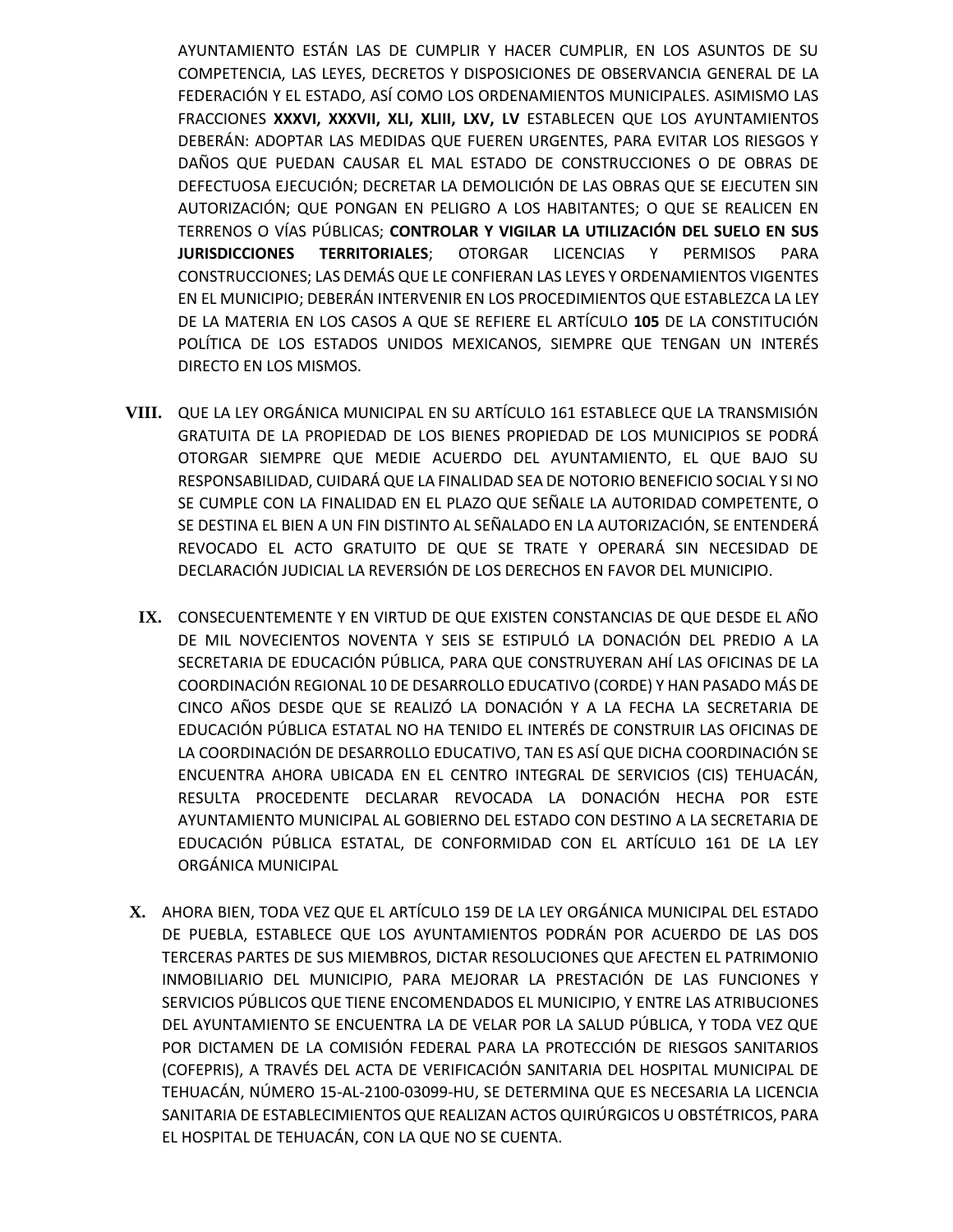**XI.** QUE SE SOLICITÓ LA LICENCIA CORRESPONDIENTE A LA SUBDIRECCIÓN DE AUTORIZACIONES DE SERVICIOS DE SALUD, DE LA COFEPRIS; QUIEN NEGÓ LA LICENCIA SANITARIA DE ESTABLECIMIENTOS QUE REALIZAN ACTOS QUIRÚRGICOS U OBSTÉTRICOS, EN VIRTUD DE LO SIGUIENTE:

"EL PROYECTO ARQUITECTÓNICO, NO CUMPLIÓ CON DISTRIBUCIÓN ARQUITECTÓNICA, CON BASE EN LA NORMATIVIDAD VIGENTE.

RESPECTO AL SERVICIO DE URGENCIAS FALTAN ESPACIOS SALA DE DESCONTAMINACIÓN, SALA DE CHOQUE, TRIAGE, OBSERVACIÓN PEDIÁTRICA, HIDRATACIÓN ORAL, DISPUESTO EN LA NOM 027 SSA3-213, DEL SERVICIO DE URGENCIAS"

CONSECUENCIA DE LO ANTERIOR, ES NECESARIA LA CONSTRUCCIÓN DE UN NUEVO HOSPITAL MUNICIPAL, QUE CUMPLA CON LOS ESTÁNDARES Y REQUISITOS DE LA COMISIÓN FEDERAL PARA LA PREVENCIÓN DE RIESGOS SANITARIOS COFEPRIS, Y PUEDA BRINDAR TODOS LOS SERVICIOS NECESARIOS PARA BENEFICIO DE LOS HABITANTES DE NUESTRA CIUDAD. POR TANTO, SE PROPONE A ESTE HONORABLE CABILDO LA APROBACIÓN PARA QUE EL PREDIO SOBRE EL CUAL SE REVOCA LA DONACIÓN, MISMO QUE SE DESCRIBE COMO UNA FRACCIÓN DEL PREDIO UBICADO EN LA SECCIÓN ASCOTE DEL FRACCIONAMIENTO JARDINES DE TEHUACÁN, QUE CUENTA CON UNA SUPERFICIE DE TRES MIL SETENTA Y DOS METROS SESENTA CENTÍMETROS CUADRADOS Y QUE TIENE LAS SIGUIENTES MEDIDAS Y COLINDANCIAS:

AL NORTE: CINCUENTA Y CUATRO METROS Y COLINDA CON ÁREA QUE SE RESERVA EL AYUNTAMIENTO DE TEHUACÁN

AL SUR: CINCUENTA Y CUATRO METROS Y COLINDA CON CALLE HACIENDA LA HUERTA AL ORIENTE: CINCUENTA Y SEIS METROS NOVENTA CENTÍMETROS CON CALLE HACIENDA LA TRINIDAD

AL PONIENTE: CINCUENTA Y SEIS METROS NOVENTA CENTÍMETROS CON CALLE HACIENDA CINCO SEÑORES

SEA DESTINADO AHORA PARA LA CONSTRUCCIÓN DEL NUEVO HOSPITAL MUNICIPAL DE ESTA CIUDAD DE TEHUACÁN, PUEBLA, EN VIRTUD A QUE DE CONFORMIDAD CON LOS ESTUDIOS REALIZADOS PREVIAMENTE POR LA REGIDURÍA DE SALUD DE ESTE AYUNTAMIENTO CUENTA CON LOS REQUISITOS NECESARIOS PARA SU CONSTRUCCIÓN.

POR LO TANTO PONGO A CONSIDERACIÓN LAS SIGUIENTES PROPUESTAS:

PRIMERO.- LA AUTORIZACIÓN DE ESTE HONORABLE CABILDO, PARA QUE SEA REVERTIDO AL PATRIMONIO DE ESTE HONORABLE AYUNTAMIENTO EL PREDIO CONOCIDO COMO FRACCIÓN DE TERRENO CON SUPERFICIE DE 3, 072.60 METROS CUADRADOS UBICADA EN LA SECCIÓN ASCOTE, DEL FRACCIONAMIENTO JARDINES DE TEHUACÁN, MISMO QUE EN ADMINISTRACIONES ANTERIORES SE DONÓ PARA LA SECRETARIA DE EDUCACIÓN PÚBLICA (SEP.), Y QUE DICHO PREDIO, AHORA SE DESTINE PARA LA CONSTRUCCIÓN DEL NUEVO HOSPITAL MUNICIPAL DE ESTA CIUDAD DE TEHUACÁN PUEBLA.

SEGUNDO.- SE ORDENE AL CIUDADANO SECRETARIO DEL AYUNTAMIENTO HAGA LOS TRÁMITES NECESARIOS PARA LA PUBLICACIÓN DE LA REVOCACIÓN DE LA DONACIÓN DEL PREDIO, PUBLICADA EN EL PERIÓDICO OFICIAL DEL ESTADO EL DÍA NUEVE DE FEBRERO DE 1996.- **"POR LA FE Y ESPERANZA DE TEHUACÁN".- NUEVE DE FEBRERO DE DOS MIL DIECISÉIS.- LIC. MIGUEL ÁNGEL ROMERO CALDERÓN.- SÍNDICO MUNICIPAL CONSTITUCIONAL DE TEHUACÁN, PUEBLA.- FIRMA ILEGIBLE".**

REGIDOR JOSÉ BERNARDO POZOS GUTIÉRREZ: INVITA A QUE VOTEN A FAVOR, DESDE HACE 20 AÑOS EL PRESIDENTE QUE ESTABA DONÓ ESE PREDIO, Y POR UN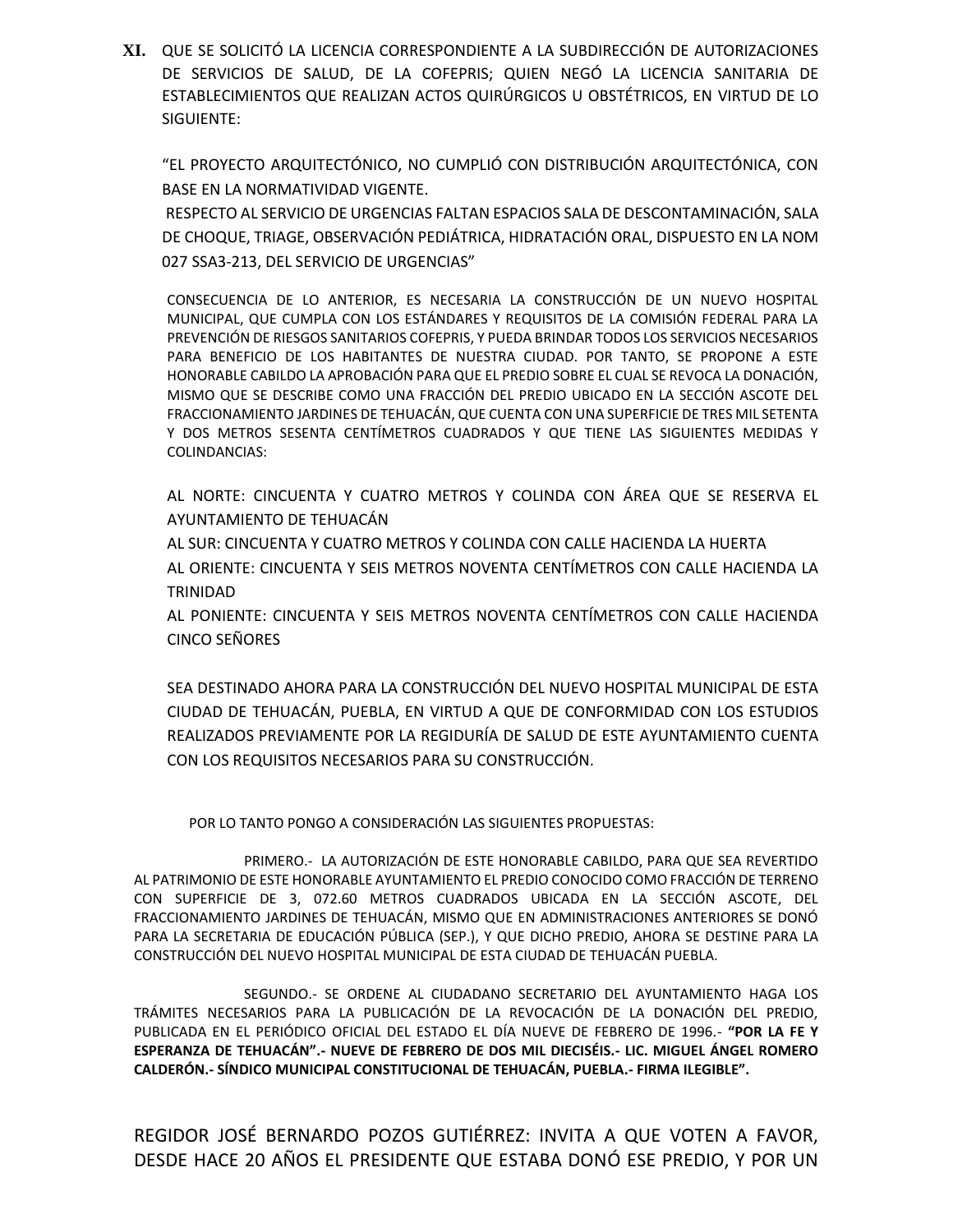ERROR ADMINISTRATIVO NO PROCEDIÓ, POR ESO PIDE EL APOYO PARA HACER EL USO DE ESE PREDIO.

REGIDORA MARTHA GARCÍA DE LA CADENA ROMERO: PIDE EL APOYO PORQUE EN DICIEMBRE LE INFORMARON A LA SRA. QUE TIENE UN PROBLEMA CON LA COFEPRIS, Y LOS TERRENOS ESTÁN MUY BIEN PARA LAS OFICINAS DEL HOSPITAL, YA QUE LE ESTAMOS METIENDO MUCHO DINERO AL HOSPITAL MUNICIPAL, Y LE AGRADECE A LA SRA. EL APOYO.

REGIDORA GLADYS GUADALUPE MARTÍNEZ GONZÁLEZ, COMENTA: CUENTAN CON SU APOYO, PORQUE ES UN BENEFICIO PARA TODOS, POR LO QUE NECESITAMOS RECUPERARLO, PARA UN BUEN FIN, LA CANTIDAD DE LA REHABILITACIÓN ESTA PENDIENTE.

LIC. MIGUEL ÁNGEL ROMERO CALDERON: ESTO SE PUEDE POLITIZAR, Y EL ARTÍCULO 161 DE LA LEY ORGÁNICA MUNICIPAL ES CLARÍSIMO, Y DA EL EJEMPLO DEL PREDIO DE LA ESCUELA HÉCTOR LEZAMA SURROCA.

REGIDORA MARTHA GARCÍA DE LA CADENA ROMERO: COMENTA QUE EL APROXIMADO DEL GASTO SERÍA DE 8 MILLONES 256 PESOS.

SEÑORA PRESIDENTA, REGIDORES Y SINDICO MUNICIPAL, EN VOTACIÓN SE LES CONSULTA SI SE APRUEBA LA PROPUESTA PRESENTADA EN CUESTIÓN, LOS QUE ESTÉN POR LA AFIRMATIVA SÍRVANSE MANIFESTARLO LEVANTANDO LA MANO.

HABIÉNDOSE ANALIZADO AMPLIAMENTE EL CONTENIDO DEL PETITORIO DE REFERENCIA, POR UNANIMIDAD DE VOTOS A FAVOR POR PARTE DE LOS INTEGRANTES DEL HONORABLE CABILDO, SE DETERMINA EL SIGUIENTE:

# **A C U E R D O**

**PRIMERO.-** ESTE HONORABLE CABILDO APRUEBA LA REVERSIÓN AL PATRIMONIO DE ESTE HONORABLE AYUNTAMIENTO EL PREDIO CONOCIDO COMO FRACCIÓN DE TERRENO CON SUPERFICIE DE 3, 072.60 METROS CUADRADOS UBICADA EN LA SECCIÓN ASCOTE, DEL FRACCIONAMIENTO JARDINES DE TEHUACÁN, MISMO QUE EN ADMINISTRACIONES ANTERIORES SE DONÓ PARA LA SECRETARIA DE EDUCACIÓN PÚBLICA (SEP.), Y QUE DICHO PREDIO, AHORA SE DESTINE PARA LA CONSTRUCCIÓN DEL NUEVO HOSPITAL MUNICIPAL DE ESTA CIUDAD DE TEHUACÁN PUEBLA.

**SEGUNDO.-** SE ORDENE AL CIUDADANO SECRETARIO DEL AYUNTAMIENTO HAGA LOS TRÁMITES NECESARIOS PARA LA PUBLICACIÓN DE LA REVOCACIÓN DE LA DONACIÓN DEL PREDIO, PUBLICADA EN EL PERIÓDICO OFICIAL DEL ESTADO EL DÍA NUEVE DE FEBRERO DE 1996.

LO ANTERIORMENTE CON FUNDAMENTO EN LOS INSTRUMENTOS LEGALES INVOCADOS EN EL PETITORIO DE REFERENCIA.

NO HABIÉNDO ASUNTO QUE TRATAR, SE DA POR TERMINADA LA PRESENTE SESIÓN DE CABILDO, SIENDO LAS CATORCE HORAS CON CINCO MINUTOS DEL DÍA CINCO DE FEBRERO DEL AÑO DOS MIL